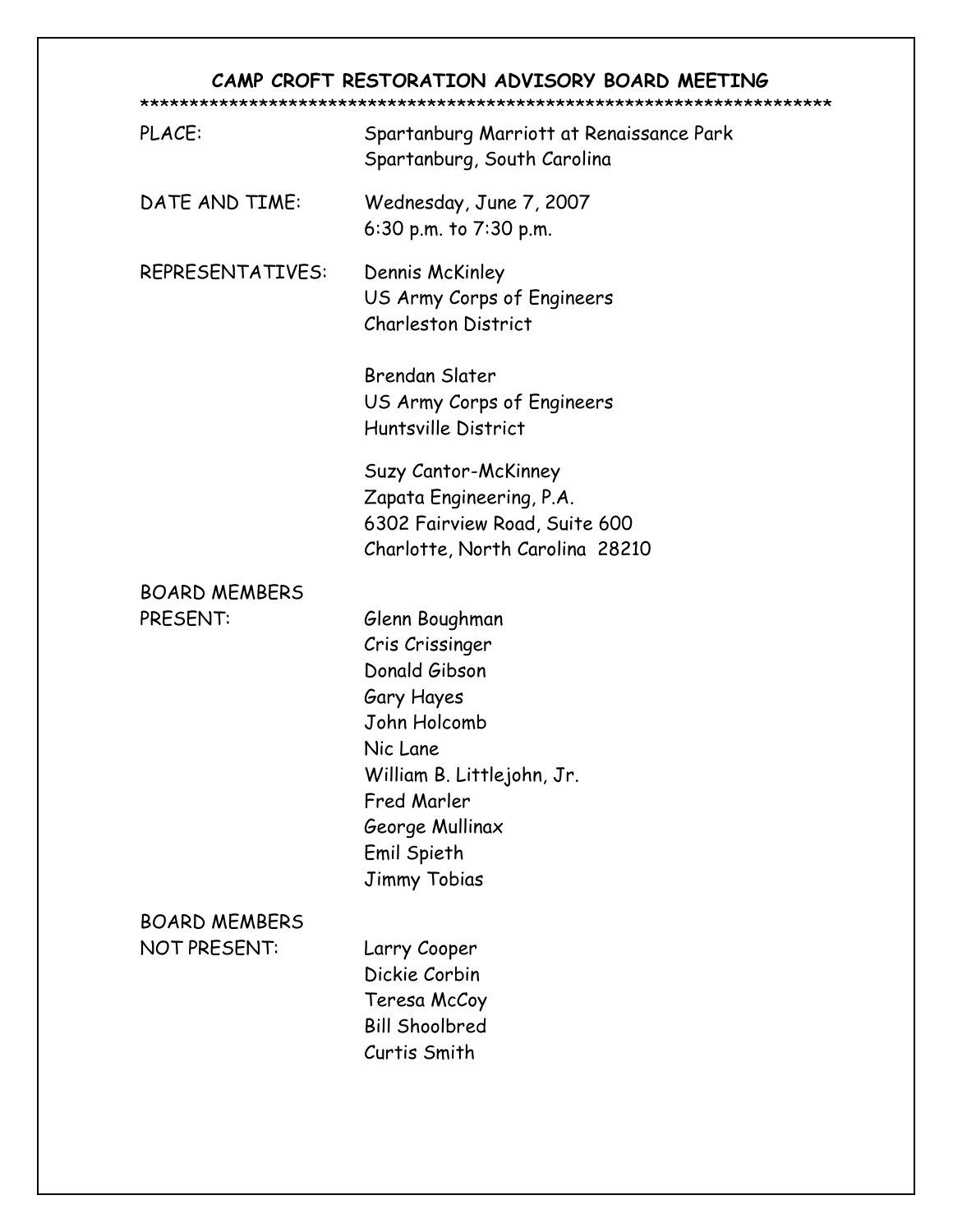## INDEX

| Welcome by Jimmy Tobias                          | 3  |
|--------------------------------------------------|----|
| RAB Chair Roles and Responsibilities             | 3  |
|                                                  | 4  |
| Special Committee to Evaluate By-Laws            | 7  |
|                                                  | 12 |
| New Business/Sheriff's Department Responses      | 20 |
| Current Status of Cleanup                        | 32 |
| New Business/Community Input on Areas of Concern | 34 |
|                                                  | 54 |

REPORTED BY: Sandy Satterwhite Reporting P.O. Box 742 Roebuck, South Carolina 29376 (864) 574-1455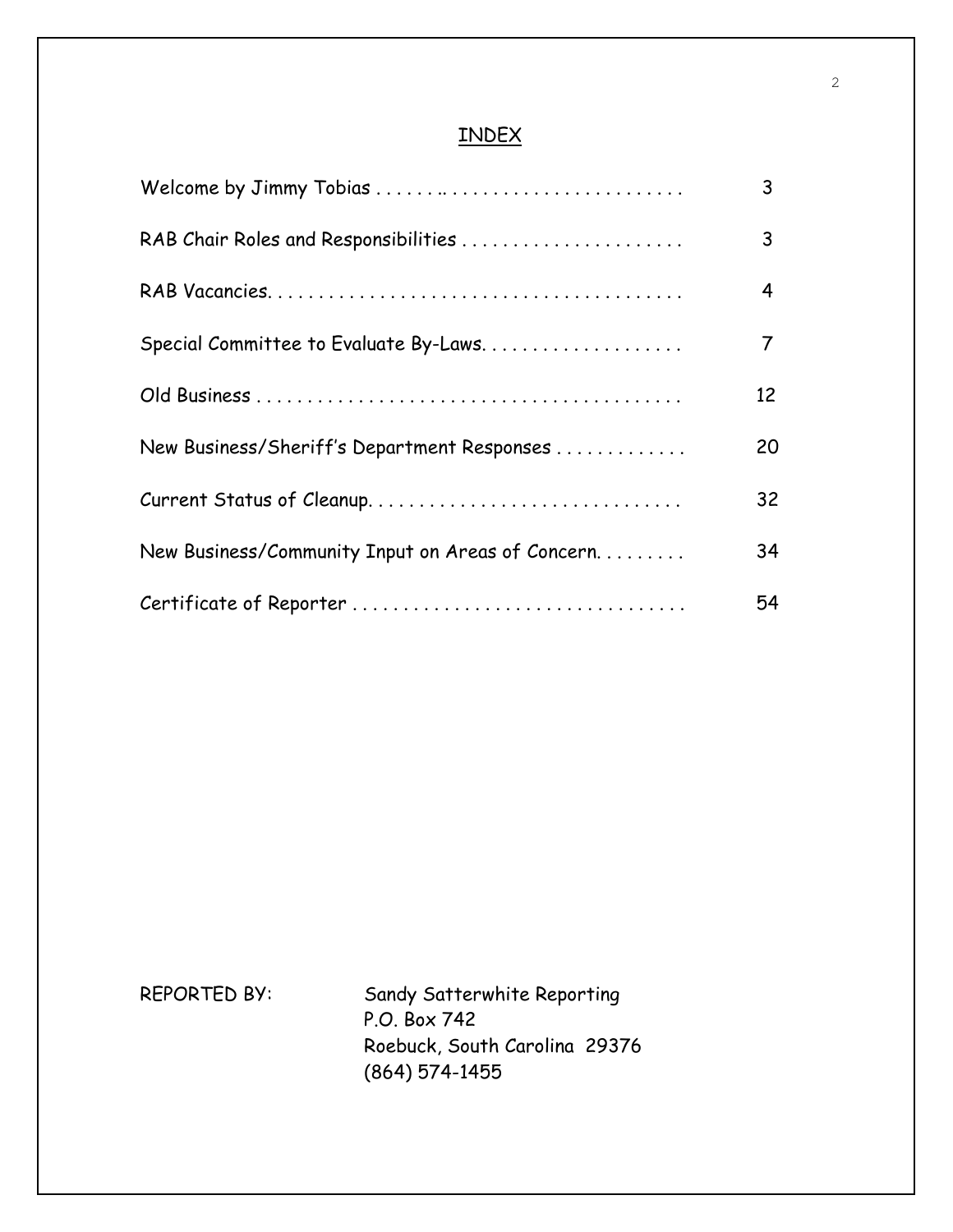#### 1 BY MR. TOBIAS:

2 I believe we're going to call this meeting to order, the Restoration 3 Advisory Board for Camp Croft. My name is Jimmy Tobias. I know a lot of you 4 all, and I want to thank the board for showing up and the public's participation 5 in it and the process.

6 We've got an agenda we're going to try to go through, and if everybody 7 would have a seat. We would like the people here to sign in ---

- 8 BY MS. CANTOR-MCKINNEY:
- 9 Please.
- 10 BY MR. TOBIAS:

11 --- sometime?

#### 12 BY MS. CANTOR-MCKINNEY:

13 This evening make sure you sign in, and if, when we have discussion, please 14 state your name for the record; and for those up here who I have forgotten 15 name tags, please state your name for Sandy, as well, until she gets to know you. 16 Thanks.

## 17 BY MR. TOBIAS:

18 Okay. The first, we'll call this meeting to order, and the first thing on 19 the agenda is the Restoration Advisory Board chair roles and responsibilities. 20 Now the responsibilities of the Army facilitator, which include Zapata 21 Engineering, which is under contract with the Corps of Engineers, is to 22 communicate with the board members regarding munitions response actions at 23 the Former Camp Croft. 24 Their other agenda is to publicly announce meetings, which you saw in the 25 newspaper, and ensure that all meetings are opened to the public; coordinate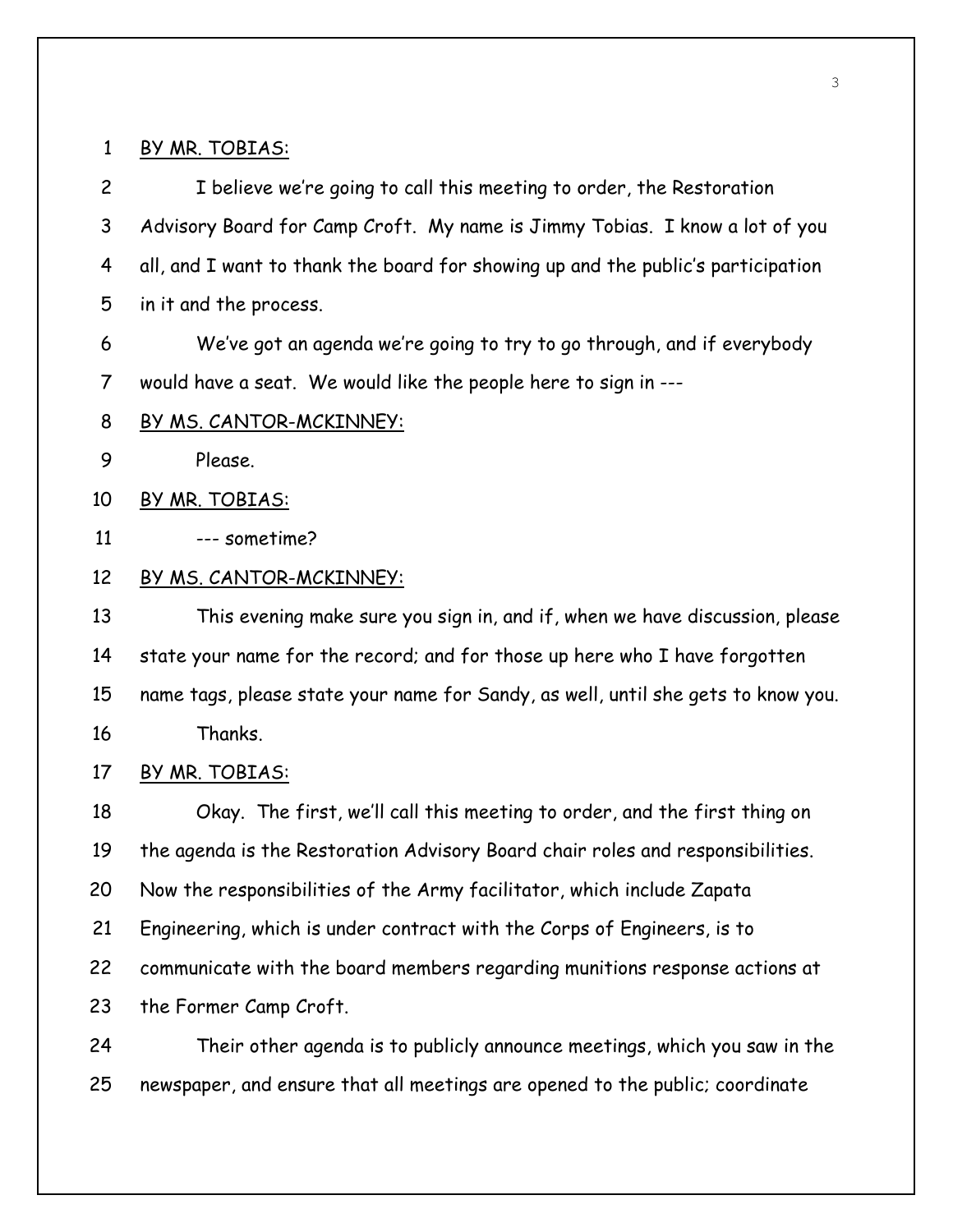1 with the community chair to prepare and distribute an agenda; ensure the board 2 is informed of the availability of documents for review and has access to the 3 documents allowing for an appropriate and adequate review period; maintain a 4 mailing list of people interested in the restoration activities at the former 5 camp; ensure adequate administrative response, support to the RAB; provide 6 relevant policies and guidance to the board; ensure the board is fully informed 7 of all phases of the munitions response activities and has opportunities to 8 participate in advising decision makers prior to final decisions related to the 9 removal of munitions; provides all relevant guidance, documents and support to 10 the board to enhance their operation, the board's operation; and refer issues 11 not related to the restoration to the appropriate officials, such as DHEC or the 12 Sheriff's Department, whatever.

13 Now the responsibility of the community chairman, which is me, I guess, 14 is to establish the meeting agendas in coordination with the Army Corps; 15 coordinate, as required, with the Army Corps of Engineers to ensure the RAB 16 questions and concerns are answered in an appropriate and timely manner; 17 encourage community participation in an opened and constructive manner; 18 communicate with members of the board regarding munitions response 19 activities; and ensure that the community issues and concerns relating to the 20 cleanup are brought to the table and communicated back to the community.

21 That's the roles and responsibilities.

22 Okay. The next thing on our agenda are vacancies. We've had one 23 resignation, and then we've had one person that's, I think Ms. McCoy, that's not 24 shown up. I don't see her today, so she's missed three meetings. Then with 25 that she's off; and as chairman of the Advisory Board, we need --- the board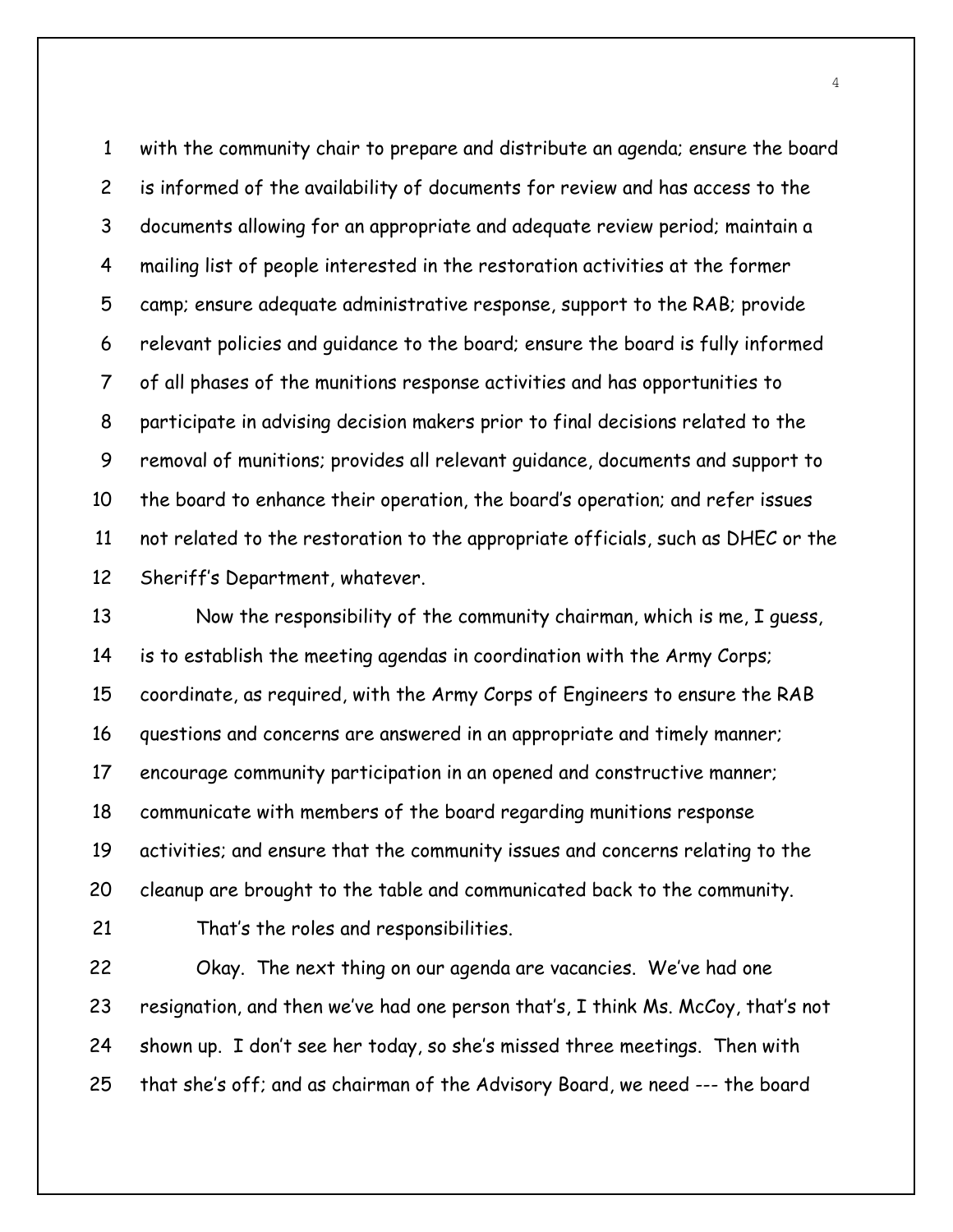1 needs to decide if we want to just leave it this number of members, and we

2 need to have a vote, or either leave it like this and not fill in those two

3 vacancies, or, if you want to make a motion to fill the vacancies, make that

- 4 motion.
- 5 Does anyone want to make a motion?

## 6 BY MR. OSBORNE:

7 Then we have no choice of getting on the board?

## 8 BY MS. CANTOR-MCKINNEY:

9 The board serves a two-year term, so in the event that the board votes 10 to fill the vacancies, there will be an application procedure. If they vote this 11 term to not fill those vacancies, then the board in a year and a half will be 12 opened for new applicants, as we have done every two years.

## 13 BY MR. GIBSON:

14 I move then that we keep it with the number we have, because we had 15 discussed before that the number that we wound up with this time was really 16 over, too large a number to work with.

## 17 BY MR. TOBIAS:

- 18 I second that.
- 19 Any discussions?
- 20 BY MR. HAYES:
- 21 Who resigned?
- 22 BY MR. TOBIAS:
- 23 Mr. Hartley of Royal Oak Drive, and then Ms. McCoy never has shown up.
- 24 So do we need to put that to a vote?

## 25 BY MS. CANTOR-MCKINNEY: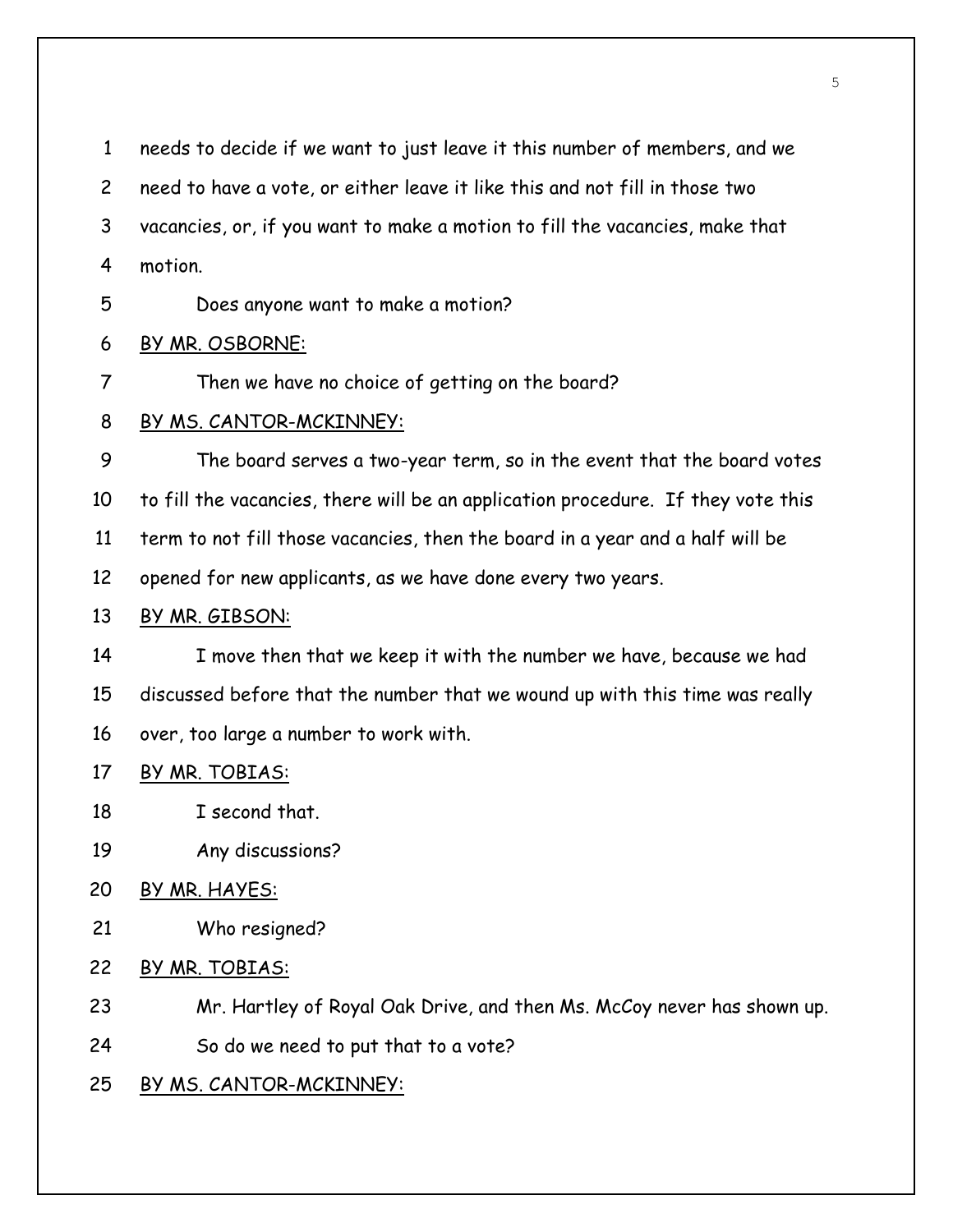| $\mathbf{1}$   | Is there any discussion on the decision or the recommendation to                  |
|----------------|-----------------------------------------------------------------------------------|
| $\overline{c}$ | maintain the current board?                                                       |
| 3              | BY MR. GIBSON:                                                                    |
| 4              | Call it with a question.                                                          |
| 5              | BY MS. CANTOR-MCKINNEY:                                                           |
| 6              | Call it.                                                                          |
| 7              | <u>BY MR. TOBIAS:</u>                                                             |
| 8              | Okay. We need to take a vote, then, right?                                        |
| 9              | BY MR. GIBSON:                                                                    |
| 10             | Right.                                                                            |
| 11             | BY MR. TOBIAS:                                                                    |
| 12             | Well, let's vote on not filling the vacancies, and I'll --- I'll vote not to fill |
| 13             | it.                                                                               |
| 14             | BY MR. GIBSON:                                                                    |
| 15             | Just all in favor?                                                                |
| 16             | (SEVERAL SAY ALL IN FAVOR)                                                        |
| 17             | BY MR. TOBIAS:                                                                    |
| 18             | I --- I'm not really had rules enough ---                                         |
| 19             | BY MR. GIBSON:                                                                    |
| 20             | Not a parliamentarian. Okay.                                                      |
| 21             | BY MR. TOBIAS:                                                                    |
| 22             | --- Robert's Rules of meetings and protocols in my head.                          |
| 23             | BY MR. GIBSON:                                                                    |
| 24             | All right. All opposed?                                                           |
| 25             | <u>BY MS. CANTOR-MCKINNEY:</u>                                                    |
|                |                                                                                   |

6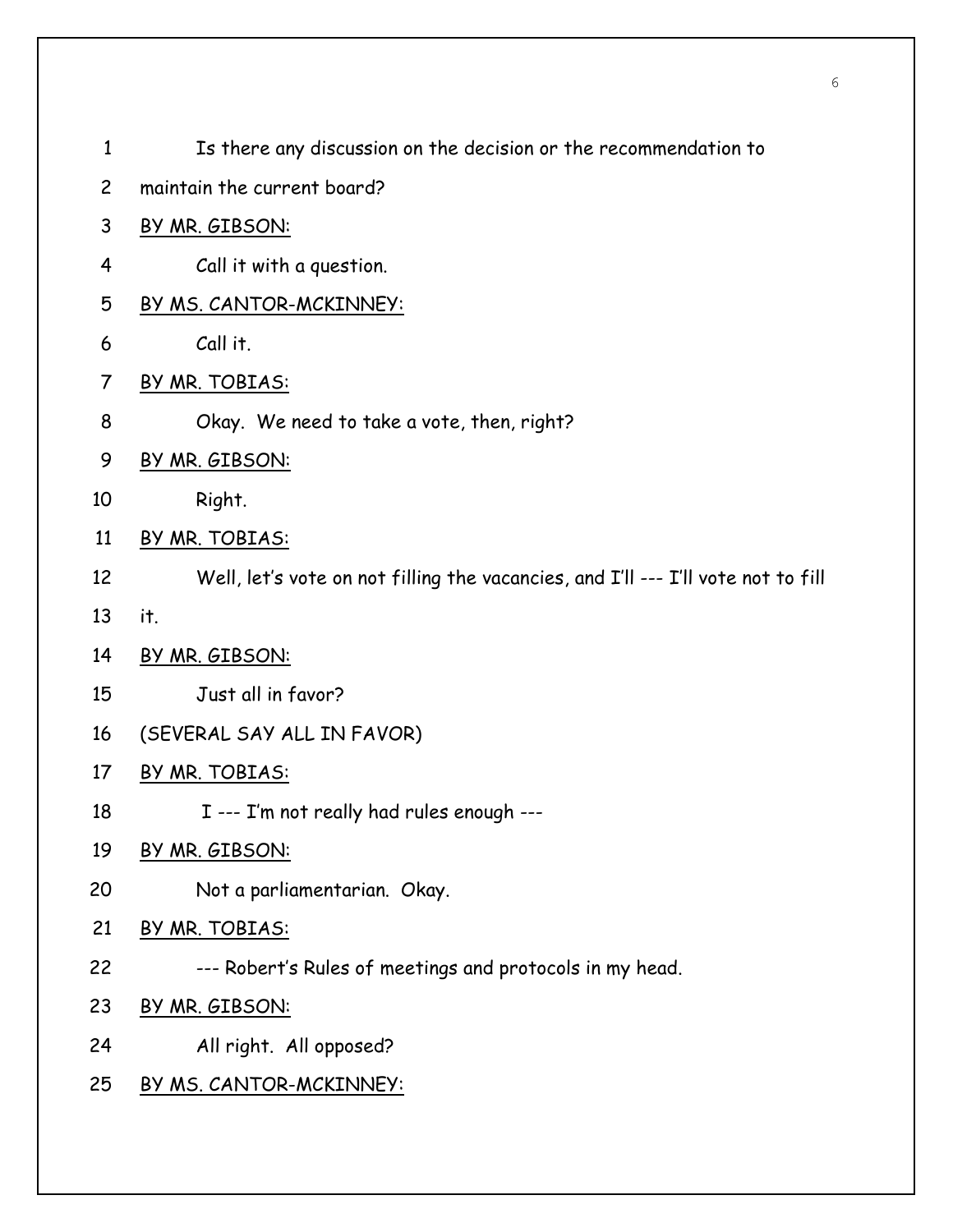- 1 All opposed?
- 2 BY MR. GIBSON:
- 3 Get all opposed, too.
- 4 BY MR. TOBIAS:
- 5 Any opposed by like sign?
- 6 (NONE OPPOSED)
- 7 BY MR. TOBIAS:
- 8 Okay. And that's --- that's done.

#### 9 BY MS. CANTOR-MCKINNEY:

10 So just to clarify the procedure for the board is the board serves a two-11 year term per the By-laws, so towards the end of this term, there will be an 12 opened application process, again, which will be publicly announced at the board 13 meeting prior to that period. It will be announced in the paper. Applications 14 will be sent to those on our mailing list. They will be available in the library. 15 They're posted on the website, and we go through the review and approval 16 process as we do every two years.

## 17 BY MR. HENDERSON:

18 When is the two years up?

### 19 BY MS. CANTOR-MCKINNEY:

20 We have another year. This is the end of the first year.

### 21 BY MR. TOBIAS:

22 All right. Our next business is the special committee to evaluate the By-23 laws. We need to decide if we want a special committee based on the concerns 24 at the last meeting. Someone requested maybe forming a special committee to 25 review the By-laws for revisions to the operating procedures.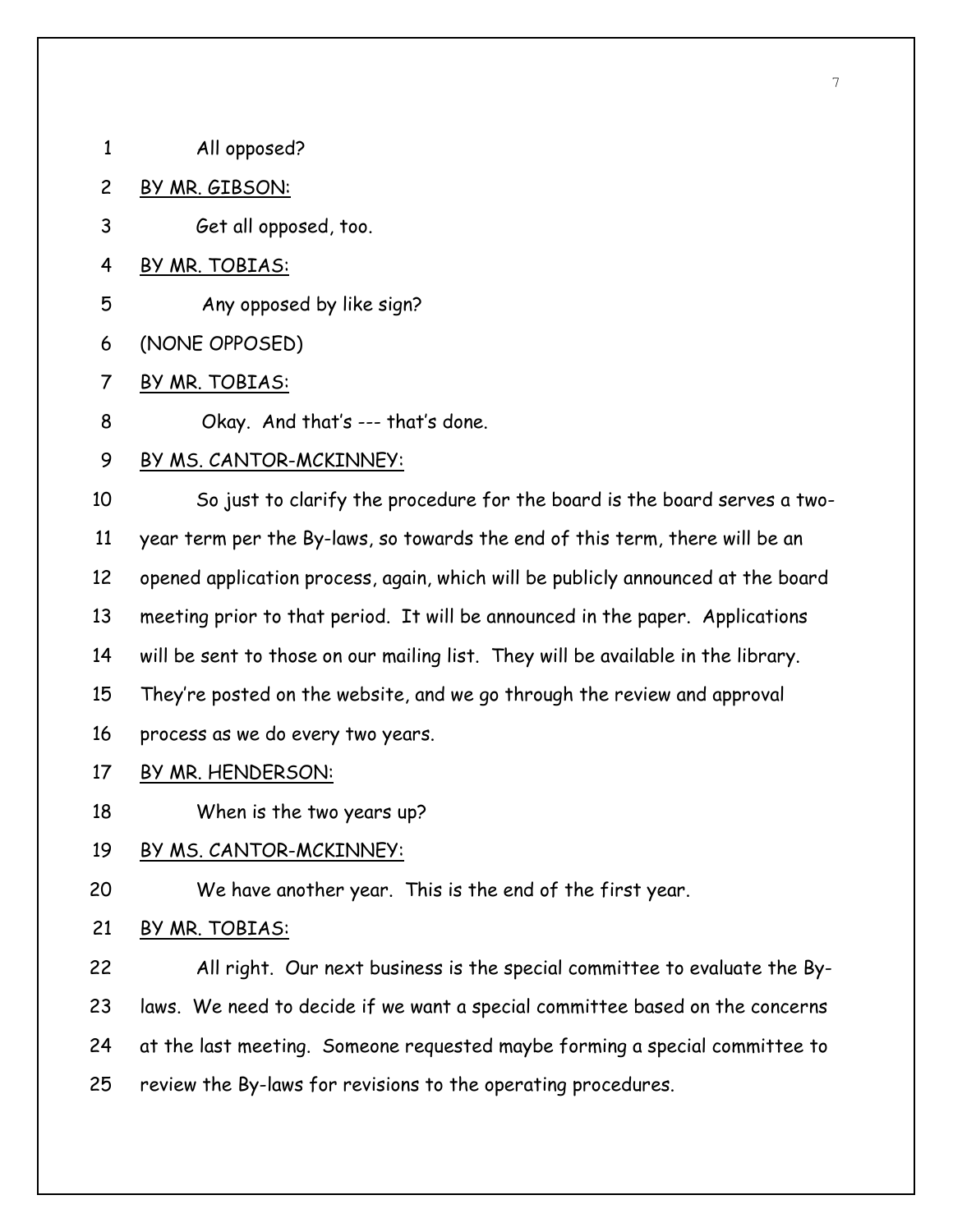- 1 Does anyone want to make a motion to have an ad hoc committee to
- 2 appoint a committee?
- 3 BY MR. HAYES:
- 4 I'll make a motion.
- 5 BY MR. TOBIAS:
- 6 Is there a second?
- 7 (NO RESPONSE)
- 8 BY MR. TOBIAS:
- 9 Any --- any discussions?
- 10 BY MR. LITTLEJOHN:
- 11 If there's not a second, it's a dead issue.
- 12 BY MR. TOBIAS:
- 13 It's dead.
- 14 BY MR. GIBSON:
- 15 If there's not a second, it dies.
- 16 BY MR. CRISSINGER:
- 17 There's nothing to discuss.
- 18 BY MR. TOBIAS:
- 19 Nothing to discuss. Okay.
- 20 BY MS. CANTOR-MCKINNEY:
- 21 So to clarify, the majority of the board is ---
- 22 BY MR. TOBIAS:
- 23 Seems to be ---
- 24 BY MS. CANTOR-MCKINNEY:
- 25 --- okay ---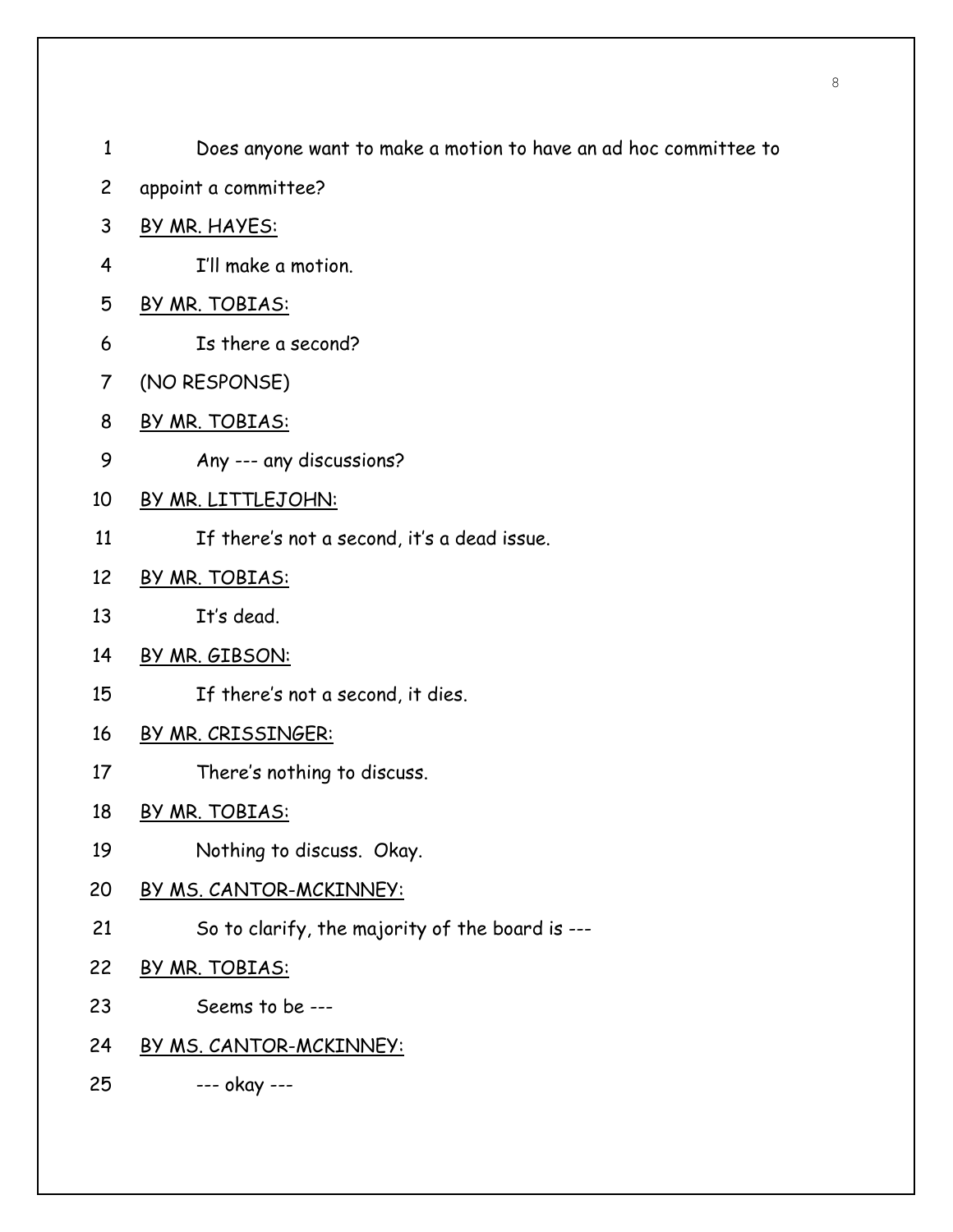1 BY MR. TOBIAS: 2 Seems to be fine with --- 3 BY MS. CANTOR-MCKINNEY: 4 --- with the By-laws as they're --- 5 BY MR. TOBIAS: 6 --- the By-laws as they are in our book. 7 BY MR. HAYES: 8 Well, I think we need to have a definition as to what remedy means in the 9 By-laws. 10 BY MR. LITTLEJOHN: 11 I think that just died for a motion. It's not opened for discussion at this 12 point. The By-laws are the way they're presented in the book. 13 BY MR. TOBIAS: 14 You didn't get a second, Gary. 15 BY MR. HAYES: 16 Well, I understand that. 17 BY MR. TOBIAS: 18 I think its dead 19 BY MR. HAYES: 20 I'm just --- I mean there wasn't a --- there wasn't a definition of remedy. 21 See, what they're changing in the By-laws will change the removal action to a 22 remedy, and that sounds like a remedy to a common cold, which there isn't 23 anything, and there wasn't any definition as to what a remedy is. I think 24 everybody knows what a removal action of ammunitions is, but there's not a 25 clear definition as to what a remedy is.

9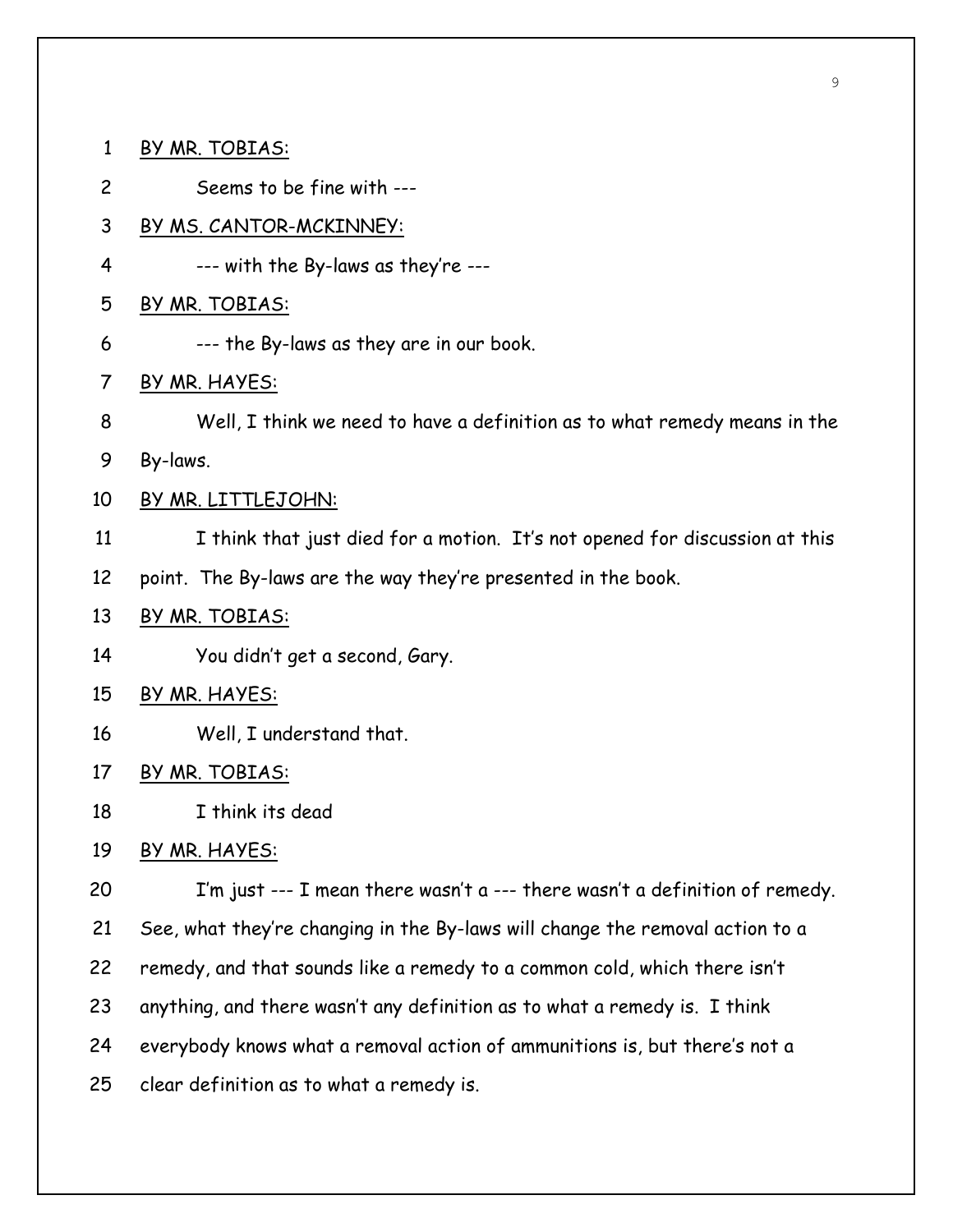| $\mathbf{1}$   | So I think the public needs to know what a remedy is. I'm not asking for         |
|----------------|----------------------------------------------------------------------------------|
| $\overline{c}$ | a vote. I'm just asking for a definition as to what a remedy is.                 |
| 3              | BY MR. LITTLEJOHN:                                                               |
| 4              | It's the Corps' definition.                                                      |
| 5              | BY MR. HAYES:                                                                    |
| 6              | Suzy, you wrote --- you rewrote the By-laws. Do you want to give us a            |
| $\overline{7}$ | definition of what a remedy is?                                                  |
| 8              | BY MS. CANTOR-MCKINNEY:                                                          |
| 9              | I'm just reading it in the context before I speak out of turn. Do you            |
| 10             | know what page so I can ---                                                      |
| 11             | BY MR. HAYES:                                                                    |
| 12             | Well, it's all over the By-laws, Suzy. Everywhere it says, "Removal              |
| 13             | action," it's been changed to a remedy.                                          |
| 14             | <u>BY MS. CANTOR-MCKINNEY:</u>                                                   |
| 15             | I'm looking for a specific statement where you read that. Response               |
| 16             | activity, removal actions. Are you talking about the removal actions changed to  |
| 17             | response activity? Is that the term that you've been referring to?               |
| 18             | BY MR. LANE:                                                                     |
| 19             | I don't see remedy anywhere listed.                                              |
| 20             | BY MS. CANTOR-MCKINNEY:                                                          |
| 21             | I see munitions response activities, and those can be defined as a               |
| 22             | removal. They can be defined as institutional controls, which are not            |
| 23             | necessarily a removal but a way to protect the public, either through education, |
| 24             | having meetings, public education and informational materials to an extreme of   |
| 25             | actually fencing off an area and prohibiting entrance to keep the public safe.   |
|                |                                                                                  |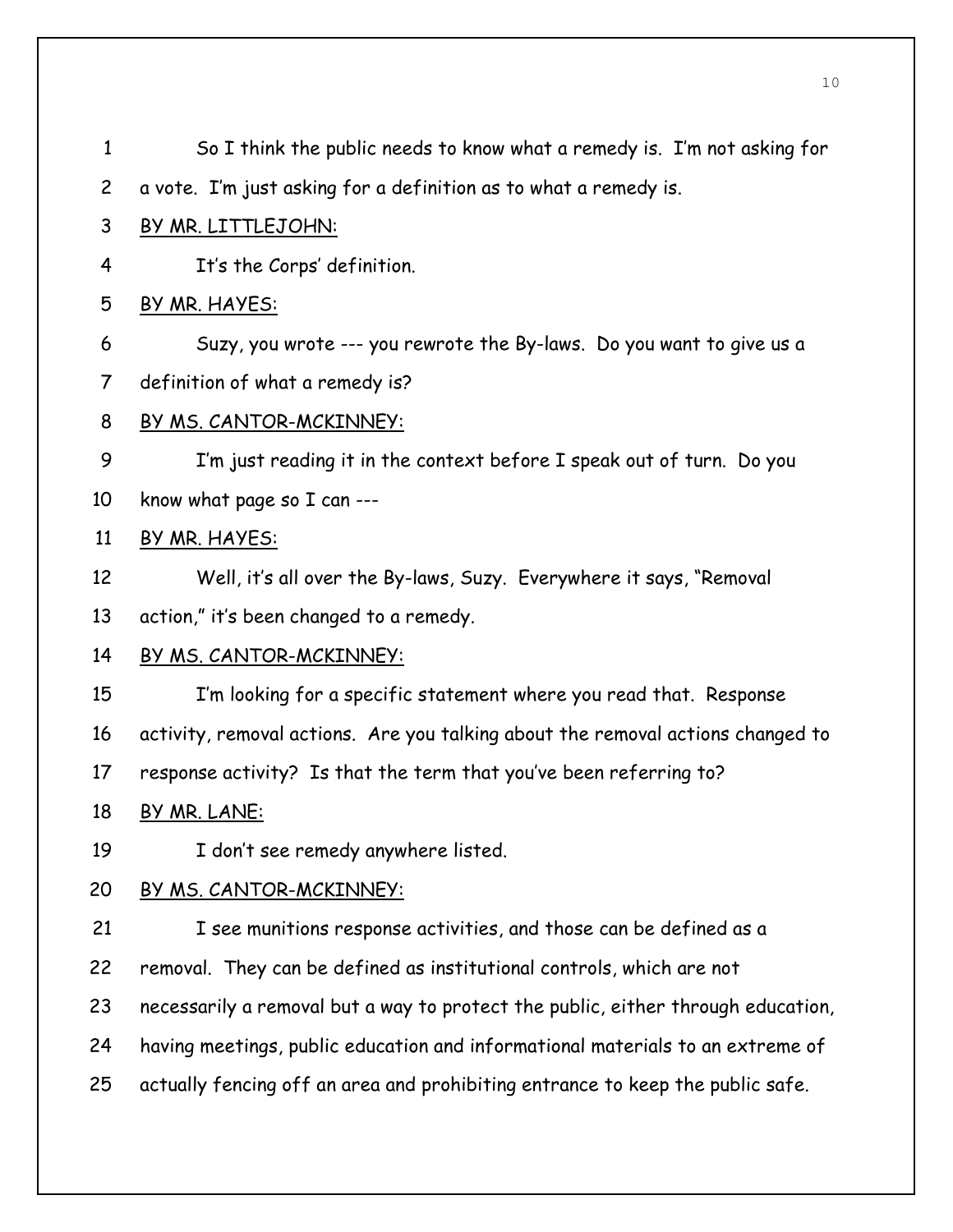1 There's different response actions for removals. There's surface 2 clearances. There's clearances to various depths, depending on the types of 3 munitions for risk and the land use.

4 So response actions are broad, and this program covers all of those that 5 are appropriate to minimize the risk of the type of munitions based on a certain 6 land use.

7 So this program, munitions response program, covers all of those to 8 protect the public.

9 Any other questions on definitions?

### 10 BY MR. HENDERSON:

11 If you've got a clearance to depth, what does that mean? How deep to 12 the --- is clearance to depth on one of these red square here?

### 13 BY MS. CANTOR-MCKINNEY:

14 Right, and we'll go through that map. A clearance to depth 15 recommendation is based on the type of munitions and penetration depth and 16 what the attended *[intended]* land use is. So different munitions will have 17 different depths of penetration, and we can talk about that a little bit when we 18 talk about the map.

### 19 BY MR. TOBIAS:

20 Maybe we should wait for questions until we get a little bit further along 21 in our agenda. There's going to be an opportunity to ask questions, and I'm going 22 to ask you to limit it to about two or three a minutes a question, and we --- but 23 let's get through the agenda, and then we'll work on --- so while we're talking 24 about the agenda, make mental notes or write you a little note about questions 25 you have, and we'll --- we'll have the Corps or myself or the board address it.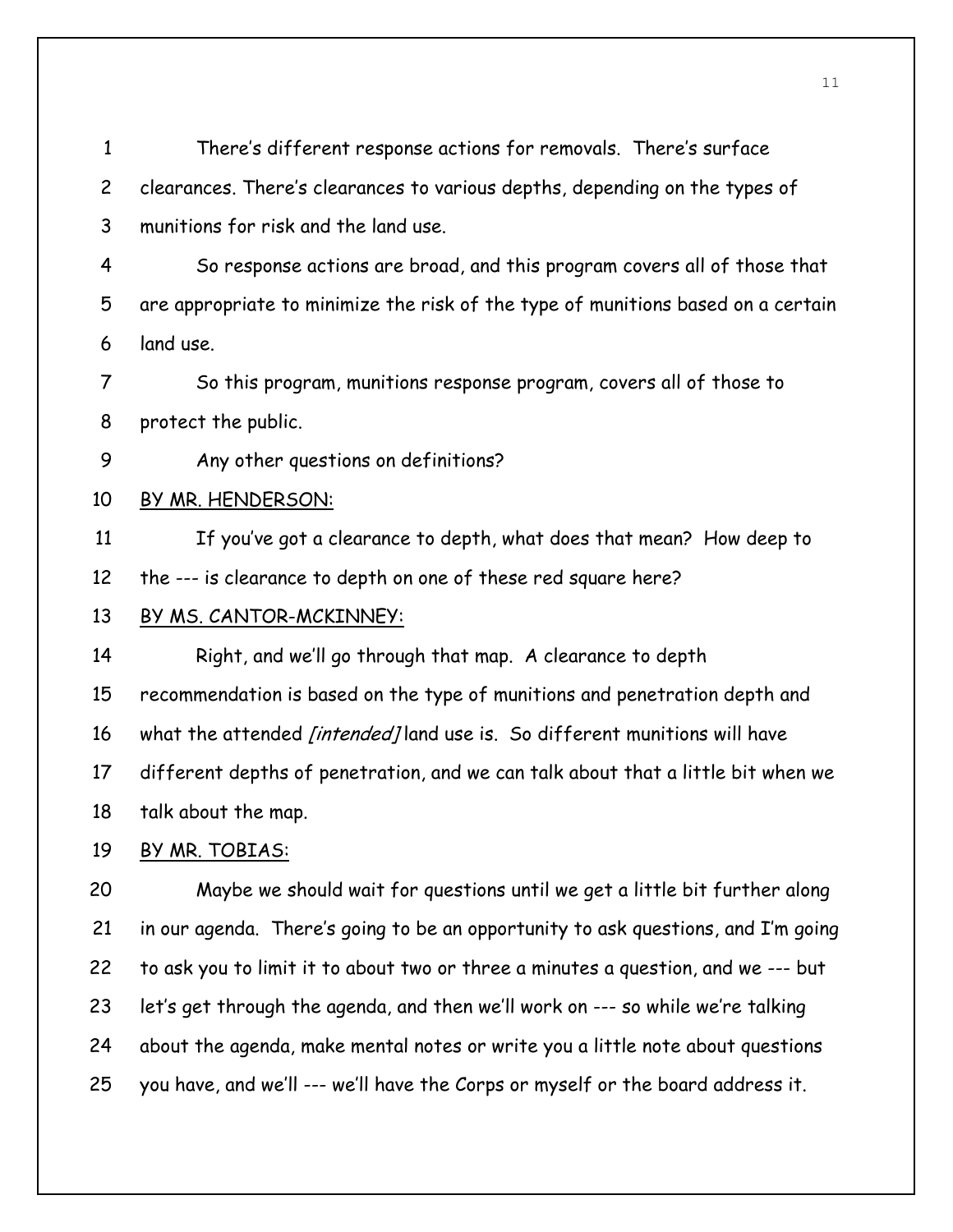1 The next topic is old business, and we're going to have a representative 2 from the Corps of Engineers fill us in, but the prelude to that should be the 3 Restoration Advisory Board addresses only issues with environmental activities 4 other than DERP and the MMRP program to address unexploded ordnances, 5 discarded military munitions and their chemicals; and at this time I'm going to 6 have Dennis talk maybe about some things with the Corps.

#### 7 BY MR. MCKINLEY:

8 For the record my name is Dennis McKinley. At the last RAB meeting we 9 had some discussions about groundwater contamination, and basically I really 10 don't have a whole lot to add to what I said in the last meeting, other than if 11 there's some kind of documentation out there that folks have, if they can get to 12 it, I can get that to the proper folks, but currently I don't have anything to 13 work off of to get anything into our program.

14 So, there again, if anyone has got anything that can document 15 groundwater contamination, I'll be happy to go ahead and refer it to the 16 appropriate folks.

17 The second item on old business, at the last meeting the Corps was 18 presented with a petition, which I have a copy of, and it was a petition seeking 19 reimbursement for damages costs. I went ahead and I passed this to our 20 Office of Counsel. They reviewed it, and actually there's --- there's a process 21 for this type of thing, and it's --- and it's actually a document that folks who 22 feel that they've been harmed can fill out. You can give it to me, and I'll get it 23 to the proper folks in the Corps of Engineers, and the document is SF 95. You 24 can pull it up off the web, fill it out, give it to me, and I'll get it --- get it to the 25 proper channels, but that's the petition.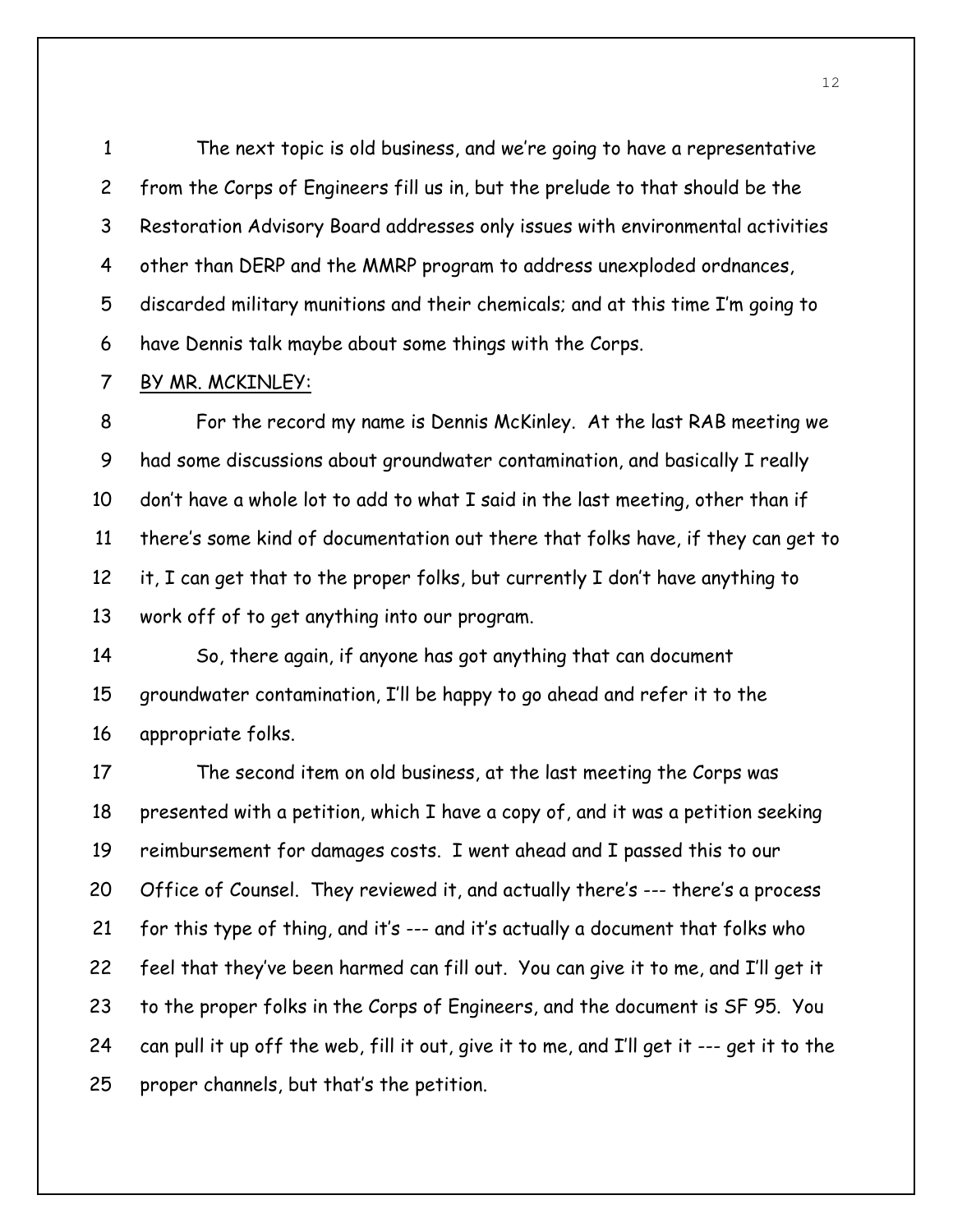- 1 Third item.
- 2 BY MR. SPIETH:
- 3 I've got a question that's a matter of simplification.
- 4 BY MR. MCKINLEY:
- 5 Sure.
- 6 BY MR. SPIETH:
- 7 I mean not everybody is, you know, web savvy and all that kind of stuff.
- 8 If somebody needs the form, can they come to you and give you the name and
- 9 address and you'll mail them a form?
- 10 BY MR. MCKINLEY:
- 11 Then could do that, and I'll be happy to shoot them the form. If they
- 12 don't have a computer, I'll see if I can't mail them.
- 13 BY MR. SPIETH:
- 14 So they come to you and give you my name, rank and serial number or your
- 15 name and address, and you'll mail them one of the forms?

## 16 BY MR. MCKINLEY:

- 17 Okay.
- 18 BY MR. SPIETH:
- 19 Okay.
- 20 BY MR. HAYES:
- 21 What website is it on?
- 22 BY MR. MCKINLEY:

23 You can just go to any of the search engines, Google or Yahoo, and just 24 type in SF 95. It should pop right up. It's probably also on the OPN form 25 website.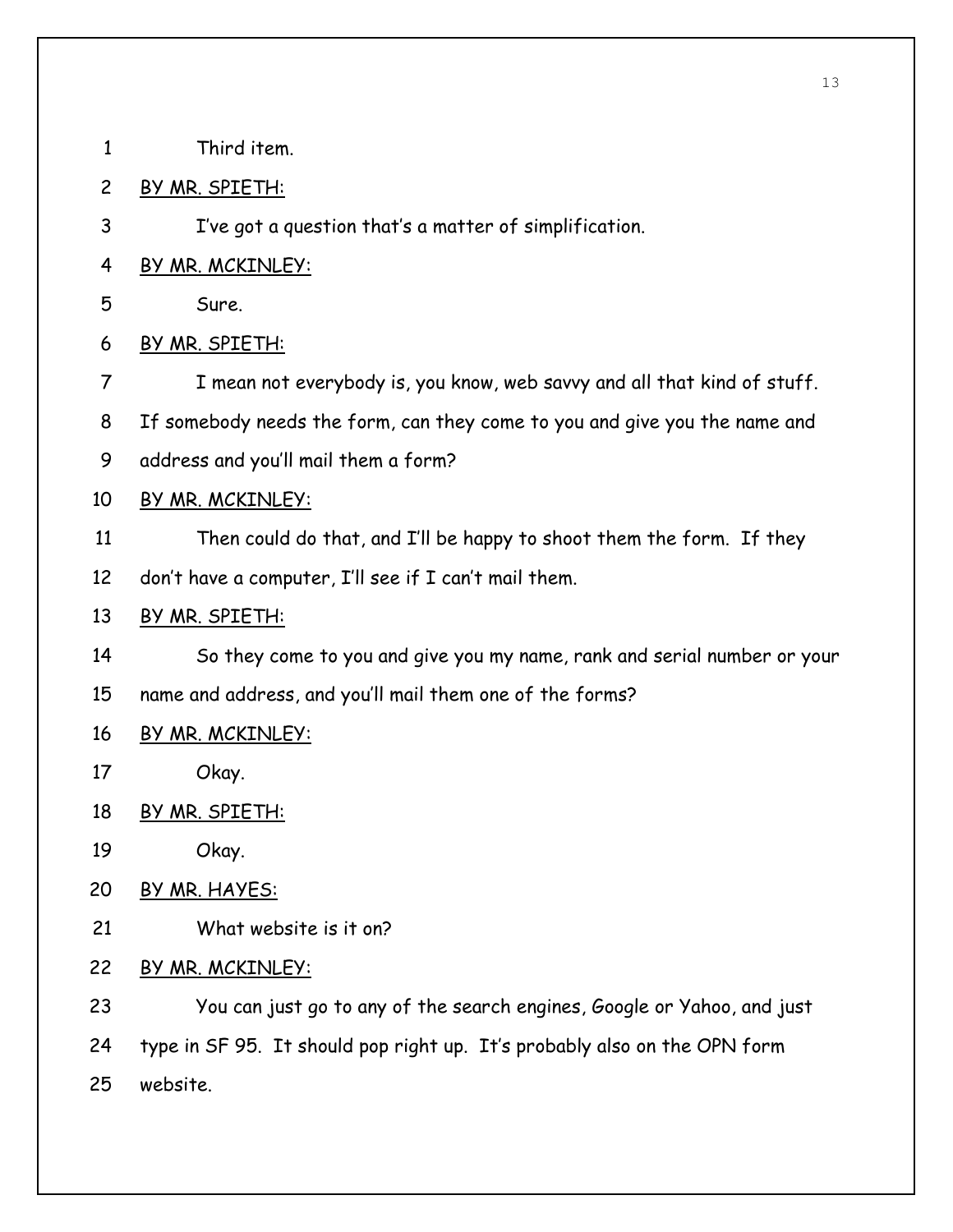| $\mathbf{1}$ | There again, if you don't have a computer, give me your name and address      |
|--------------|-------------------------------------------------------------------------------|
| $\mathsf{2}$ | and I'll get you a form.                                                      |
| 3            | <u>BY MR. MULLINAX:</u>                                                       |
| 4            | Now isn't there a length on how long you can file a claim, I mean maybe       |
| 5            | some people say back in the forties, ---                                      |
| 6            | BY MR. MCKINLEY:                                                              |
| 7            | Right. In ---                                                                 |
| 8            | BY MR. MULLINAX:                                                              |
| 9            | I believe it says five years.                                                 |
| 10           | BY MR. MCKINLEY:                                                              |
| 11           | And I don't know the details.                                                 |
| 12           | <u>BY MR. MULLINAX:</u>                                                       |
| 13           | Sure.                                                                         |
| 14           | BY MR. MCKINLEY:                                                              |
| 15           | You know, I'll be happy to talk to our counsel folks.                         |
| 16           | BY MR. MULLINAX:                                                              |
| 17           | Well, talk to them, because I understood it.                                  |
| 18           | <u>BY MR. MCKINLEY:</u>                                                       |
| 19           | Right.                                                                        |
| 20           | BY MR. MULLINAX:                                                              |
| 21           | And I believe it's five years is the limit, which we have to file a claim and |
| 22           | so forth.                                                                     |
| 23           | BY MR. MCKINLEY:                                                              |
| 24           | But evidently this is the process to go through.                              |
| 25           | <u>BY MR. MULLINAX:</u>                                                       |
|              |                                                                               |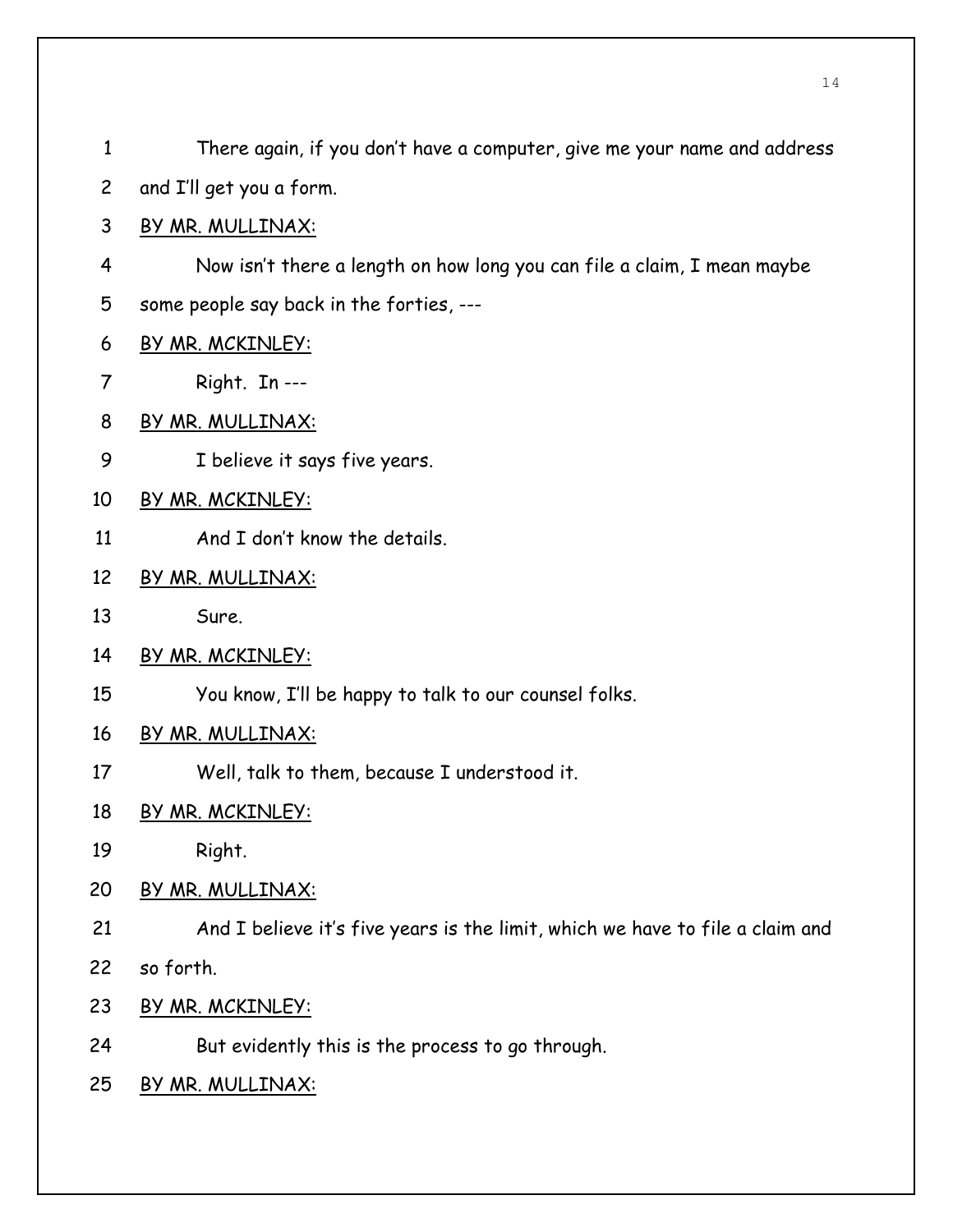1 Yeah.

2 BY MR. MCKINLEY:

3 Third item in our old business was the FUDS program funding level.

4 BY MR. SPIETH:

5 What does FUDS stand for?

- 6 BY MR. MCKINLEY:
- 7 Formerly Used Defense Sites.

8 Along that vein, also at the last meeting concerning the funding, the 9 question was asked as to where folks could go to find the funding levels posted 10 on the web, and I actually got that address and some instructions there for you, 11 if you would like to pull that up on the computer, also.

12 With that said, just as a rundown on the funding, as an example, for the 13 '07 budget under the division funding level, which includes the State of South 14 Carolina, North Carolina, Alabama, Georgia and Florida, in '07 the funding level 15 for the divisions was 23.2 million. Out of that the State of South Carolina 16 received 2.7 million.

17 BY MR. GIBSON:

18 How does that compare to last year? Do you have the numbers?

19 BY MR. MCKINLEY:

20 That compares exactly to last year, because we're under a continuing 21 resolution, and basically we're held to the prior year levels.

- 22 BY MR. GIBSON:
- 23 Okay. Thanks.

## 24 BY MR. SPIETH:

25 Are there other sites in South Carolina besides Camp Croft?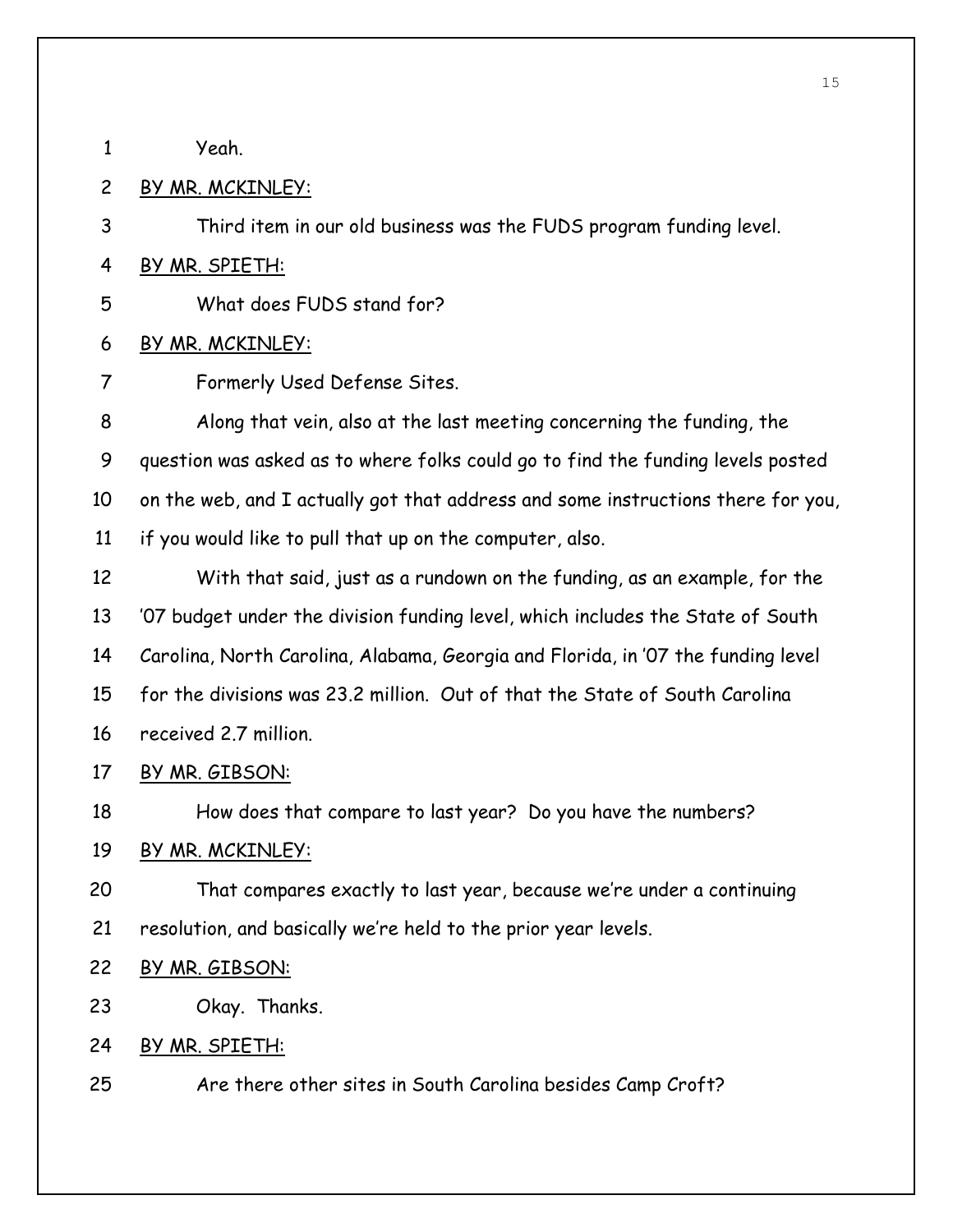1 BY MR. MCKINLEY:

2 There are. That's for all the FUDS sites, the HDRW [HTRW], the 3 military munitions, the containerized hazardous toxic radiological waste. It's 4 for the site investigations. It runs the whole gamut of projects in South 5 Carolina, and, there again, in '07 that was 2.7 million dollars. 6 BY MR. LANE: 7 So does this website break down where the 2.7 million dollars is being 8 spent in the first place? 9 BY MR. MCKINLEY: 10 It does not. 11 BY MR. LANE: 12 It does not. 13 BY MR. MCKINLEY: 14 It is not even going to break down what the State of South Carolina gets. 15 It will break down the appropriation and coordination. 16 BY MR. SPIETH: 17 Does the 2.7 million dollars include the nuclear thing down at --- 18 BY MR. MCKINLEY: 19 It does not. 20 BY MR. SPIETH: 21 This actually does not? 22 BY MR. MCKINLEY: 23 Does not. 24 Now with that said, where we're at on the upcoming budget is we have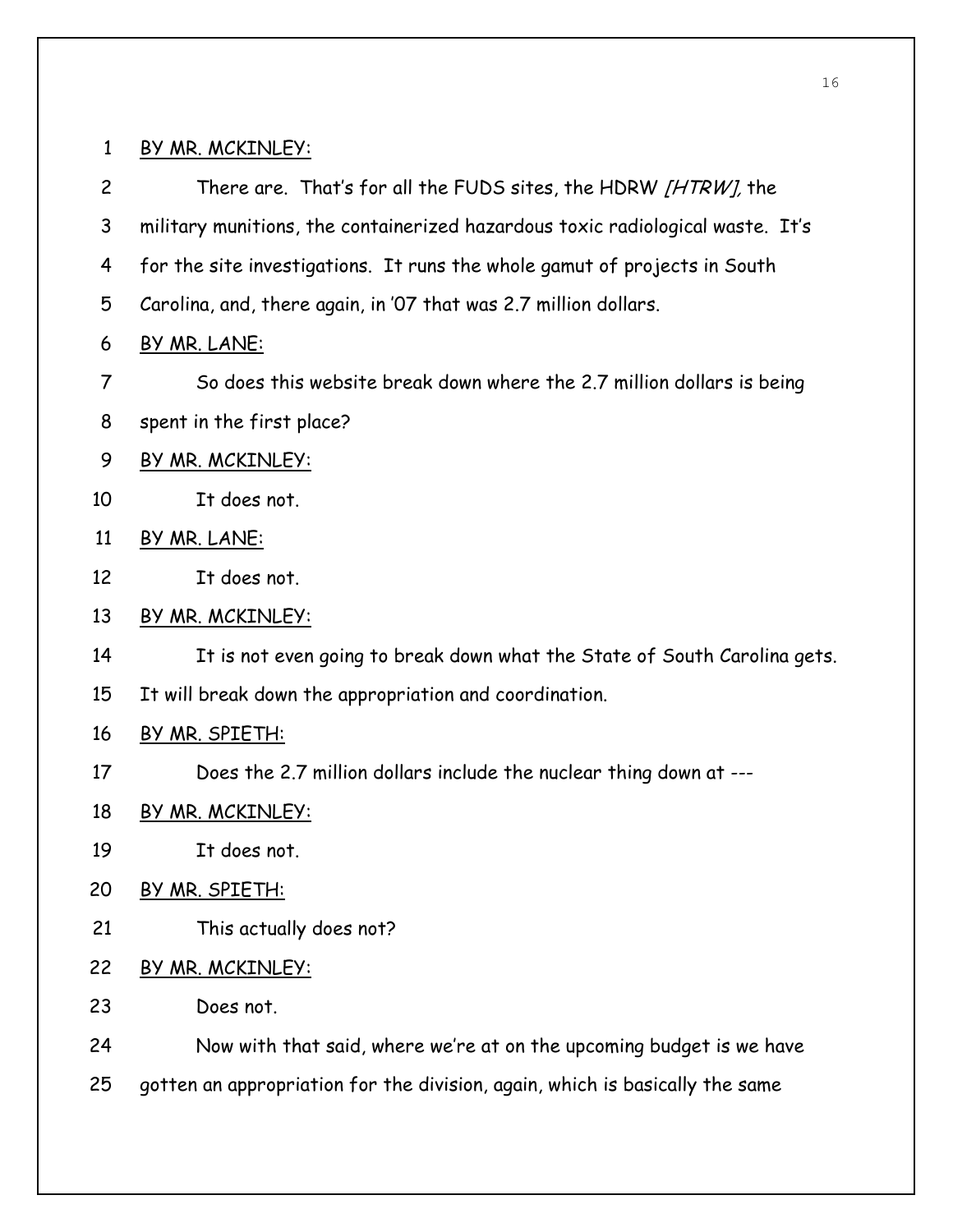1 amount of funding that we got in '07. The process is that the division FUDS 2 managers come together as a group. They prioritize the projects in the State, 3 and based upon the criteria, for instance, under the FUDS program there's a 4 site investigations category which is mandated by headquarters that should be 5 accomplished by 2012. So those are considered non-discretionary funds that 6 can't be discussed.

7 Ongoing phases of projects are also considered non-discretionary funds, 8 which can't be discussed in the prioritization for the fund utilization. So 9 there's only certain categories out of the remaining funds that can be 10 discussed, and with that, with that said, the Camp Croft removal activity is 11 considered an ongoing phase. So it appears, and the discussions haven't been 12 finalized yet, but it appears that we will have ongoing funds for the Camp Croft 13 removal activity. Those discussions should be finalized in late July.

### 14 BY MR. SPIETH:

15 And those discussions by program managers, who are Corps of Engineer 16 employees, question?

## 17 BY MR. MCKINLEY:

18 Correct, and you've got a program manager for each of the states. Also, 19 there is a division program manager that sits in Atlanta, and what we do is we go 20 through the non-discretionary funds first, and then we go through the 21 discretionary funds, and those are broke --- broken out based upon risk rating 22 factors and other factors.

## 23 BY MR. SPIETH:

24 And presumably these things are all available for people to see? I mean 25 this is not a ---

17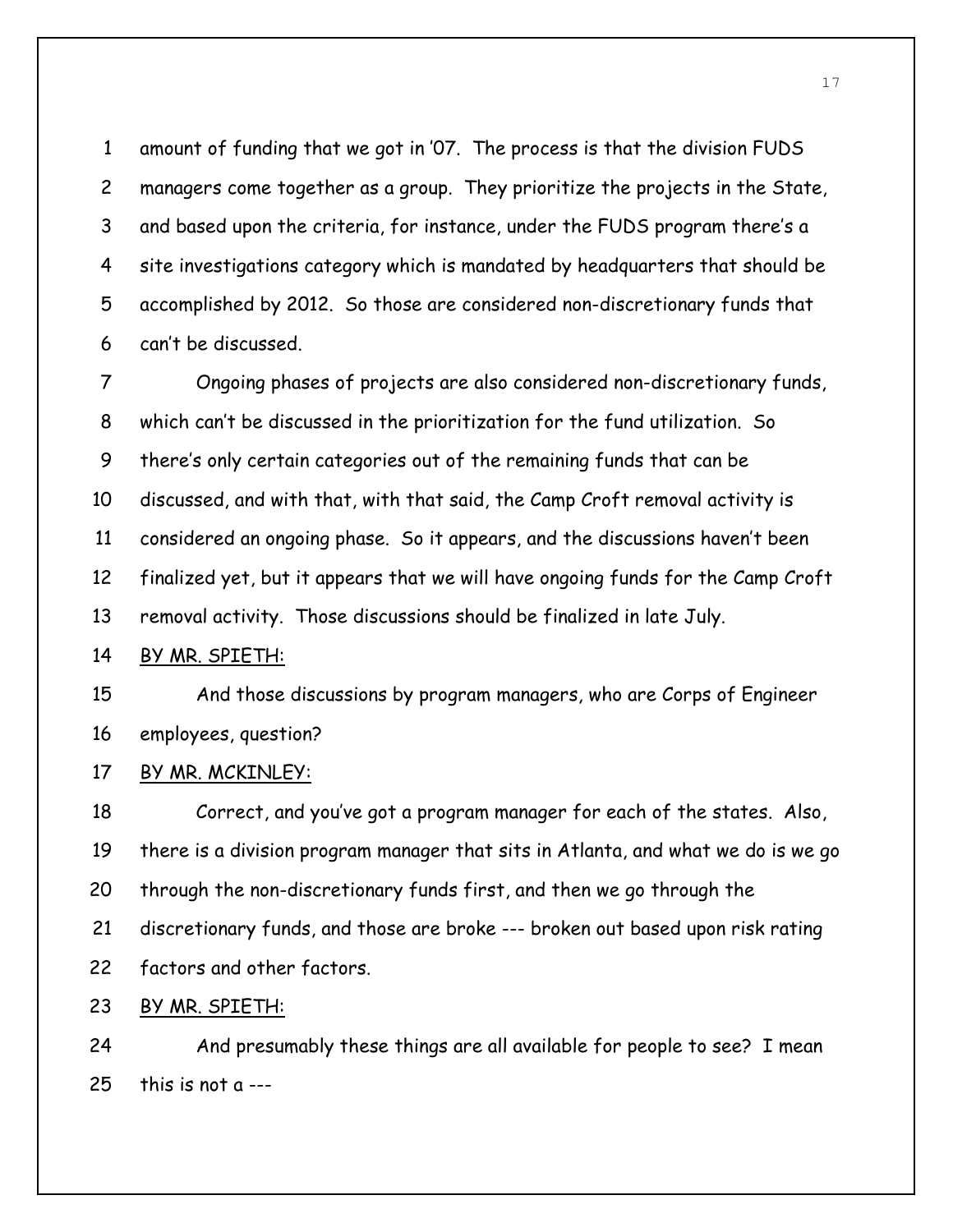1 BY MR. MCKINLEY: 2 It's --- 3 BY MR. SPIETH: 4 --- a national defense matter? 5 BY MR. MCKINLEY: 6 It's --- it's a --- it's a budget negotiation type thing. I'm sure we could 7 contact the headquarters' office and see what's releasable and what --- what 8 isn't type thing. 9 BY MR. SPIETH: 10 I think it would be useful for people to see now how do we rank in the 11 priority for this --- 12 BY MR. MCKINLEY: 13 Right. 14 BY MR. SPIETH: 15 For this site, whether or not somebody chooses to, they can always twist 16 the arm of the senator or representative if they had --- need a little bit more 17 here. 18 BY MR. MCKINLEY: 19 And that's always an option. Some of the other projects are considered 20 SEF site projects. South Carolina did not have any SEF site projects in the 21 FUDS program for '08. Some of the other states did, so that's always an 22 option. 23 BY MR. SPIETH: 24 Well, you know, whatever is releasable, I think it will be useful for people 25 to know how this all ---

18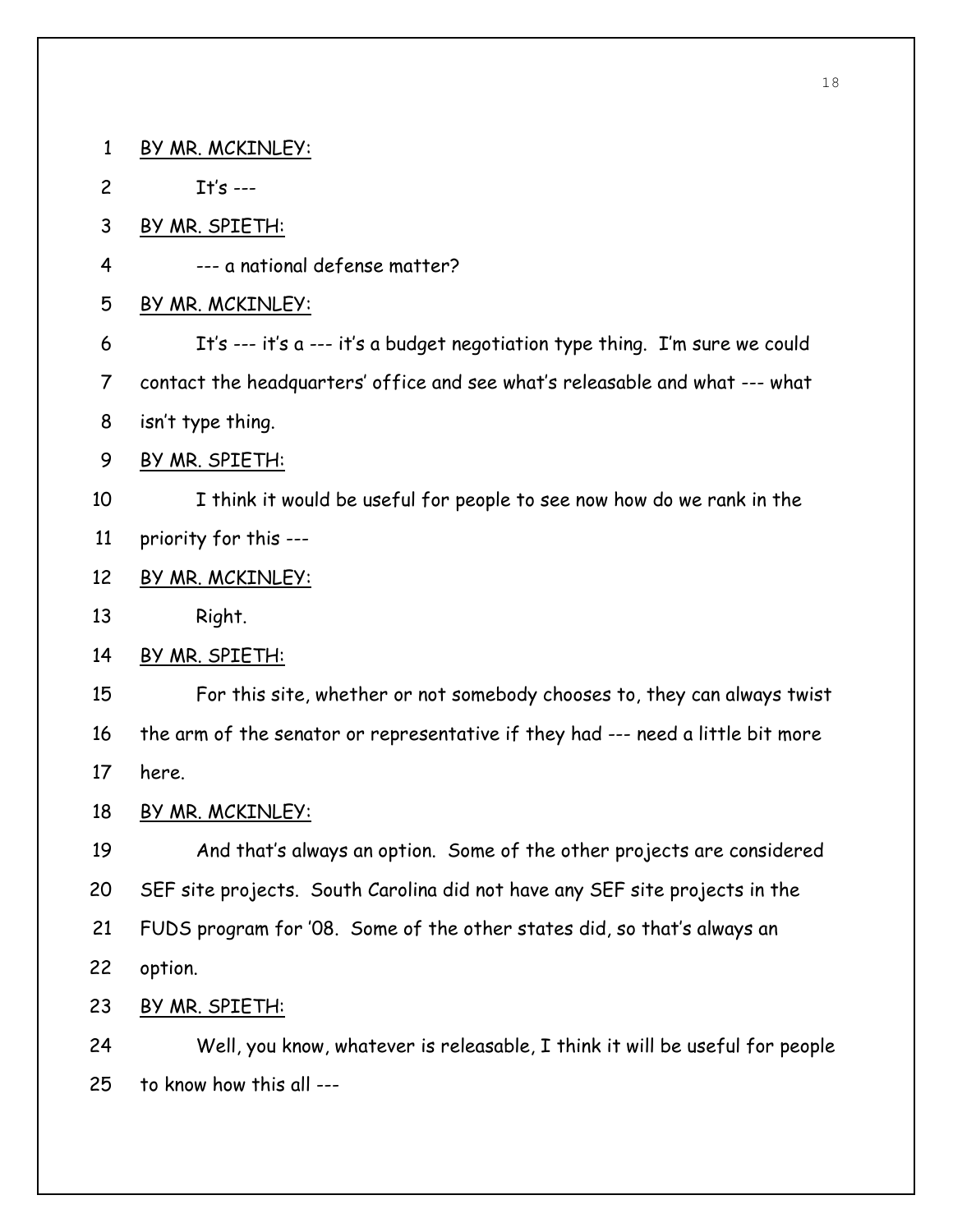1 BY MR. MCKINLEY: 2 Right. 3 BY MR. SPIETH: 4 --- fits together and what not. 5 BY MR. MCKINLEY: 6 Right, and I can check that, into that. 7 BY MR. SPIETH: 8 Okay. 9 BY MR. MCKINLEY: 10 And see if we can't release the prioritization for the divisions. 11 BY MR. SPIETH: 12 If you would, I think it will be useful to see where do we stack up, and 13 what can we --- whose arm can we twist. 14 BY MR. HAYES: 15 In the past we've written letters, didn't we, Suzy, to representatives? 16 As a board, we can send letters saying we need money and be --- be on the 17 lookout to try to help us get the money we need; and so as a group and say we're 18 representing the community, that's one of the ways we --- we can do that. 19 So, you know, I don't know whether we need to do it now before July or 20 whether it would be something to wait on until the next meeting. The next 21 meeting might be too late, but it's something that needs --- needs to be acted 22 on because we need more money. 23 BY MS. CANTOR-MCKINNEY: 24 Well, and I don't know, and correct me if I'm wrong, Dennis, that the

25 resolution to the delegation is going to have an influence on the apportioning of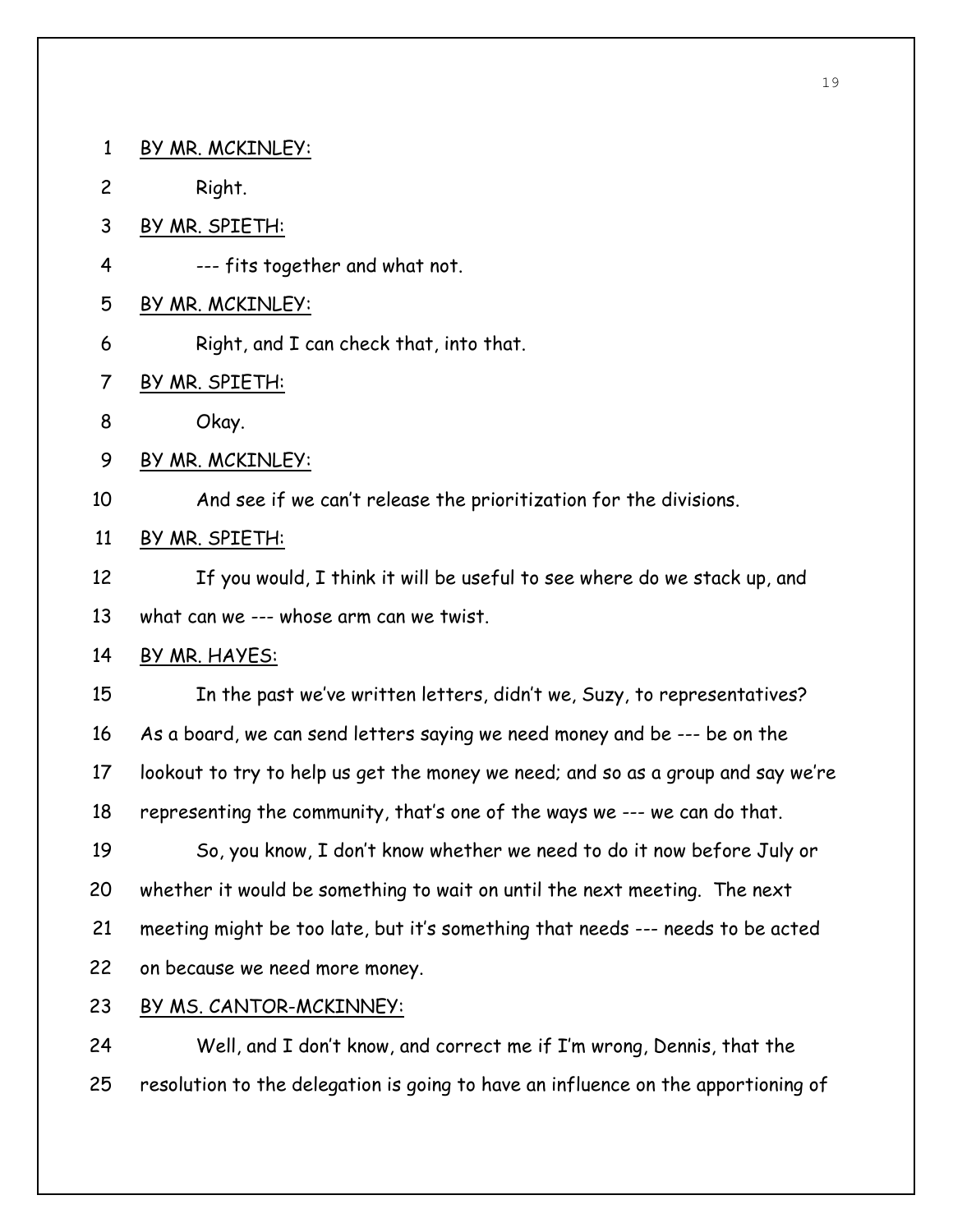1 the 2.7 million at this stage, but I definitely think that, if the board would like 2 to, I have the letters that were sent in the past, and I can have those all 3 prepared for signature at the next meeting, and we can get those mailed out to 4 all the representatives and the congressmen requesting additional programmatic 5 funding for Camp Croft for these reasons, and I definitely can have that for 6 the board the next meeting or I can send them to Mr. Tobias, and he can get 7 you all's signatures and send them on, however you would like that pursued.

8 BY MR. TOBIAS:

9 Is that it, Dennis?

10 BY MR. MCKINLEY:

11 That's it.

12 BY MR. TOBIAS:

13 Okay. We're going to go on to new business, and I believe we've got a 14 representative from the Sheriff's Department. Do you want to just state your 15 name and tell us any activities that's been going on?

16 BY LIEUTENANT DYAS:

17 Lieutenant Dyas with the Spartanburg County Sheriff's Office. I 18 apologize for not making the last meeting. I was tied up; but as far as the 19 Sheriff's Office is concerned, we have another bomb tech that's been assigned. 20 We can respond 24/7, seven days a week. So if anybody comes across anything, 21 all you have to do is dial 911, tell them what you have, and we can come out 22 there anytime.

23 We have gotten additional equipment from grant funding. We brought it 24 to one of the meetings. We got more equipment in, and we have filled our truck 25 up to the max just about, but --- and our techs are getting individual vehicles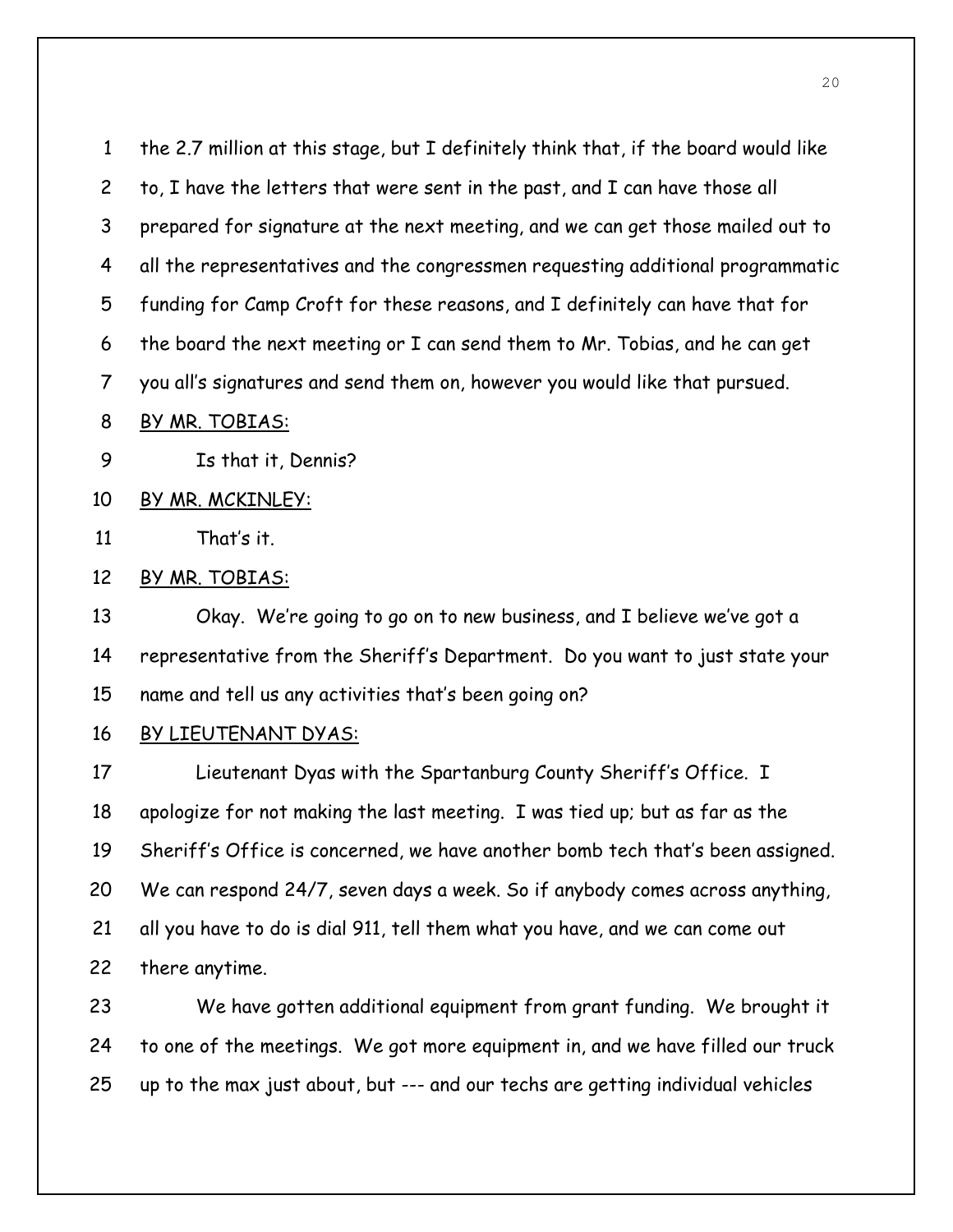1 that they can --- they can come out individually, also, so as far as equipment 2 wise and as far as what we need to come out there and deal with, ordnance 3 that's been recovered just right off on the ground and all that, we can --- that's 4 no problem at all to come out and take care of that.

5 We haven't had a whole lot of calls out there in the Camp Croft area 6 lately, none that I can recall.

7 This is Agent Rick Renna with SLED that works with us. So I haven't 8 found anybody or talked to anybody that has come across anything. It's usually 9 the same thing. You know, we get a call. We find it from that type of response. 10 Again, we tell everybody, if you live in that area, if you see it, if you come 11 across it, give us a call and we'll come out.

- 12 If you have any questions, I'm here until ---
- 13 BY MR. GIBSON:

14 I've got one question just for clarification or whatever. Were you

15 involved when they had the fire out there a week or so ago?

- 16 BY LIEUTENANT DYAS:
- 17 I was not, no.

### 18 BY MR. GIBSON:

19 Okay. I just --- I got back in town and saw the article in the paper and it 20 was something we kind of discussed in some past meetings, and I wondered if 21 you were involved or what you heard about it.

#### 22 BY LIEUTENANT DYAS:

23 I was not. I was not. I was gone ---

### 24 BY MR. GIBSON:

25 Okay.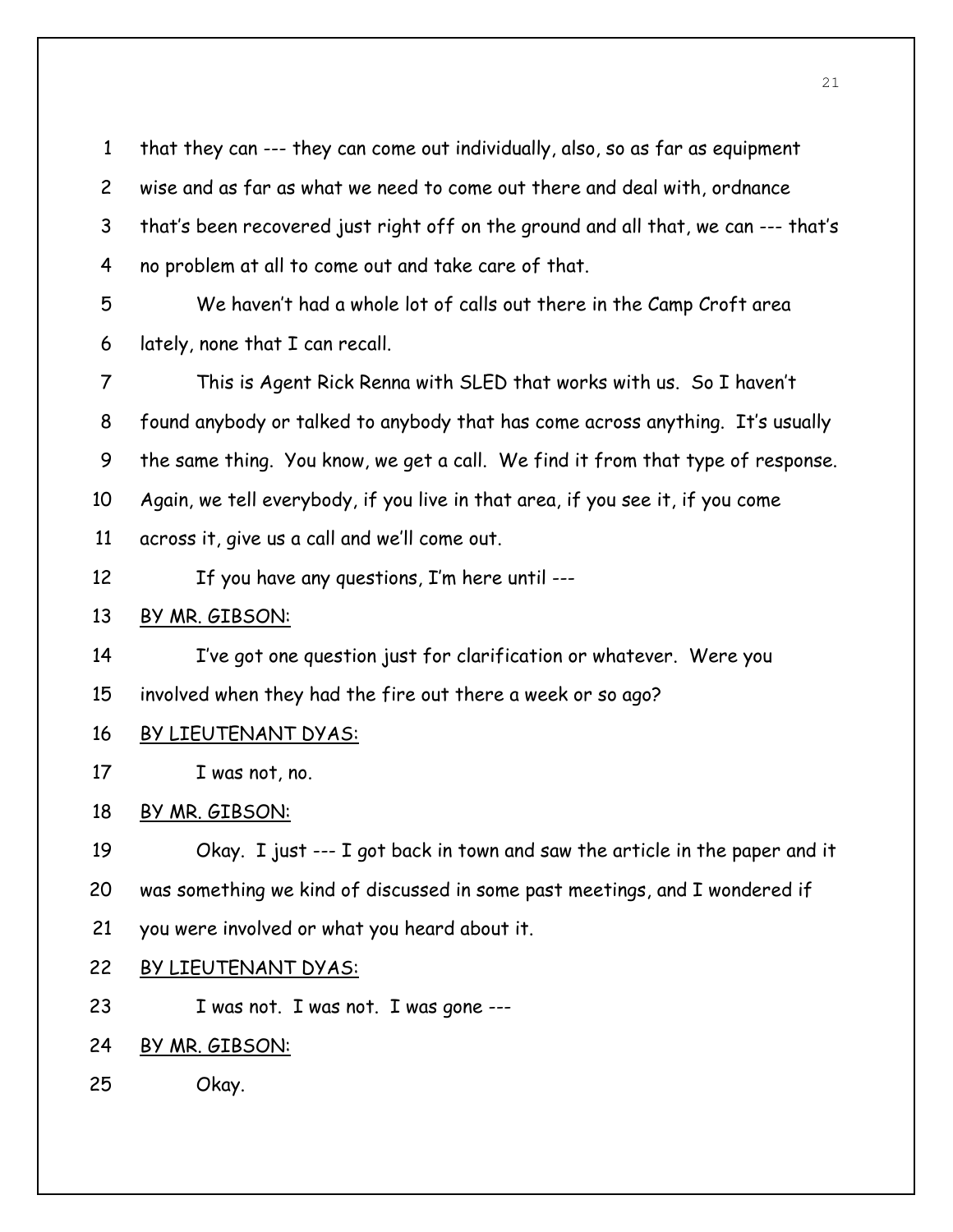## 1 BY LIEUTENANT DYAS:

2 --- that week; but now the area itself, and, of course, we've got the tank 3 farms and all that out there and all that. I mean we have gone out there and 4 done assessments on them and looked at them, and we are concerned about 5 those areas, especially with the threat level that's there right now, and there's 6 --- there's plans in place to deal with those areas, if that's what your concern is, 7 as far as being the tank farms and chemical plants and all that.

## 8 BY MR. GIBSON:

9 Really I was more concerned with the ammunition that may have been in 10 the fire area, and they were saying that they didn't want the firemen to go in 11 until the next day because of the darkness and not being able to see.

## 12 BY AGENT RENNA:

13 We weren't even notified about that.

## 14 BY MR. GIBSON:

- 15 Okay.
- 16 BY LIEUTENANT DYAS:
- 17 We would have.

18 BY MR. GIBSON:

- 19 Like I say, all I saw was the ---
- 20 BY LIEUTENANT DYAS:
- 21 Usually Camp Croft now ---
- 22 BY MR. GIBSON:
- 23 --- article in the paper.

## 24 BY LIEUTENANT DYAS:

25 --- if it's in Camp Croft response, they call us for things like.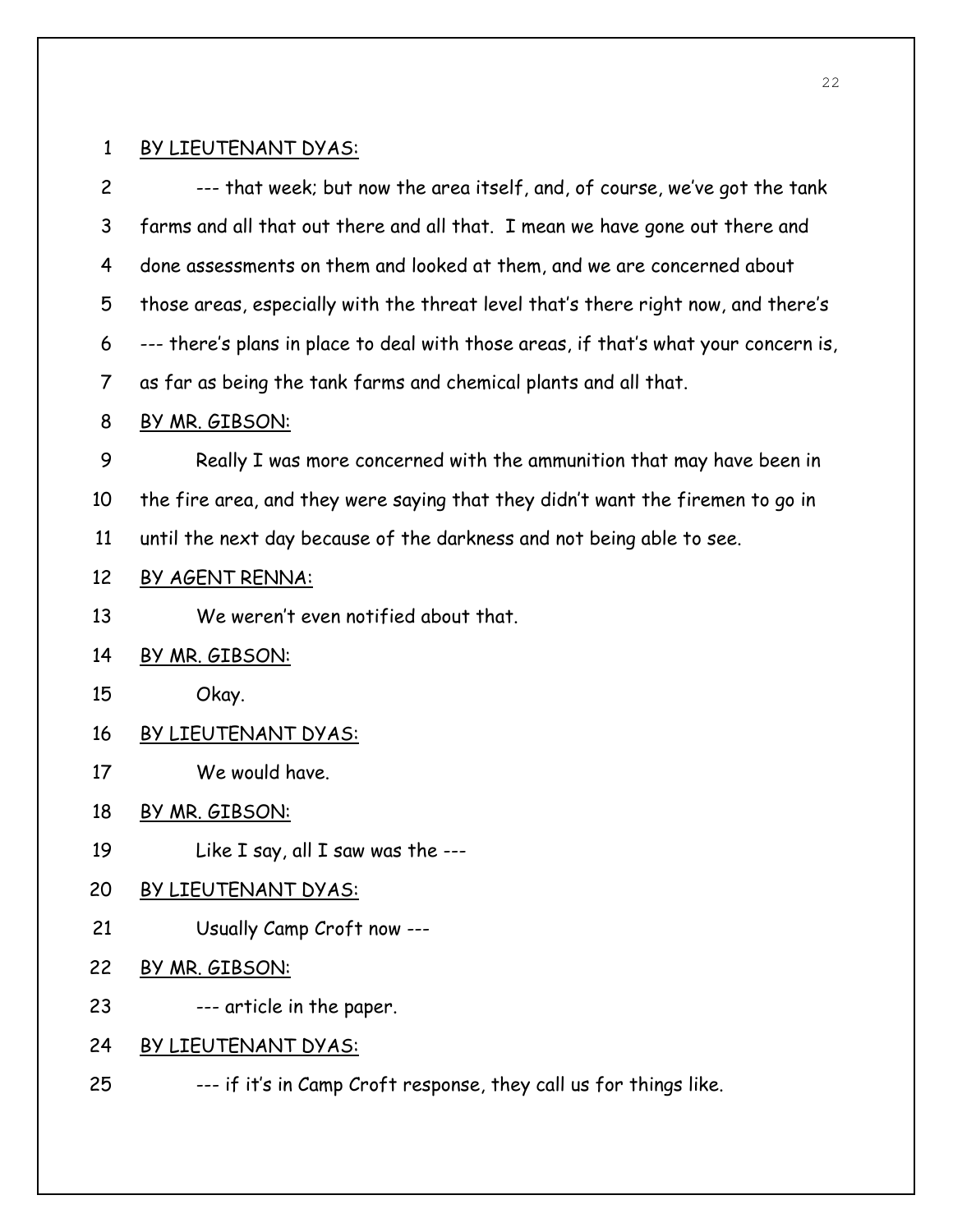1 BY MR. GIBSON:

2 Okay.

3 BY LIEUTENANT DYAS:

4 And we've got a way --- if its small arms munitions, we --- we dispose of 5 the property right here. We do that right here, also. All you've got to do is call 6 Rick up. He's got a vessel that he can tow up to it, and we can dispose of it 7 right onsite.

8 BY MR. GIBSON:

9 Okay.

10 BY LIEUTENANT DYAS:

11 We've got that all in place.

12 BY MR. GIBSON:

13 Thanks.

14 BY MR. HAYES:

15 I went there. I was down there that night. One of the main concerns 16 was driving a bulldozer through that breaks. A lot of it is on the bicycle trail,

17 and then the firemen weren't sure if that area was cleared. They didn't have a

18 way to find out on the spot whether it might be ammunition there, whether it

19 had been cleared, whether it hadn't been cleared.

20 BY LIEUTENANT DYAS:

21 What road? What area was this at?

22 BY MR. HAYES:

23 It was off of Foster Mill Circle down behind Antioch Cemetery.

24 BY MR. GIBSON:

25 Who was the firemen? What fire group was there, Gary?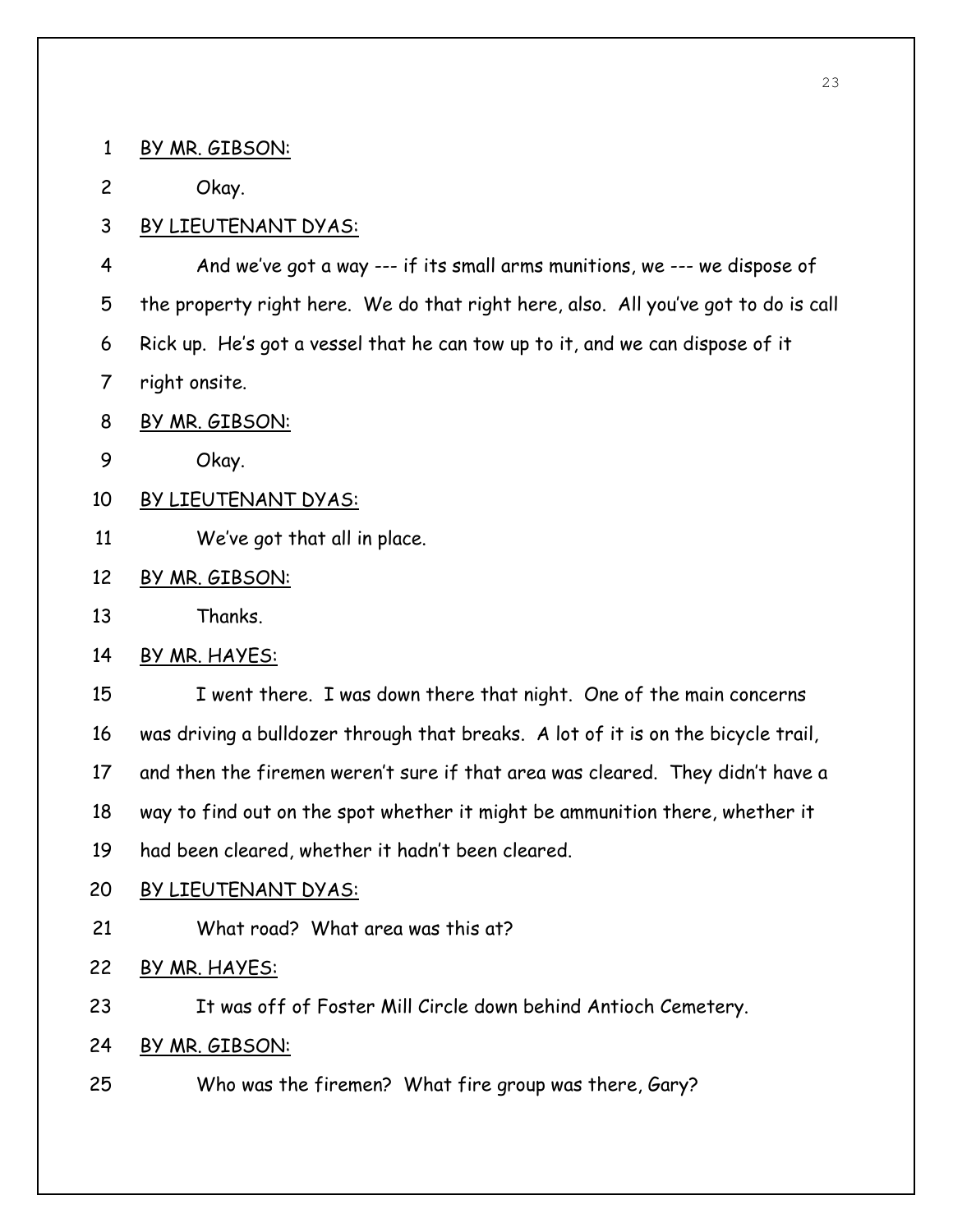1 BY MR. HAYES:

- 2 Pauline-Glenn Springs.
- 3 BY MR. GIBSON:
- 4 Okay.
- 5 BY MR. TOBIAS:
- 6 And then the Forestry Commission brought in ---
- 7 BY MR. HAYES:
- 8 Yeah, the Forestry Commission.
- 9 BY MR. TOBIAS:
- 10 --- bulldozers who --- see, I'm an employee of the Forestry Commission.
- 11 BY MR. GIBSON:
- 12 Oh, okay.

### 13 BY MR. TOBIAS:

14 And we were actually going to have on our agenda this --- at this meeting 15 a representative from the Forestry Commission, other than myself, that was 16 going to address some concerns about fire and heavy equipment on public and 17 private lands in the old park, but he got called to fires in Georgia.

18 So we're going to address that at the next meeting, I hope, if that will be 19 you all's approval, and the problem we had, speaking as a Forestry Commission 20 employee, of sending a bulldozer in there at night and not knowing if there was 21 mortars and that kind of thing that could impact the dozer, the supervisor on 22 the scene with the discussion with the fire chiefs decided we'd just let it burn. 23 It wasn't doing much. It was just kind of backing in there. There was no bodies 24 in the car, and we waited until daylight and to where we could get some more 25 information about, you know, ordnances, and we made the decision to go in there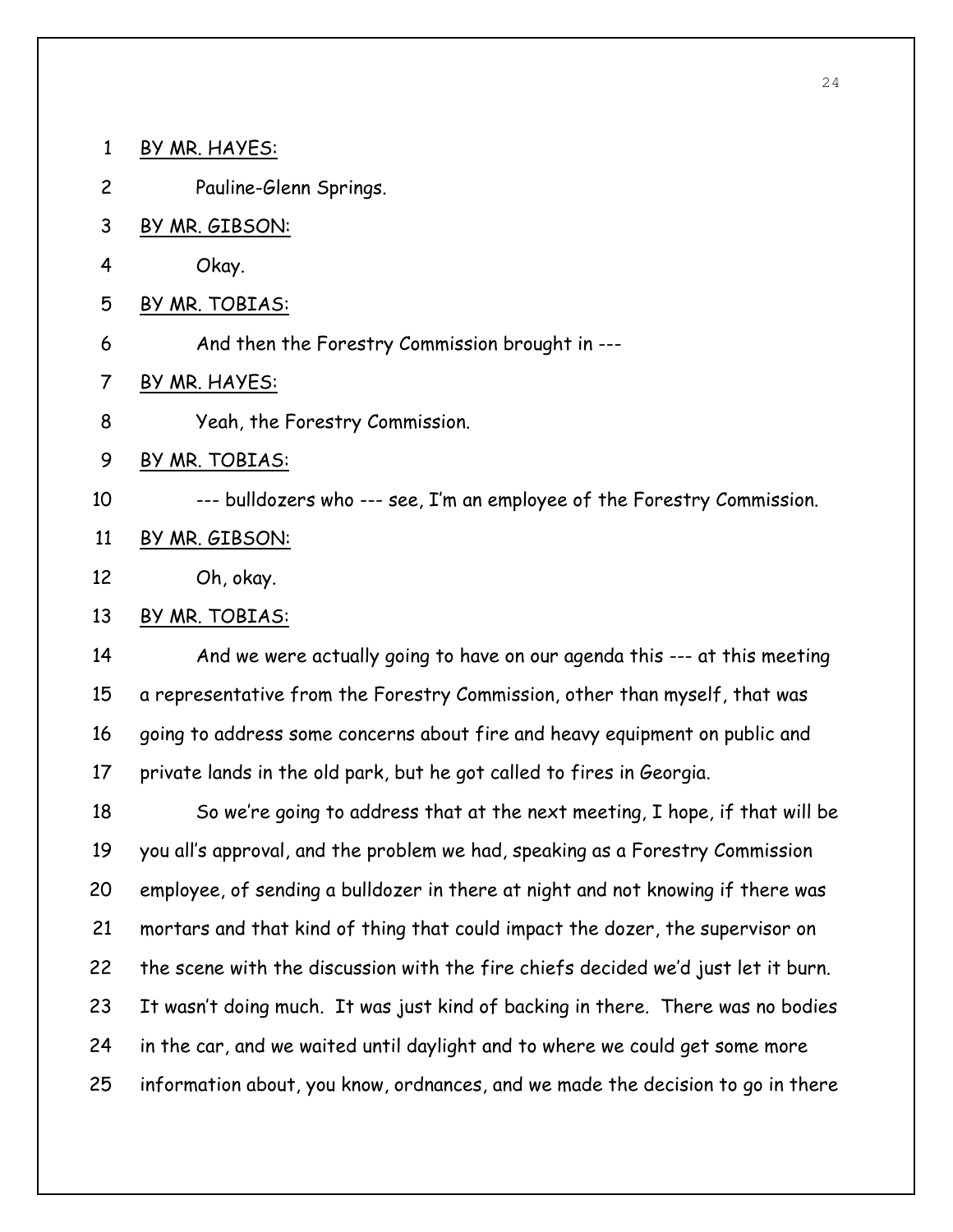1 and plough a line around it. We ploughed a line around it, and then we actually 2 did some backfiring in there, too; but it's something that needs to be 3 addressed, and we need to have participation with the fire departments and the 4 State, you know, and come up with kind of a fire plan, so when these things 5 happen, because they're going to happen in the future, and there are going to be 6 multiples of fires, say, by lightning and the horse trails that they work on, we 7 need to be informed, and that's what, I think, as a board we can probably do at 8 the next meeting.

### 9 BY LIEUTENANT DYAS:

10 Okay. What I'll make a point to do, and I just wrote it down, is --- is get 11 with Pauline there, and at least try to get with the different fire departments, 12 and I see some of the guys because I live down that way myself, and I'll stop in 13 there and talk to them a little bit more. If they come across something like 14 that, I know Camp Croft is going to call us, because they --- they call us all the 15 time, and then maybe I can get with you, and if you all need us now or get 16 concerned about something like that, all you have to do is call. We're going to 17 come out. I mean, you know, we're going to respond.

#### 18 BY MR. TOBIAS:

19 We'll probably need to get you the phone number for Brad Bramlett. He's 20 the supervisor.

- 21 BY LIEUTENANT DYAS:
- 22 Down there on ---
- 23 BY MR. TOBIAS:

24 On 56.

25 BY LIEUTENANT DYAS: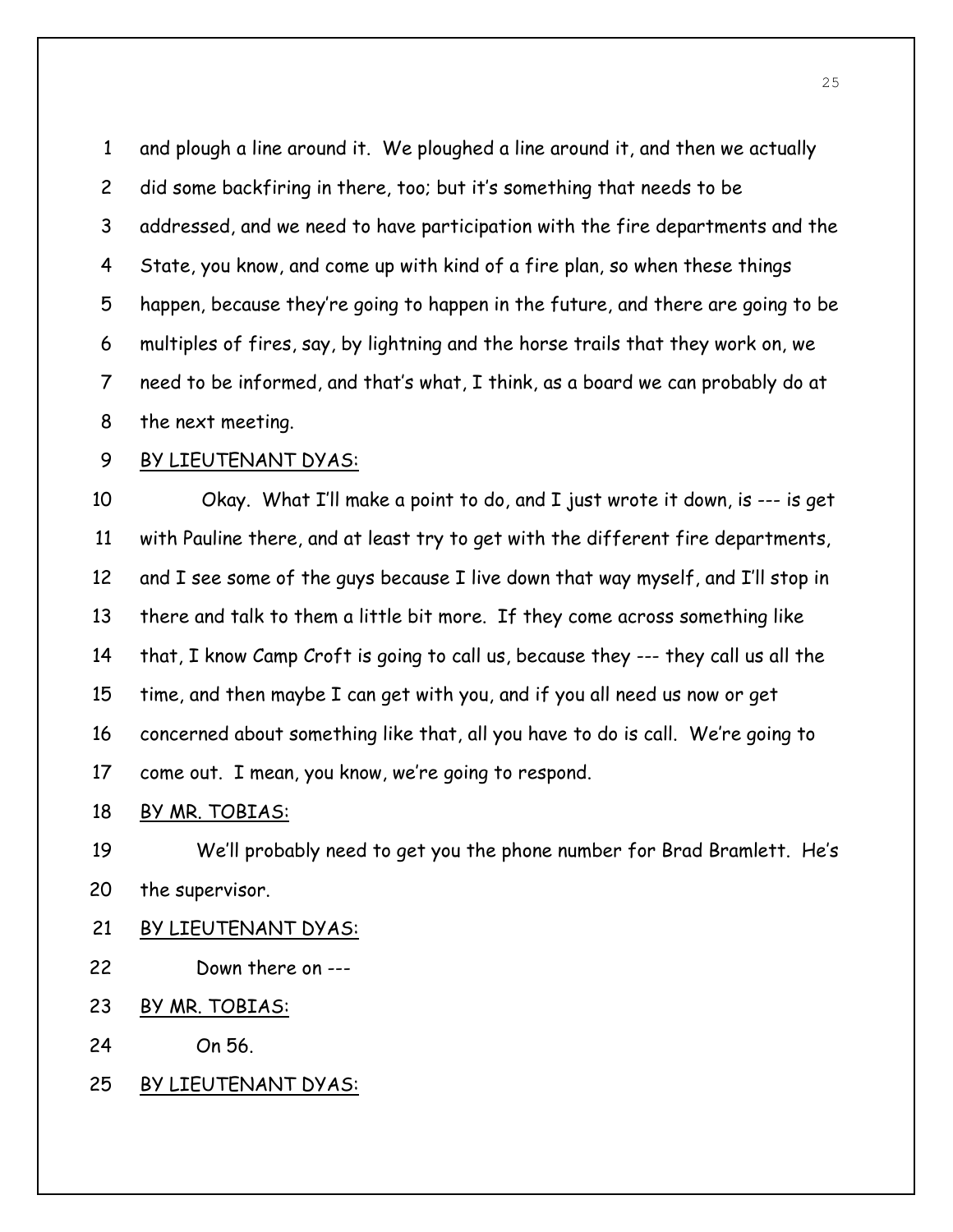- 1 I'll talk with him.
- 2 BY MR. TOBIAS:
- 3 And just go in there and see him.
- 4 BY LIEUTENANT DYAS:
- 5 Brad?
- 6 BY MR. TOBIAS:
- 7 Brad Bramlett.
- 8 BY LIEUTENANT DYAS:
- 9 Bramlett?
- 10 BY MR. TOBIAS:
- 11 Yes.
- 12 BY AGENT RENNA:

13 And if they have a concern, we can do ordnance avoidance where we can 14 go out there and check the area. Now we've done it before. We've done it for 15 other sites in South Carolina, down at a Myrtle Beach site, we've done that 16 there.

- 17 BY MR. TOBIAS:
- 18 As the fire is going on.
- 19 BY AGENT RENNA:
- 20 What's that?
- 21 BY MR. TOBIAS:
- 22 With the fire in progress?
- 23 BY AGENT RENNA:
- 24 No. The fire burning, no. Like you said you went in the next day
- 25 before ---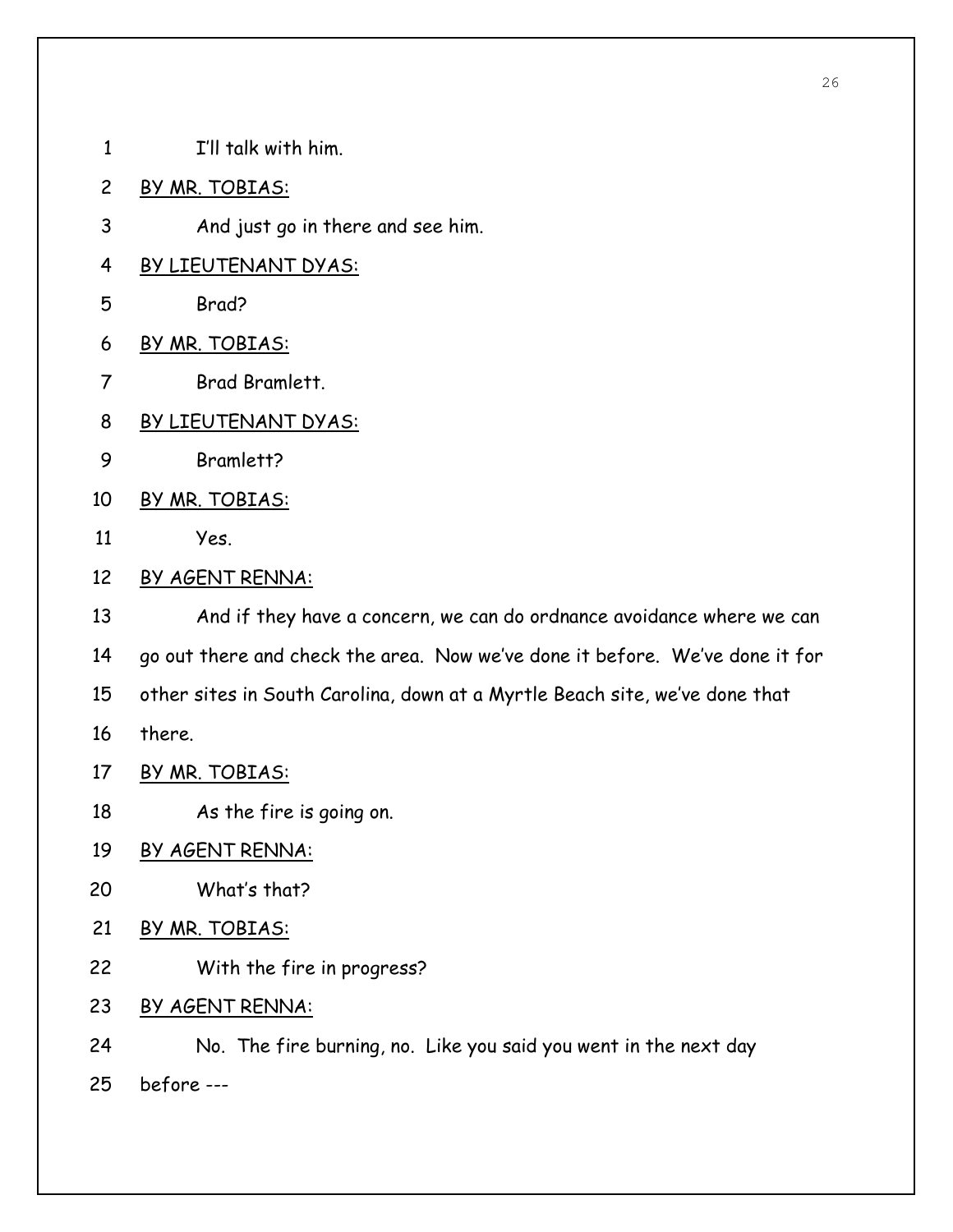1 BY MR. TOBIAS:

2 The problem is ---

3 BY AGENT RENNA:

4 We'll come in the next day. We're not going in there when the fire is

5 burning.

6 BY MR. TOBIAS:

7 With dozers we've got blades and fire ploughs that penetrate the ground.

- 8 BY AGENT RENNA:
- 9 Yeah.
- 10 BY LIEUTENANT DYAS:
- 11 Right.
- 12 BY MR. TOBIAS:

13 Up to 18 inches and throw out a tremendous amount of weight on the

14 ground, and there's concerns for the operators' safety, or I think are legitimate

- 15 concerns.
- 16 BY LIEUTENANT DYAS:
- 17 Absolutely.

18 BY MR. TOBIAS:

19 And so that's something that we're going, and the board, we're going to

20 address, I hope, in the future or maybe at the next meeting, have

21 representatives, maybe Mr. Bramlett, and ---

22 BY AGENT RENNA:

23 Well, see, the Forestry Commission has never --- never come to us and 24 asked us for any information or ask to show them any ordnance to see what it 25 looks like so they'll know what they're looking for.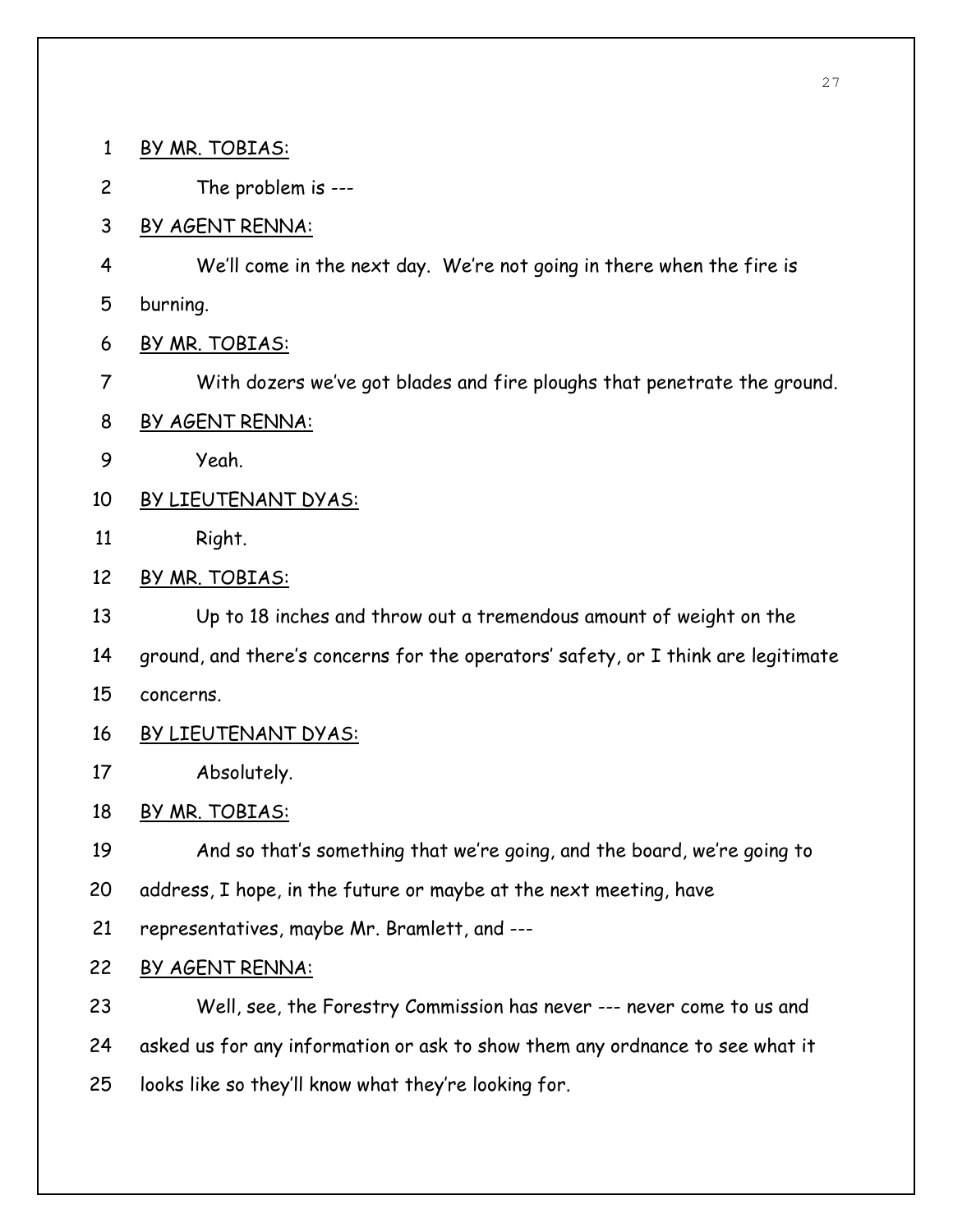1 BY MR. TOBIAS:

2 That's going to change.

3 BY AGENT RENNA:

- 4 You know, and that's something the park or anybody, they need to do it.
- 5 BY LIEUTENANT DYAS:

6 It could help.

7 BY MR. HAYES:

8 Well, see, the fire department didn't know what had been cleared and 9 what hadn't been cleared. They knew there were some trails that had been 10 cleared, but they didn't know what had been cleared and what hadn't.

- 11 BY LIEUTENANT DYAS:
- 12 The officers on the park, We've stopped in there, and they'll call us, also.

## 13 BY MR. TOBIAS:

14 Yeah, they don't fight fire, and they don't have heavy equipment. It's 15 something that we're going to address. I think as a board we need to address 16 it, and we need to have a relationship with the bomb squad, and, you know, just a 17 game plan.

18 BY LIEUTENANT DYAS:

19 Right.

20 BY MR. TOBIAS:

21 And that's what we're going to do in the future, I hope, and I think it will 22 be for public lands, too, and private lands, too. It needs to be something, 23 especially at night. We kind of got a little game plan, and we're going to bring 24 you all into it.

25 BY LIEUTENANT DYAS: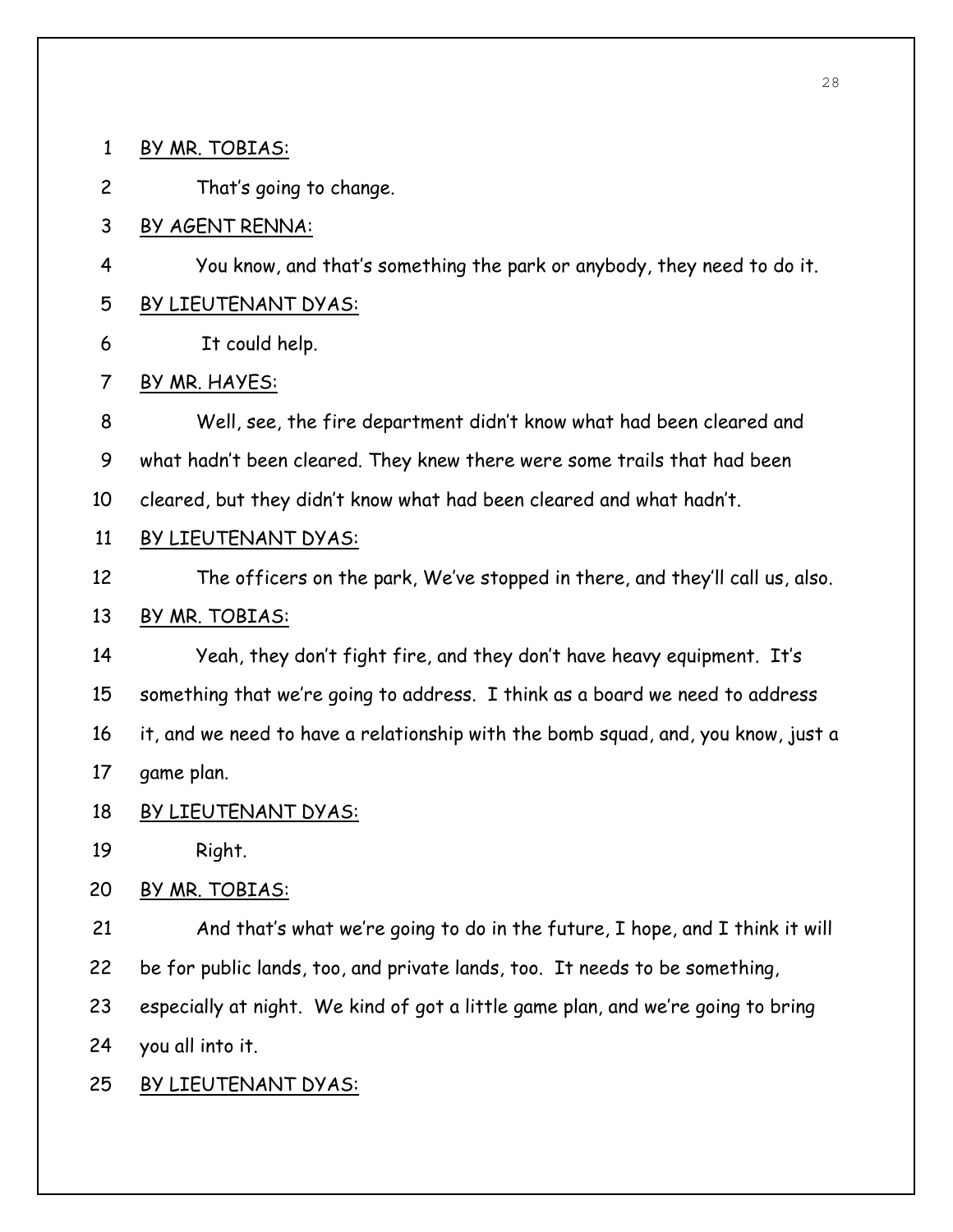- 1 Okay. No problem.
- 2 BY MR. TOBIAS:
- 3 Next meeting.
- 4 BY LIEUTENANT DYAS:
- 5 Anything else?
- 6 BY MR. GIBSON:
- 7 No.
- 8 BY LIEUTENANT DYAS:
- 9 Thank you.
- 10 BY MS. CANTOR-MCKINNEY:

11 And to just tagging on to what Mr. Tobias was saying, it was an agenda 12 item ironically for this evening, but in addition to having a representative from 13 the Forestry Commission, and we'll invite any of the other local responding fire 14 departments, and we'll have ordnance safety representatives from the Corps of 15 Engineers to be able to talk as to the safety aspects, as well. So we look for an 16 informative discussion and potentially some input to the fire management plans 17 to enhance safety in those response activities.

- 18 BY MR. TOBIAS:
- 19 That's very good.
- 20 So I think we're going to move on to the community input.
- 21 BY LIEUTENANT DYAS:
- 22 Mr. Tobias.
- 23 BY MR. TOBIAS:
- 24 Excuse me.
- 25 BY LIEUTENANT DYAS: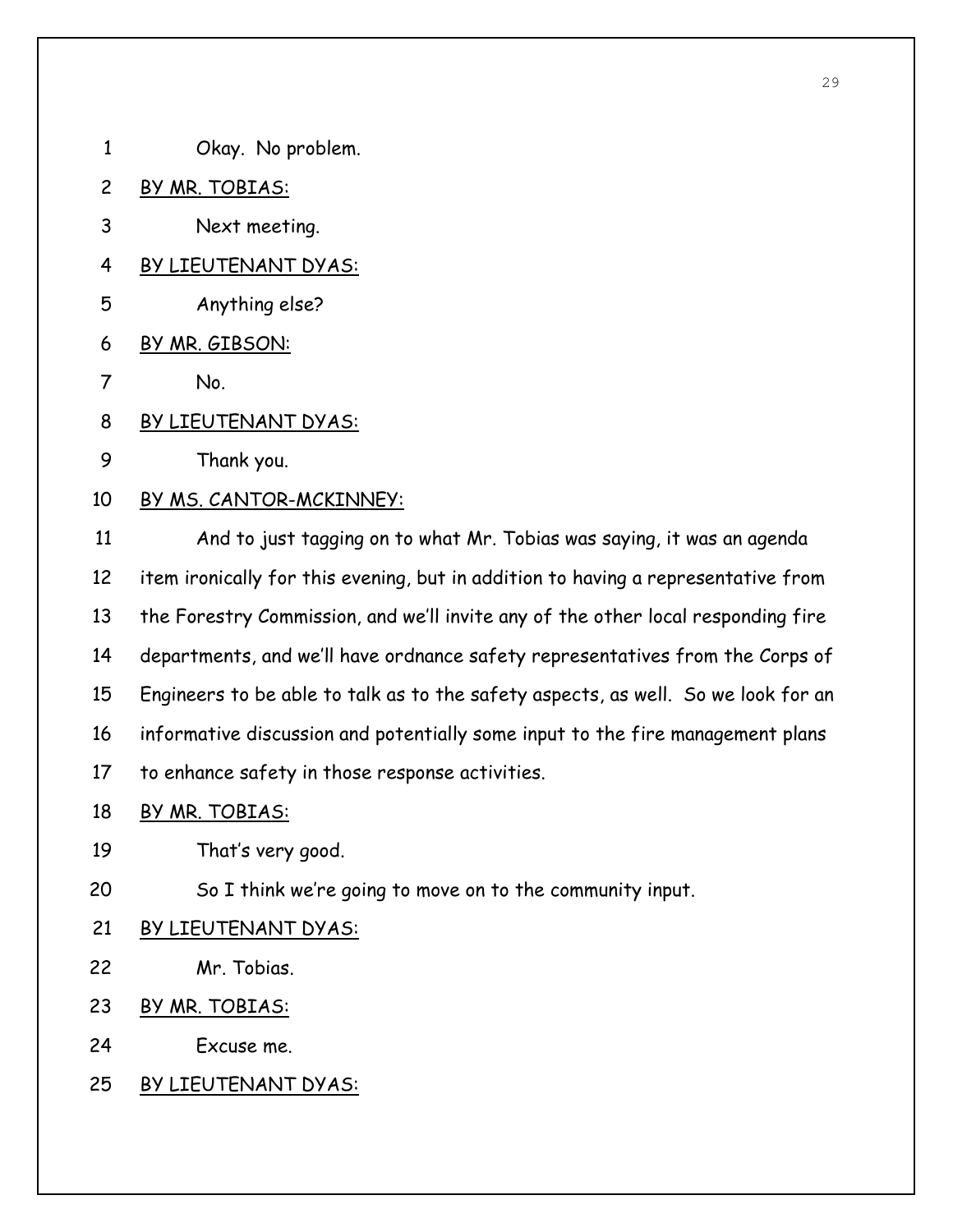1 We were just discussing.

## 2 BY MR. TOBIAS:

3 Uh-huh (affirmative response).

## 4 BY LIEUTENANT DYAS:

5 If this type of situation comes up again, I'm not a bulldozer operator. I

6 mean I have operated them, but I haven't in awhile, but we have the equipment,

7 though, you can put on the operator that would put some protection to them.

- 8 BY MR. TOBIAS:
- 9 Oh, really.
- 10 BY AGENT RENNA:
- 11 We have body armor.

## 12 BY LIEUTENANT DYAS:

13 Yeah, we have body armor, bomb suits.

## 14 BY AGENT RENNA:

- 15 Bomb suits, helmets.
- 16 BY LIEUTENANT DYAS:
- 17 Our suits and that's ---

## 18 BY AGENT RENNA:

19 You can use it for protection.

## 20 BY LIEUTENANT DYAS:

- 21 --- protection with the helmets on.
- 22 BY MR. LANCASTER:
- 23 I don't think it will do them any good if they run over one of them tank 24 lines.
- 25 BY LIEUTENANT DYAS: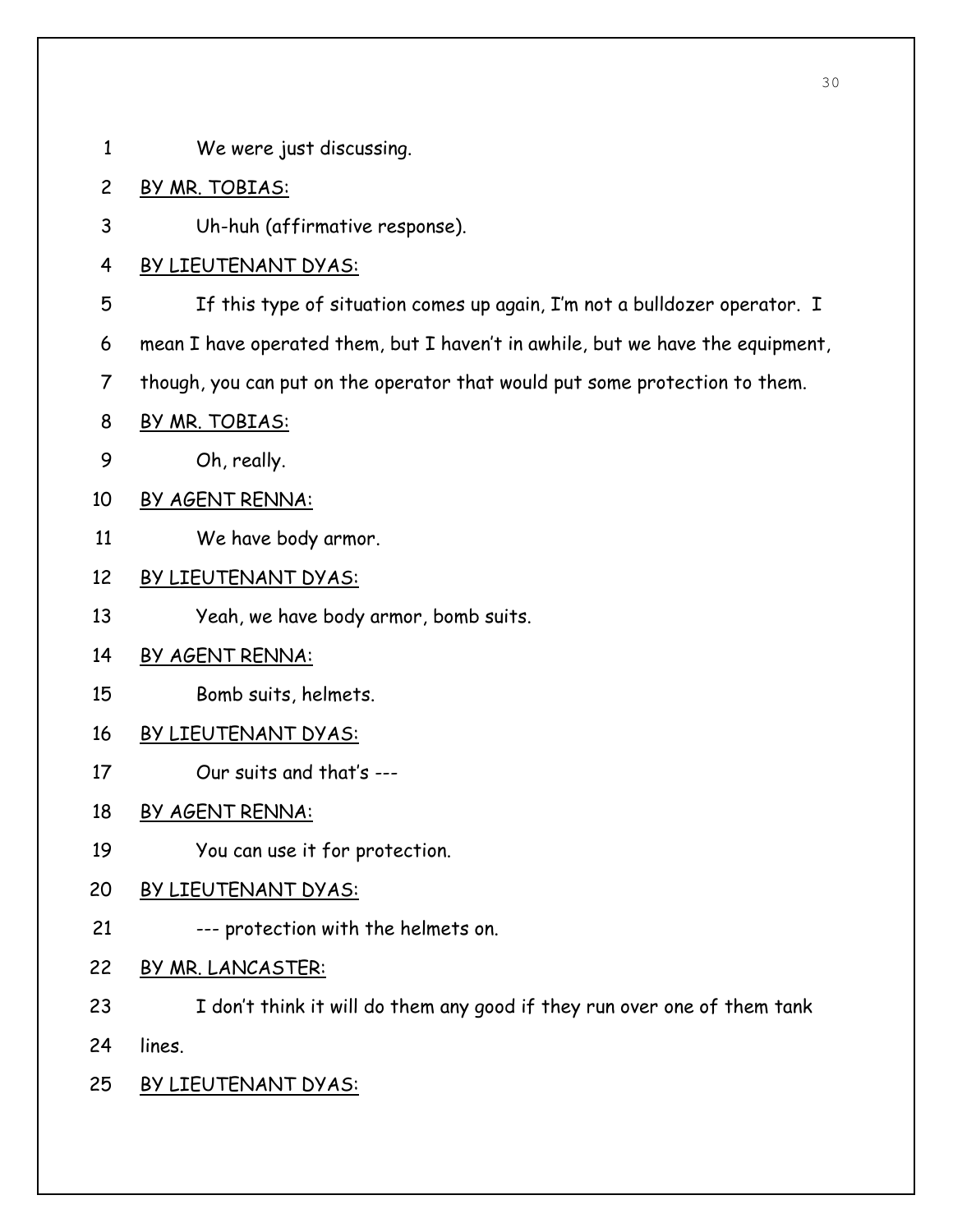- 1 Well, there's never been any lines found yet.
- 2 BY MR. LANCASTER:
- 3 I dug them out and give them to the County.
- 4 BY LIEUTENANT DYAS:
- 5 Not like ---
- 6 BY MR. TOBIAS:
- 7 We're going to address all that in the protocols come at the next
- 8 meeting. I think you all can be thinking on ways of assisting suppression
- 9 activities on private and public lands.
- 10 BY LIEUTENANT DYAS:
- 11 Right.
- 12 BY MR. TOBIAS:
- 13 I really think this is a real issue that's been neglected, and it's something
- 14 that I think as a board we can feel real good about having a plan in place,
- 15 because this, and you know as well as I do, this stuff is going to be here for
- 16 awhile. It's not going to get cleaned up tomorrow.
- 17 BY LIEUTENANT DYAS:
- 18 Right.
- 19 BY MR. TOBIAS:
- 20 And firefighters change, supervisors change, and we need to have a
- 21 protocol for the people in the future.
- 22 BY LIEUTENANT DYAS:
- 23 Well, we're there for you whenever you need us.
- 24 BY MR. TOBIAS:
- 25 We appreciate it.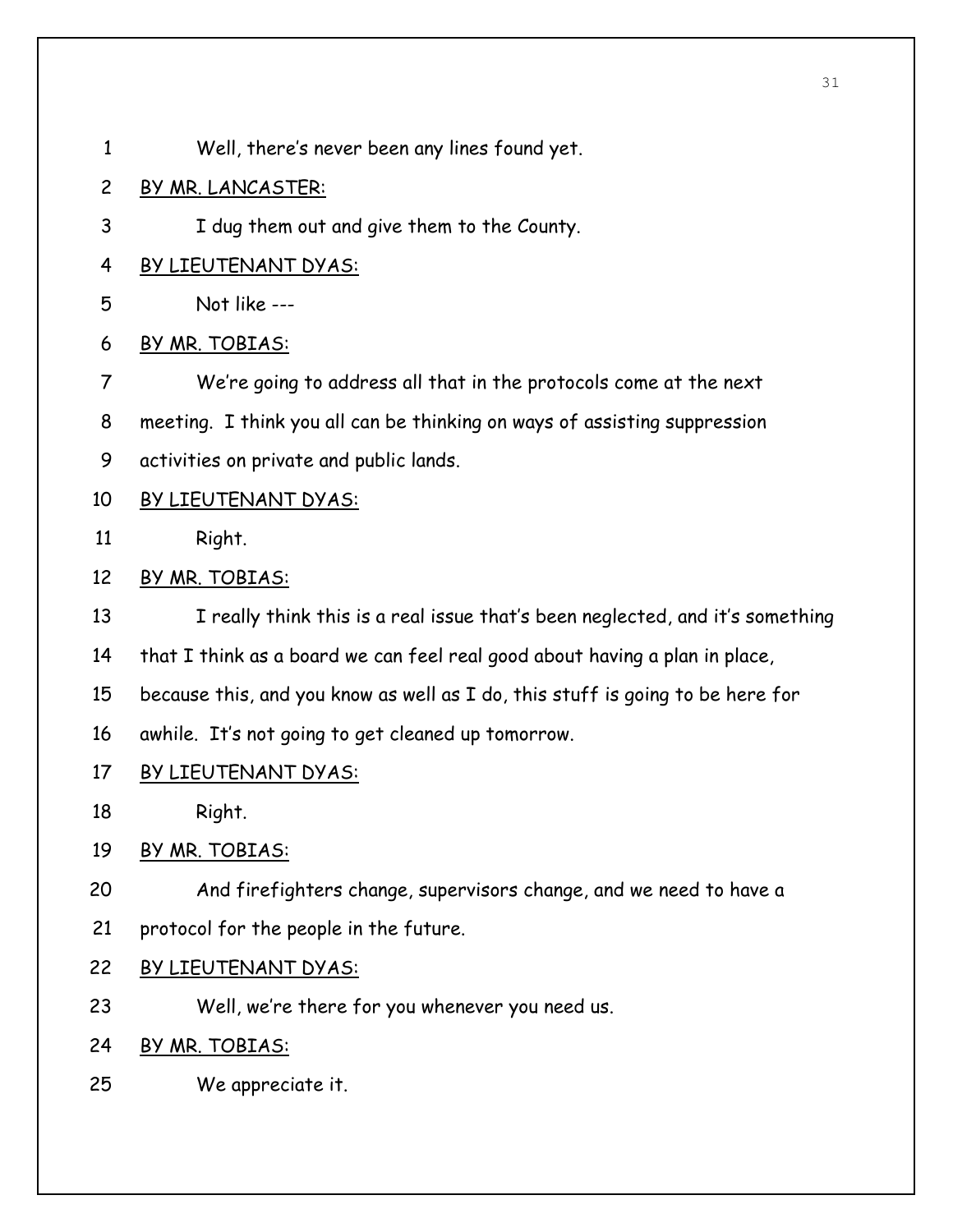#### 1 BY MS. CANTOR-MCKINNEY:

2 Dennis, do you want to talk about the current status of the project for 3 the cleanup?

4 BY MR. MCKINLEY:

5 I can do that. At the last meeting I let folks know that we thought we 6 would have some third quarter funding for a removal activity here, and it 7 appears that we were able to get that funding, and we actually got solicitation 8 on the street for removal activity, and we're hoping to get an award.

#### 9 BY COURT REPORTER:

10 I need you to speak up for me.

11 You don't have to stand up, but I just need you to speak up, please.

#### 12 BY MR. MCKINLEY:

- 13 Okay.
- 14 BY COURT REPORTER:
- 15 No, I'm sorry.
- 16 BY MR. MCKINLEY:

17 We're hoping to get an award by the end of the month, by the end of the 18 third quarter, depending upon how the bids come in is how much work we'll do 19 and where we'll do it. We actually had a site visit today with some perspective 20 bidders on the removal activity, and I think the bids are due --- when are the 21 bids due?

- 22 BY MR. SLATER:
- 23 The  $18<sup>th</sup>$ .
- 24 BY MR. MCKINLEY:

25 The  $18^{th}$ , and like I said, we hope to get a 30 June Award on that.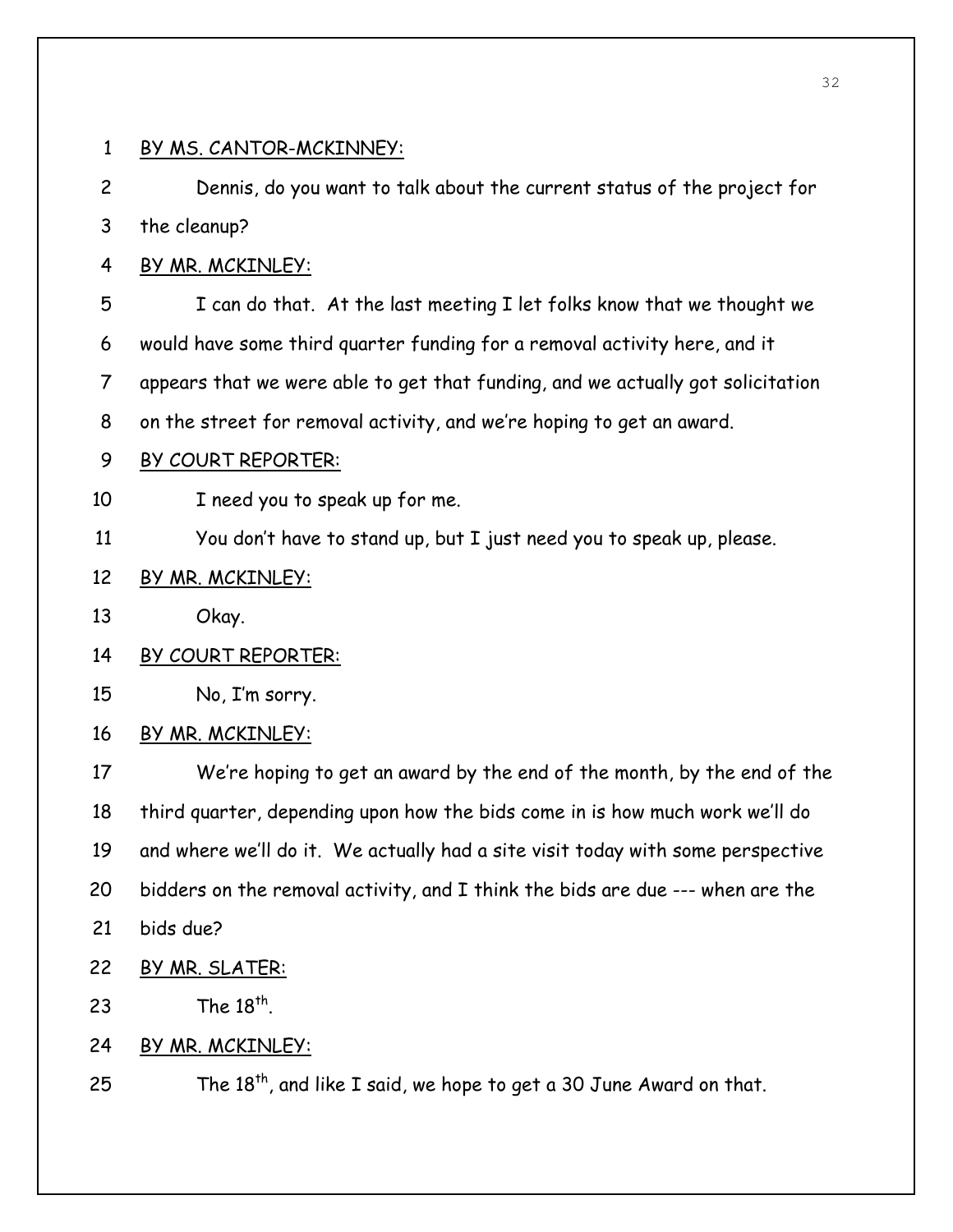1 BY MR. HAYES:

2 Which site is that?

3 BY MR. MCKINLEY:

4 We're going to target OOU11C, which is the area behind the School for 5 the Deaf and Blind.

6 Brendan, do you want to ---

7 BY MR. SLATER:

8 I'm Mr. Slater with the Corps of Engineers, Huntsville. You all may hear 9 or heard that we were in the area earlier today. The area that Mr. McKinley is 10 talking about is off Cedar Springs out where it crosses that intersection at 11 Country Club Drive, just north of there on that map. Most of you all recognize 12 the Wedgewood --- Wedgewood Subdivision on that map. I guess perhaps Mr. 13 Tobias could maybe point to it if he wants to. Exactly. 11C is right there off to 14 the left on Cedar Springs. We went there. We also went by and visited the 15 golf course folks and looked at the remainder of the Wedgewood buffer area as 16 it is, and also the Area 11B, which they're all three grouped in the top left 17 corner of that map. Its three boxes up there in the top left corner.

- 18 BY MR. TOBIAS:
- 19 You're done with that?
- 20 BY MR. SLATER:
- 21 Yes
- 22 BY MR. TOBIAS:

23 Okay.

## 24 BY MS. CANTOR-MCKINNEY:

25 Okay. And I think I'm up.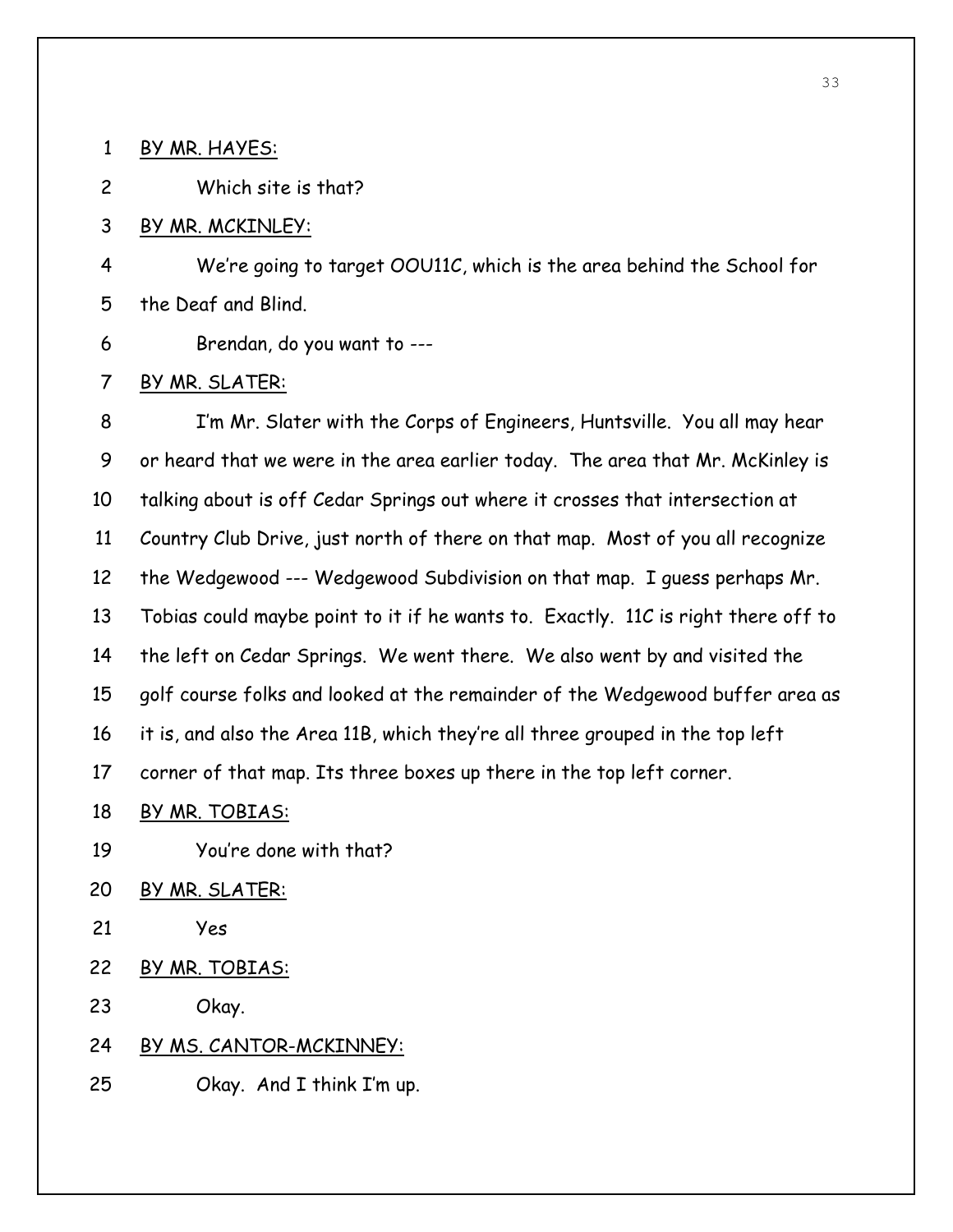1 BY MR. TOBIAS:

2 Okay.

### 3 BY MS. CANTOR-MCKINNEY:

4 One more.

5 Over the years we bring maps and we talk about wanting to get input 6 from the community on areas of concern. Most of you have attended these 7 meetings numerous times, have heard the presentations on the efforts to date, 8 site characterizations, the EE/CAs, the engineering evaluations and cost 9 analyses that have characterized certain areas, and conducted samplings, but 10 then we, due to other remedies or response actions, whether they be signage or 11 removal actions, and those are based on the risks that the munitions present, 12 the type of munitions and the populous and the land use, as well as prioritization 13 with available funding.

14 So we're always emphasizing if you see anything, if you see something 15 you're not sure of, don't touch it. As Lieutenant Dyas and Rick Renna say, 16 they're there for us. Call 911. They're your responder. Then at during our 17 meetings lots of you have come up and said, "We're concerned about a certain 18 area," or "What has been done in a certain area," and several folks have been 19 kind enough to send some additional maps for review and consideration.

20 So what I wanted to do this evening is you have a handout that has a map 21 of Former Camp Croft, which is the dark purple area encompassed about 19,000 22 acres. In green a smaller boundary is actually Croft State Park, and you see all 23 these rectangles scattered throughout in odd shaped figures, and in a very 24 small legend, which we had hoped to get larger on the screen, are some of the 25 scripters. The boxes are areas of investigation. That doesn't mean that that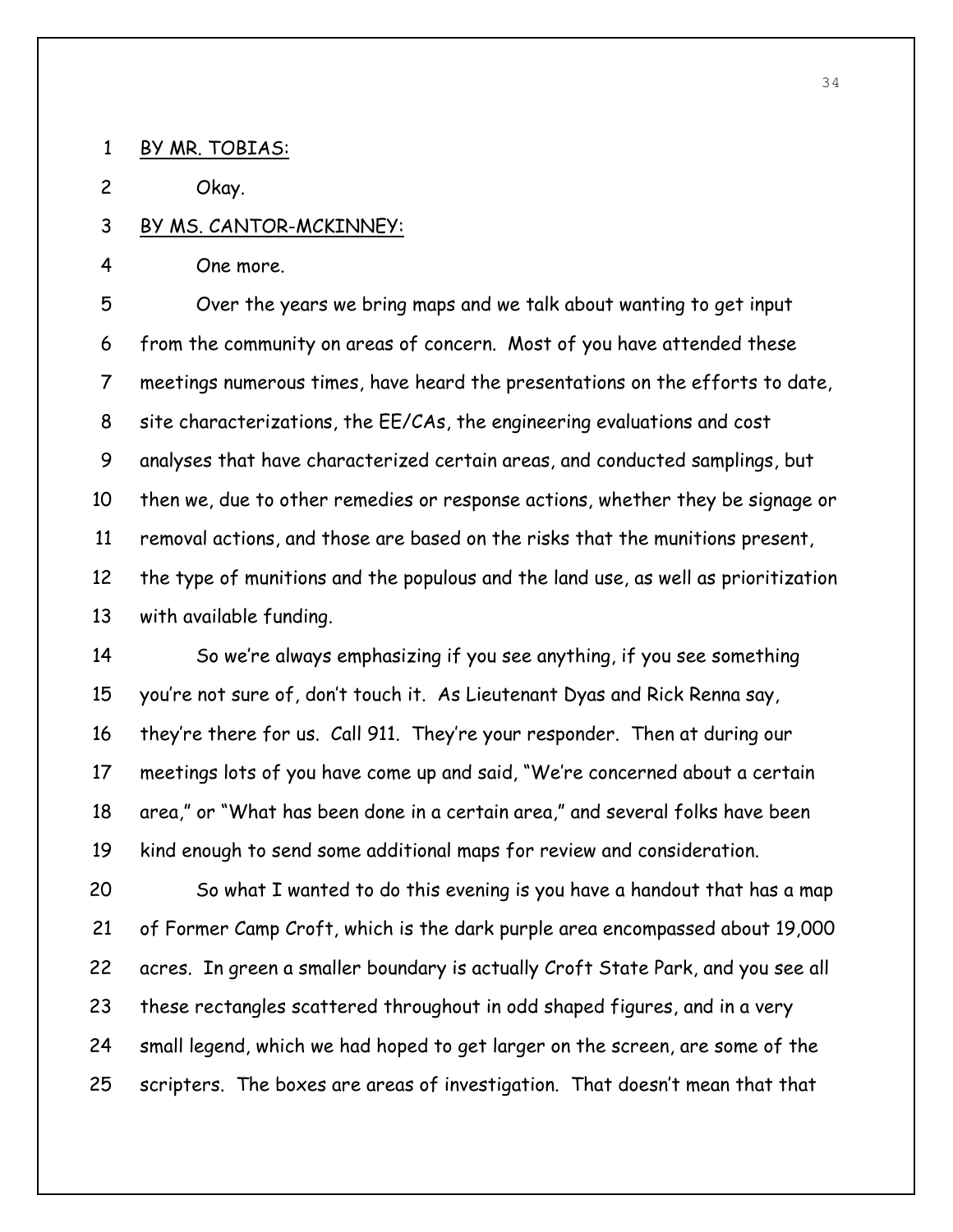1 area has been cleaned, but because of concerns that were raised during 2 evaluation of old Army records and where munitions were fired based on the 3 range spans [fans], the Corps of Engineers went through and looked at areas 4 that they wanted to investigate to see what's out there and how deep is it and 5 what are the risks, and then from there you design a remedy, how you're going 6 to keep the public safe.

7 So those areas are areas of investigation where samples were taken, and 8 they're color coded; and the color coding, the yellow, the light yellow, kind of a 9 light yellow green on the screen, is a no further action recommendation based 10 upon those investigations, and there were two investigations over the past 11 several years; and no further action was determined because there was no 12 ordnance found in any of the samples, or there were no fragmentation that 13 would indicate that there were a high order explosives fired, or it's not --- 14 and/or it's not accessible to the public. So those yellow areas have not been 15 identified for any future effort as far as cleanup.

16 Again, if anyone is down there hunting, hiking, doing anything and you find 17 something, you need to make the Sheriff's Department bomb squad aware of 18 that.

19 The orange areas are surface clearance recommendations. Again, based 20 upon land use and the types of potential munitions that were used in those 21 areas, they were not anticipated to penetrate, and what was found during the 22 sampling activities would not give an indication that there was going to need to 23 be a removal to any depth to maintain safety.

24 The red areas are areas that were highlighted during those investigations 25 as requiring some level of clearance to depth based upon finding live ordnance,

35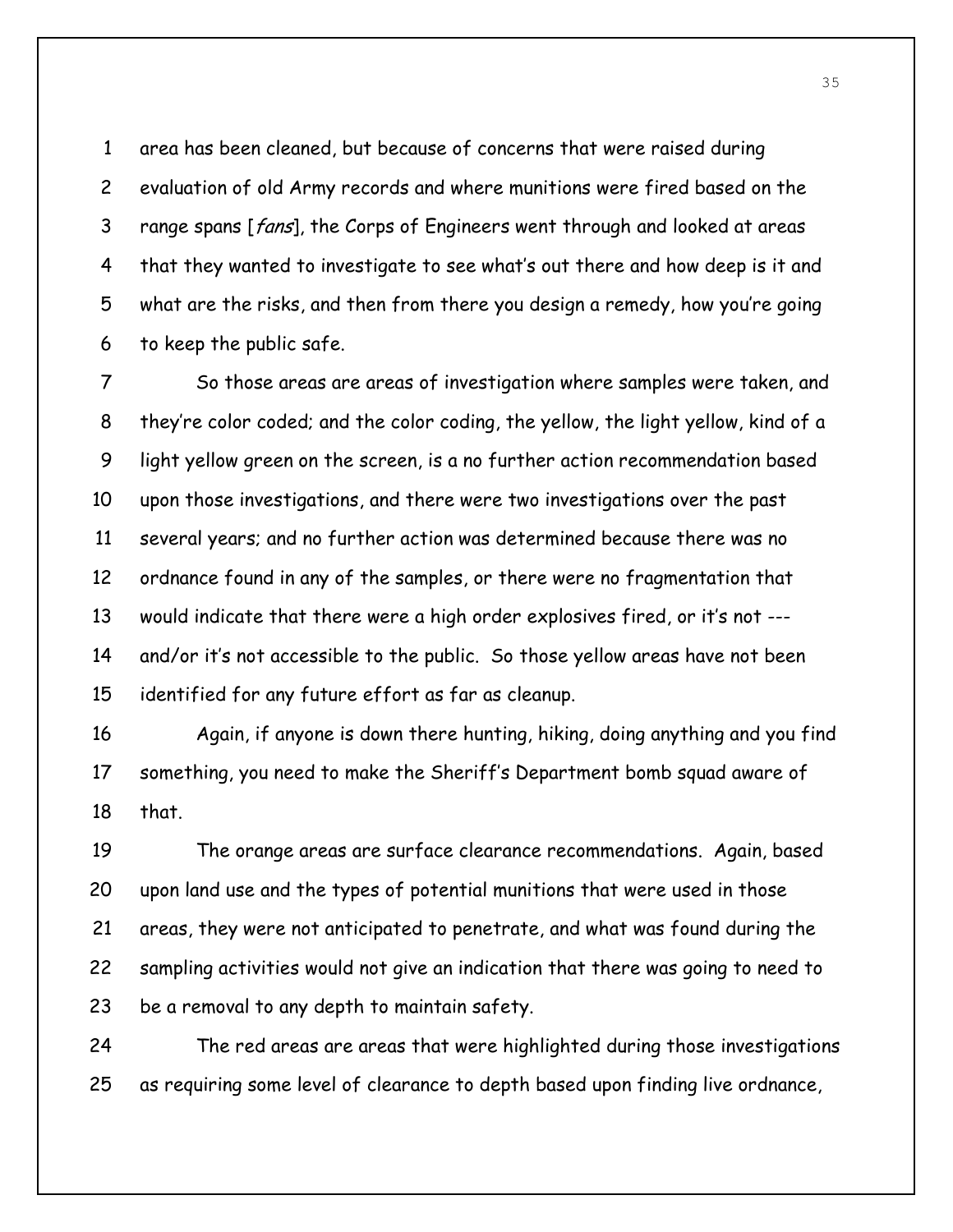1 fragmentations that would be indicative to the high order explosives had been 2 fired into that area, and land use.

3 You'll see the one, which is OOU7, most of you would be aware, were 4 picnic areas down in the park, and grenades were found, munitions were found 5 under a picnic table, and that was a time critical removal action where the Corps 6 had contracted to go out and clean up that area to depth to keep the public 7 safe.

8 There's other areas off to the right side of the map is OOU6, and that 9 was property that is off of Red Hill that's owned by Dr. Lowry as an artillery 10 range with live 105 artillery rounds, and that area was identified as a high risk, 11 as well as the areas around Wedgewood, which are smaller areas, of 12A and 12 11B.

13 Then the next indication, and it's going to be real hard to see on here, it's 14 probably easier on your handout, are kind of bold black lines. If you go to the 15 Wedgewood community, you'll see a black circle around E, and then kind of 16 around the neighborhood, that indicates that those clearances have been 17 completed, and then Wedgewood there's still some more to be done.

18 There's some horse trails that have been cleared and those show up. The 19 small dark area in OOU6 has been cleared. So what this tells is there's still 20 areas out there that have yet to be cleared because of the funding, availability 21 of funding.

22 What I'd like for you to use this map for is the Corps of Engineers has 23 the maps, the range spans [*fans*], they have topical maps from those previous 24 investigations is mark on here areas that you're concerned with because you 25 know that there's munitions out there or you have found or heard that there an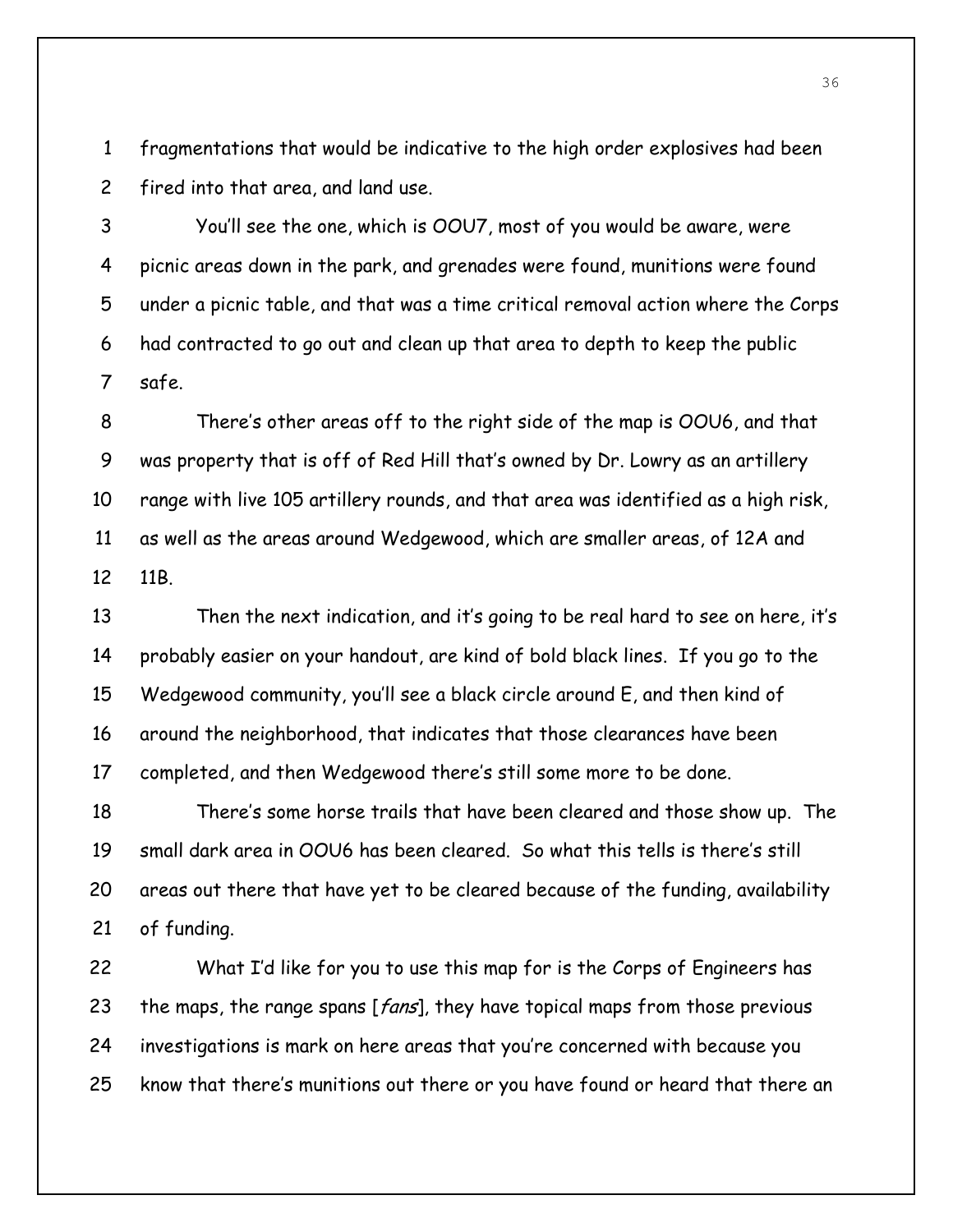1 area is being developed and the developer is turning them over and potentially 2 calling the Sheriff's Department. I ask that the bomb squad does this, too. 3 Use this to help us. Go ahead and put X marks the spot, and, please, at the 4 bottom write down the rationale why that area is a concern. What is the 5 evidence? You know, referencing a Corps of Engineers report from, you know 6 when was this done, I guess the late 1970s, early 1980s, the prioritizing sites 7 could have been concerns that one of the old Army records that's helpful that 8 we have that information, and some of that data has not been substantiated by 9 any of these investigations. I want to move towards current information.

10 Tell us what's your concerns and the X marks the spot. Please write down 11 that narrative and provide it to either Mr. Tobias or myself, and then we'll make 12 sure that that gets in to the Corps, and helps them build a database for some 13 decision making, and that doesn't have to be done tonight. You all can spend 14 some time. All the historical documents are in the library, the investigation 15 reports, the removal reports are all in the library. They're also on our website, 16 and you can access any of those.

- 17 Is that about it?
- 18 BY MR. MCKINLEY:
- 19 The website. Tell them the website.

### 20 BY MS. CANTOR-MCKINNEY:

- 21 The website is www.campcroft.com for you to preview.
- 22 Would you like to add anything?
- 23 BY MR. MCKINLEY:
- 24 No.
- 25 BY MR. HAYES: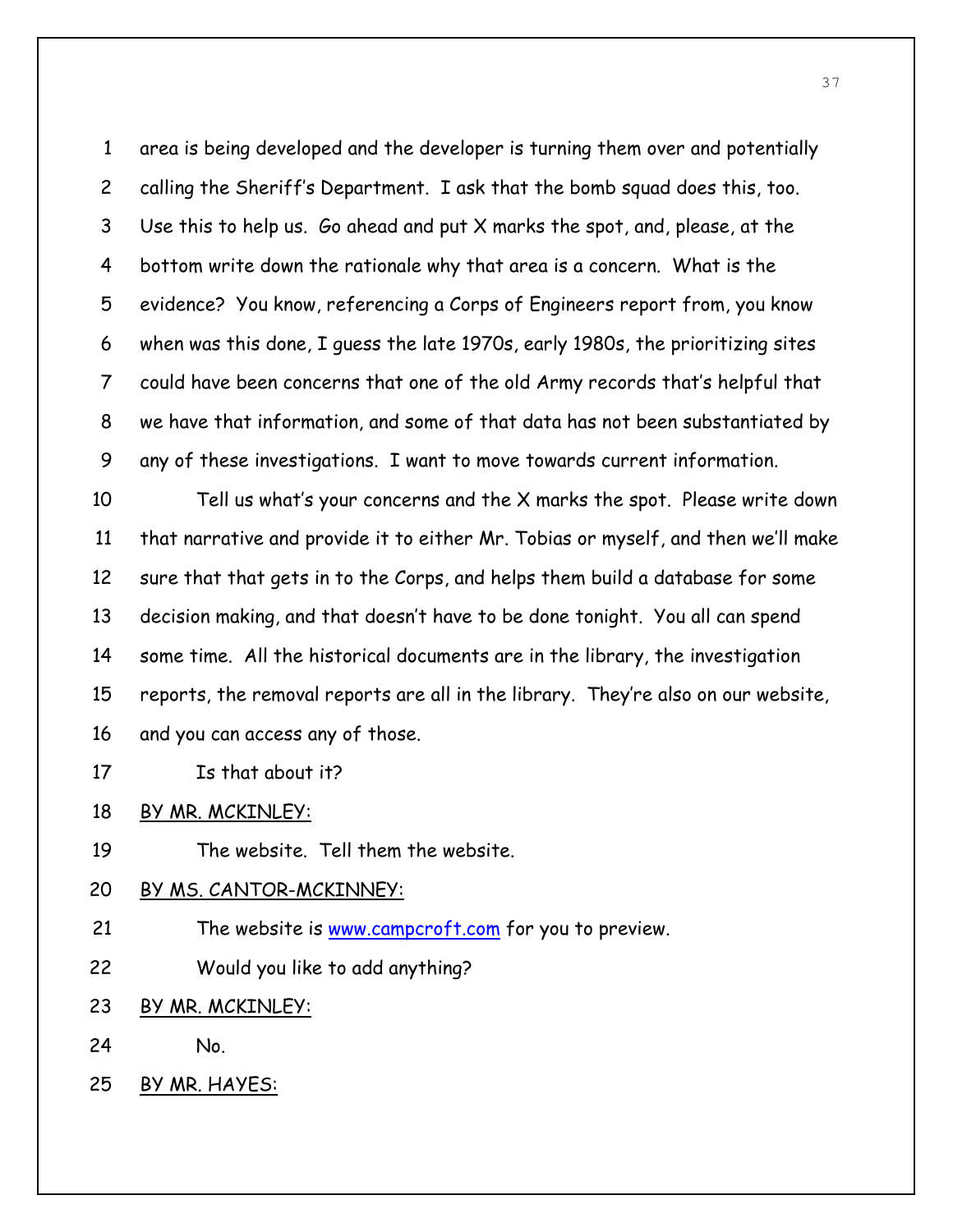- 1 Is there no more clearance to be --- they can go inside the State Park?
- 2 BY MS. CANTOR-MCKINNEY:
- 3 Area 12B was an area identified. Well, that's outside the State Park.
- 4 Areas 12A and B, no, they're outside the park boundary.
- 5 BY MR. HAYES:
- 6 So there's nothing else inside the park?
- 7 BY MR. SLATER:
- 8 Areas 10B and 10C.
- 9 BY MS. CANTOR-MCKINNEY:
- 10 Areas 10B and 10C.
- 11 BY MR. HAYES:
- 12 Area 10B is ---
- 13 BY MS. CANTOR-MCKINNEY:
- 14 Are surface clearance.
- 15 BY MR. HAYES:
- 16 This one is ---
- 17 BY MS. CANTOR-MCKINNEY:
- 18 It's up and it was areas 10B and 10C. Those areas are identified for
- 19 surface clearance that have not been completed.
- 20 BY MR. HAYES:
- 21 Is 10B Henningston? Is it 10 whatever?
- 22 BY MS. CANTOR-MCKINNEY:
- 23 Area 10B looks like its just southeast of Henningston Road.
- 24 BY MR. HAYES:
- 25 Which one --- which one is Henningston Road?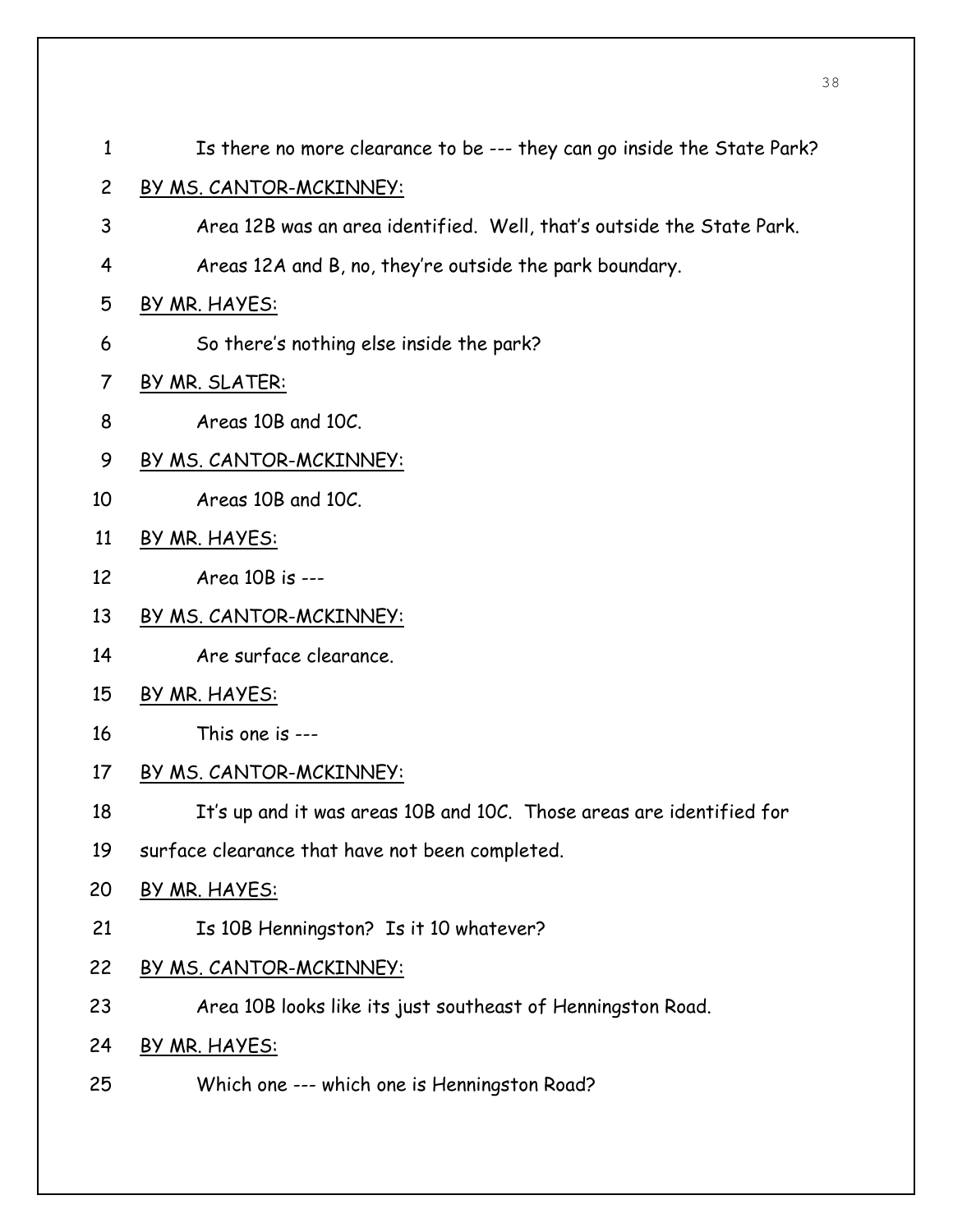1 So where it was fenced in has --- 2 BY MS. CANTOR-MCKINNEY: 3 There was no right of entry there. 4 BY MR. HAYES: 5 Where it was fenced in? 6 BY MS. CANTOR-MCKINNEY: 7 I'm not sure exactly where the fence --- I know there were areas that 8 the Corps of Engineers was not able to gain access to, and it was off of 9 Henningston Road, but I'm not sure exactly. 10 BY MR. HAYES: 11 Well, there's been several people contacting me about Henningston, 12 Hexington, whatever the road is, and said that the fence was put up out here 13 was in bad repair, and it's just like it's not there anymore. 14 BY MS. CANTOR-MCKINNEY: 15 I don't believe that was a Corps of Engineer's fence. 16 Brendan, do you know if the fencing off of Henningston Road --- I don't 17 know that that was an institutional control, if I recall. I believe that was right 18 of entries were not granted for a portion of that road. 19 BY MR. SLATER: 20 The only fence I'm aware of that we ever had control over was getting in 21 the old magazines back there for storage of the explosives and doing the work. 22 BY MR. HAYES: 23 Well, who --- who, the State Park put the fence up? 24 BY MR. SLATER: 25 I don't know the answer.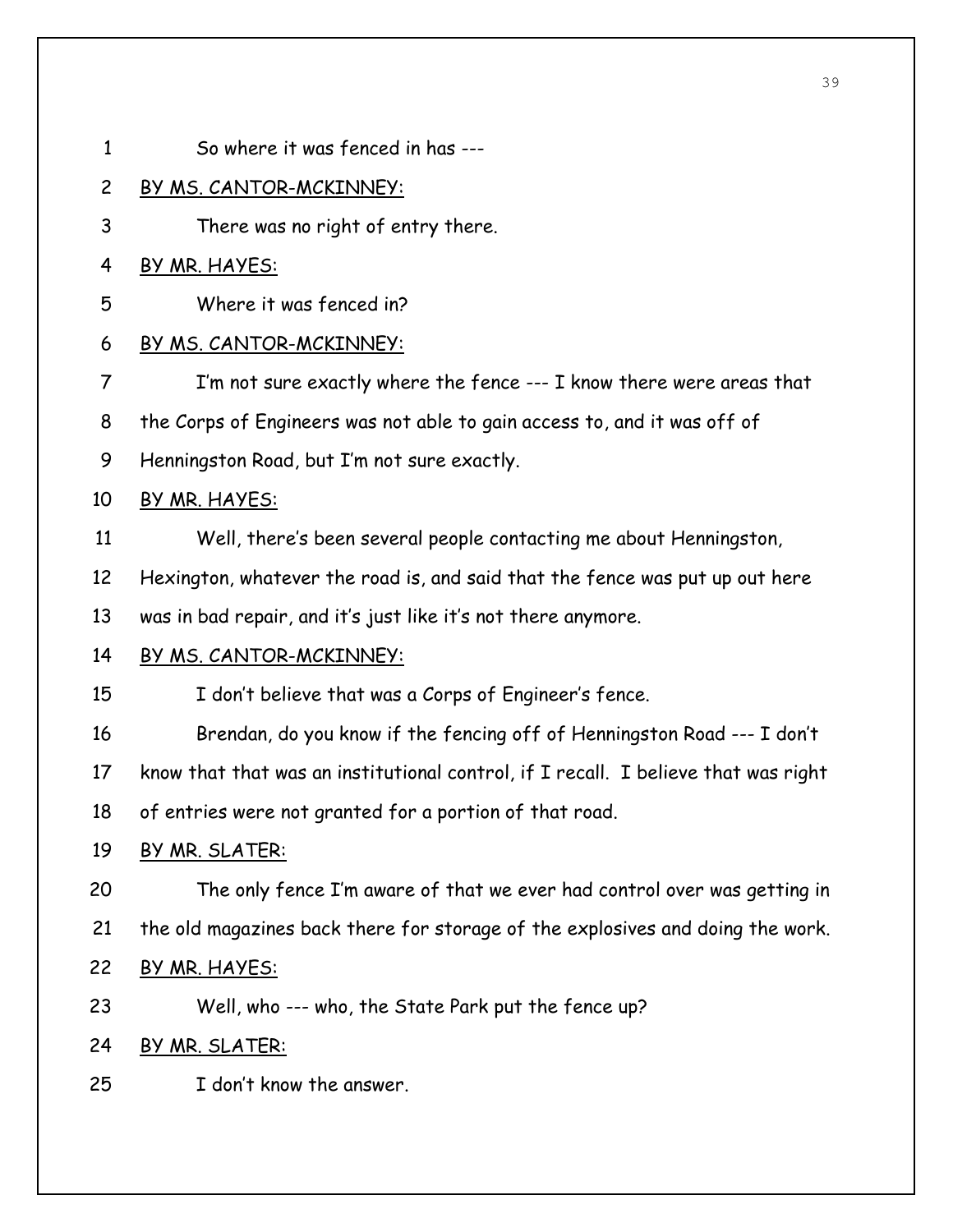1 BY MR. HAYES:

2 Well, we discussed that at a former board meeting a long time ago.

3 BY MR. SLATER:

4 I've only been here two and a half years, but in that two and half years I 5 wasn't made aware by anybody that I was the proud owner of a fence.

6 BY MS. CANTOR-MCKINNEY:

7 I believe that area had been fenced, but it was an access.

8 It was not ---

9 BY MR. HAYES:

10 Well, it was fenced while we were having board meetings, and that was 11 the recommendations to fence it in because we had money to clear it to try to 12 keep people out because there was a lot of munitions in that area, but now you 13 see the fence, trees have fallen on the fence, people have gone and cut the 14 fence inside that area, and so it's like the fence is not there anymore; and if it's 15 on the State Park and it's been fenced in, I think somebody needs to --- and 16 there's munitions in there, the fence is to keep people out of getting into any 17 danger of walking on the munitions.

18 BY MS. CANTOR-MCKINNEY:

19 But we don't believe that was, that fence was erected by the Corps. 20 So we can go back and look at the records, and we can go back to --- I

- 21 don't believe it to ---
- 22 BY MR. SLATER:

23 Is it okay if I make, Mr. Tobias, a ---

## 24 BY MR. TOBIAS:

25 Yes, sir.

40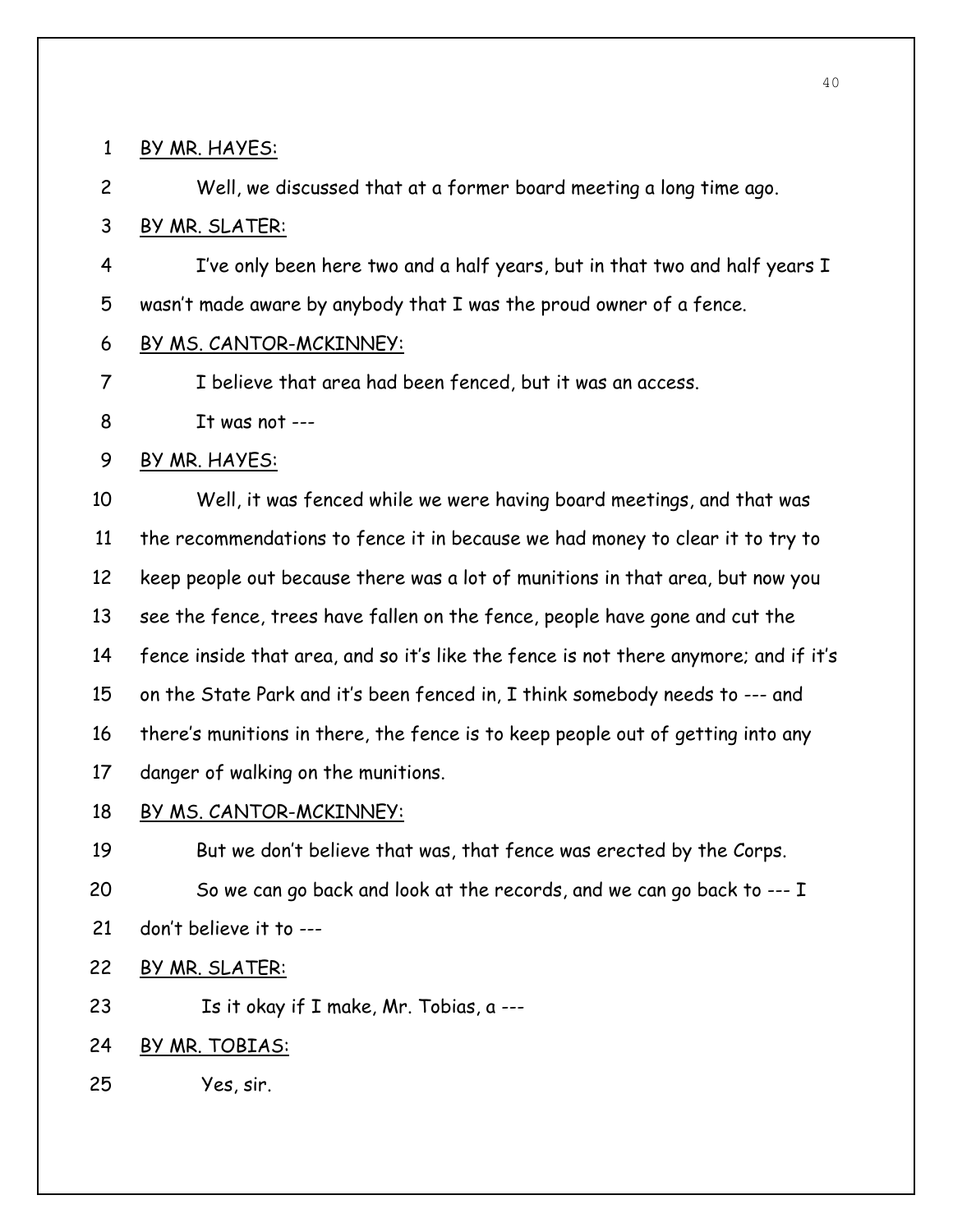1 BY MR. SLATER:

- 2 I know there's a way to show on the big map. Mike, this is Mr. Slovak of 3 my office. He's been around the State awhile.
- 4 Where exactly did that fall on that map, because you've only been ---

## 5 BY MR. HAYES:

- 6 I think it's mainly ---
- 7 BY MS. CANTOR-MCKINNEY:
- 8 Do you know where it is?
- 9 BY MR. HAYES:
- 10 --- Henningston Road. It's down ---
- 11 BY MR. LANCASTER:
- 12 It's on Henningston Road.
- 13 BY MR. HAYES:
- 14 --- at the end and prior to the left.
- 15 BY MR. LANCASTER:
- 16 There at the gate and on down.
- 17 BY MS. CANTOR-MCKINNEY:
- 18 Are you talking about ---
- 19 BY MR. HAYES:
- 20 Let's see, ---
- 21 BY MS. CANTOR-MCKINNEY:
- 22 --- here's --- and there's Henningston.
- 23 BY MR. TOBIAS:
- 24 It's about here.
- 25 BY MR. SLATER: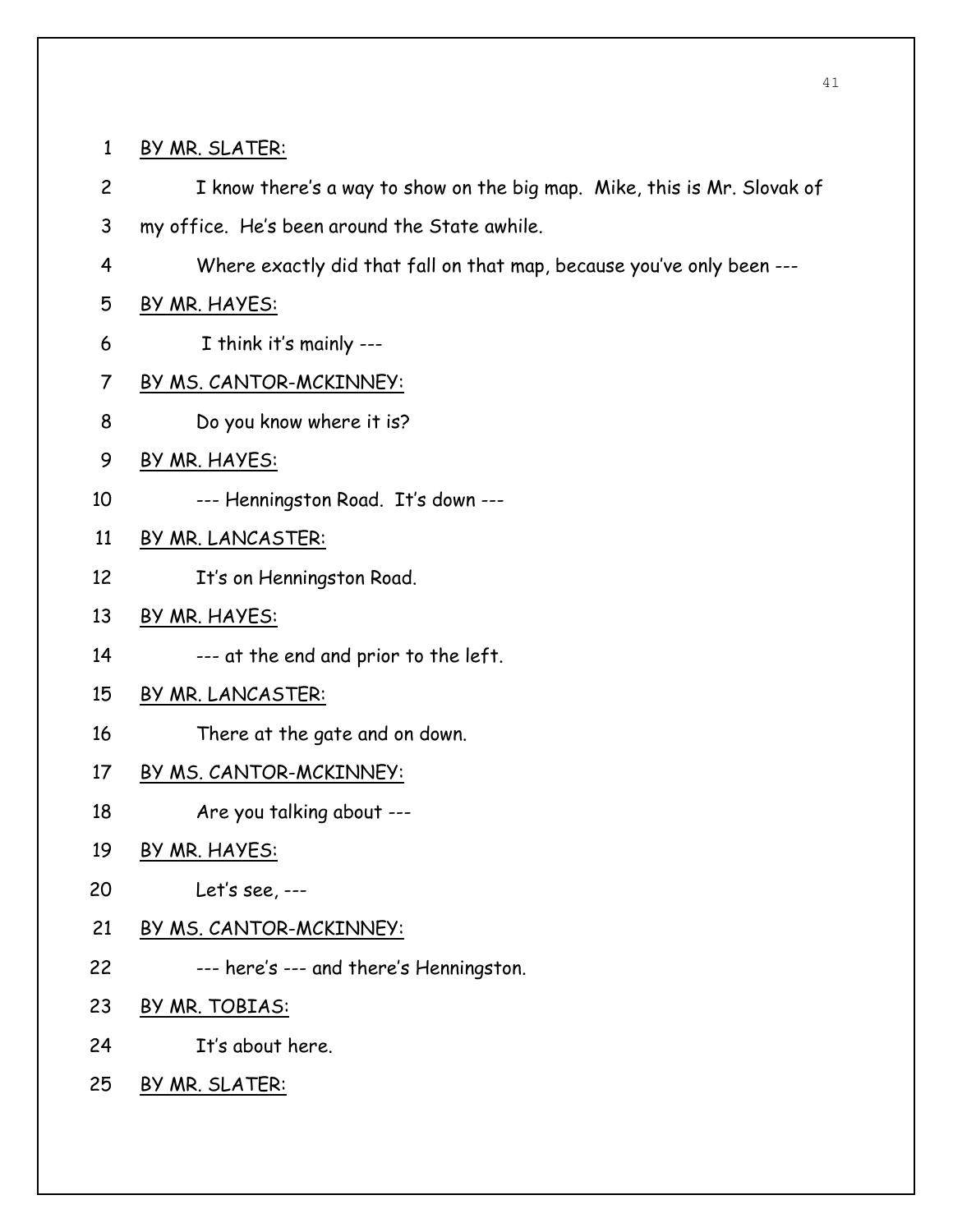| $\mathbf{1}$   | I don't know of --- I don't --- we don't --- neither of us know of any work |
|----------------|-----------------------------------------------------------------------------|
| $\overline{c}$ | that's been done over there.                                                |
| 3              | BY MR. ZIMMERMAN:                                                           |
| 4              | The Water Works out at the Camp was down there at one time. That            |
| 5              | might be what you're referring to.                                          |
| 6              | BY MS. CANTOR-MCKINNEY:                                                     |
| $\overline{7}$ | I recall discussions about a fence but not in the context that ---          |
| 8              | <u>BY MR. ZIMMERMAN:</u>                                                    |
| 9              | The Spartanburg Water Works put up the fence.                               |
| 10             | <u>BY MS. CANTOR-MCKINNEY:</u>                                              |
| 11             | --- a fence was erected to keep for safety purposes.                        |
| 12             | BY MR. ZIMMERMAN:                                                           |
| 13             | I don't know. That must be what he's referring to.                          |
| 14             | <u>BY MR. LANCASTER:</u>                                                    |
| 15             | The fence was put up when they found the mortars on Henningston Road.       |
| 16             | He let, probably from SLED, come up here and exploded them, and since then  |
| 17             | the State put the fence up.                                                 |
| 18             | <u>BY MS. CANTOR-MCKINNEY:</u>                                              |
| 19             | The State did?                                                              |
| 20             | BY MR. LANCASTER:                                                           |
| 21             | And all the signs are down and the fence and trees have fell on it.         |
| 22             | BY LIEUTENANT DYAS:                                                         |
| 23             | When was --- when was that done?                                            |
| 24             | BY MR. LANCASTER:                                                           |
| 25             | The fence put up?                                                           |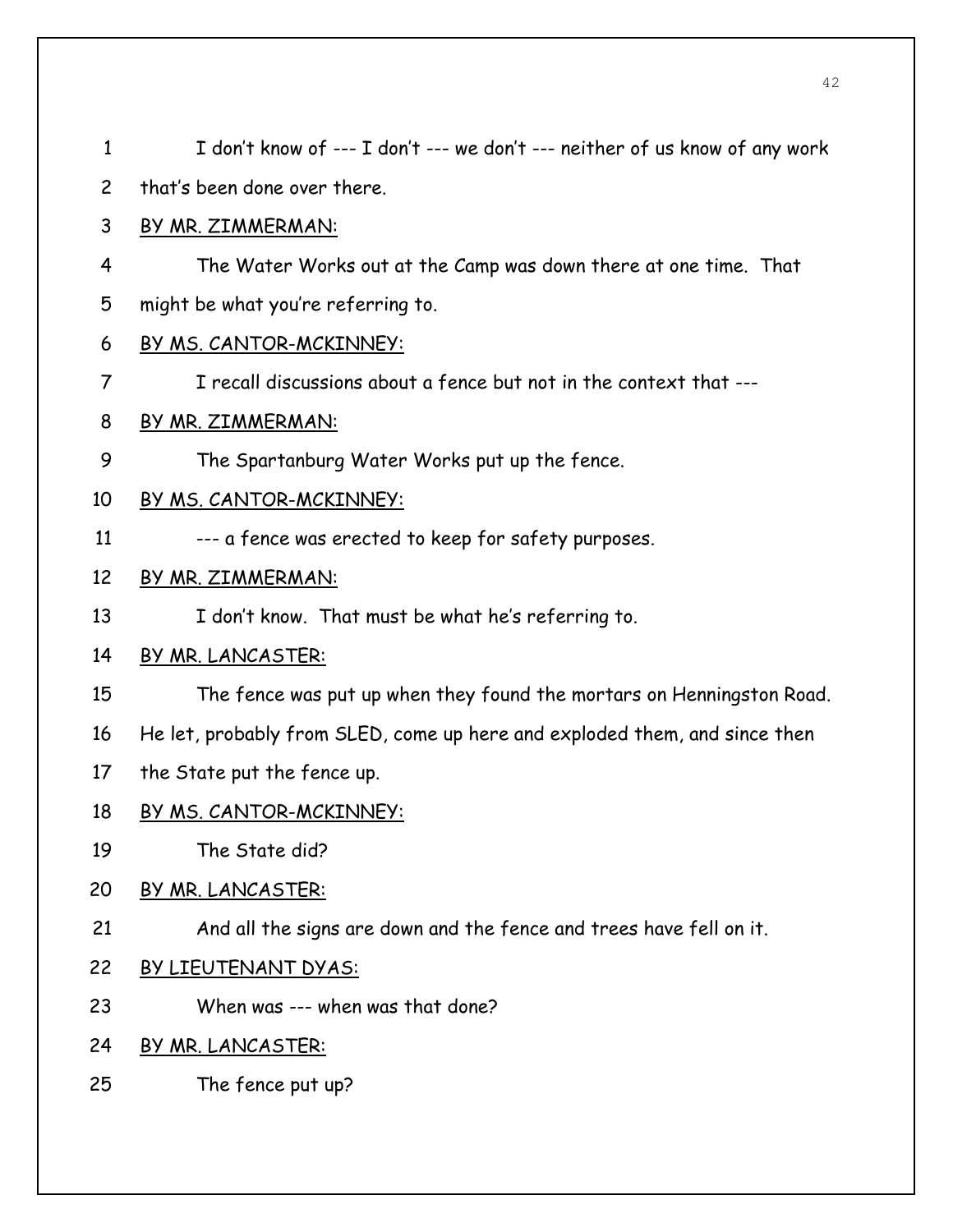- 1 BY LIEUTRENANT DYAS:
- 2 Yes, sir.
- 3 BY MR. LANCASTER:
- 4 When --- when was that? Five or six years.

#### 5 BY LIEUTENANT DYAS:

- 6 I haven't identified it in six years. I've been with the State, and they
- 7 haven't put it out there.
- 8 BY MR. LANCASTER:
- 9 And this is from SLED?
- 10 BY LIEUTENANT DYAS:
- 11 Yes, I was with SLED when they went down there, and those bombs did
- 12 not, no. I was with them when they went down there.
- 13 BY AGENT RENNA:
- 14 Are you talking about the mine?
- 15 BY MR. LANCASTER:
- 16 I'm talking about that mortar field.
- 17 BY LIEUTENANT DYAS:
- 18 That's right. I was with them.

## 19 BY AGENT RENNA:

- 20 You're talking about Henningston, right?
- 21 BY MR. LANCASTER:
- 22 Yeah, now.
- 23 BY AGENT RENNA:
- 24 Okay. It hasn't been put up within the last ten years. I've been here for
- 25 ten years.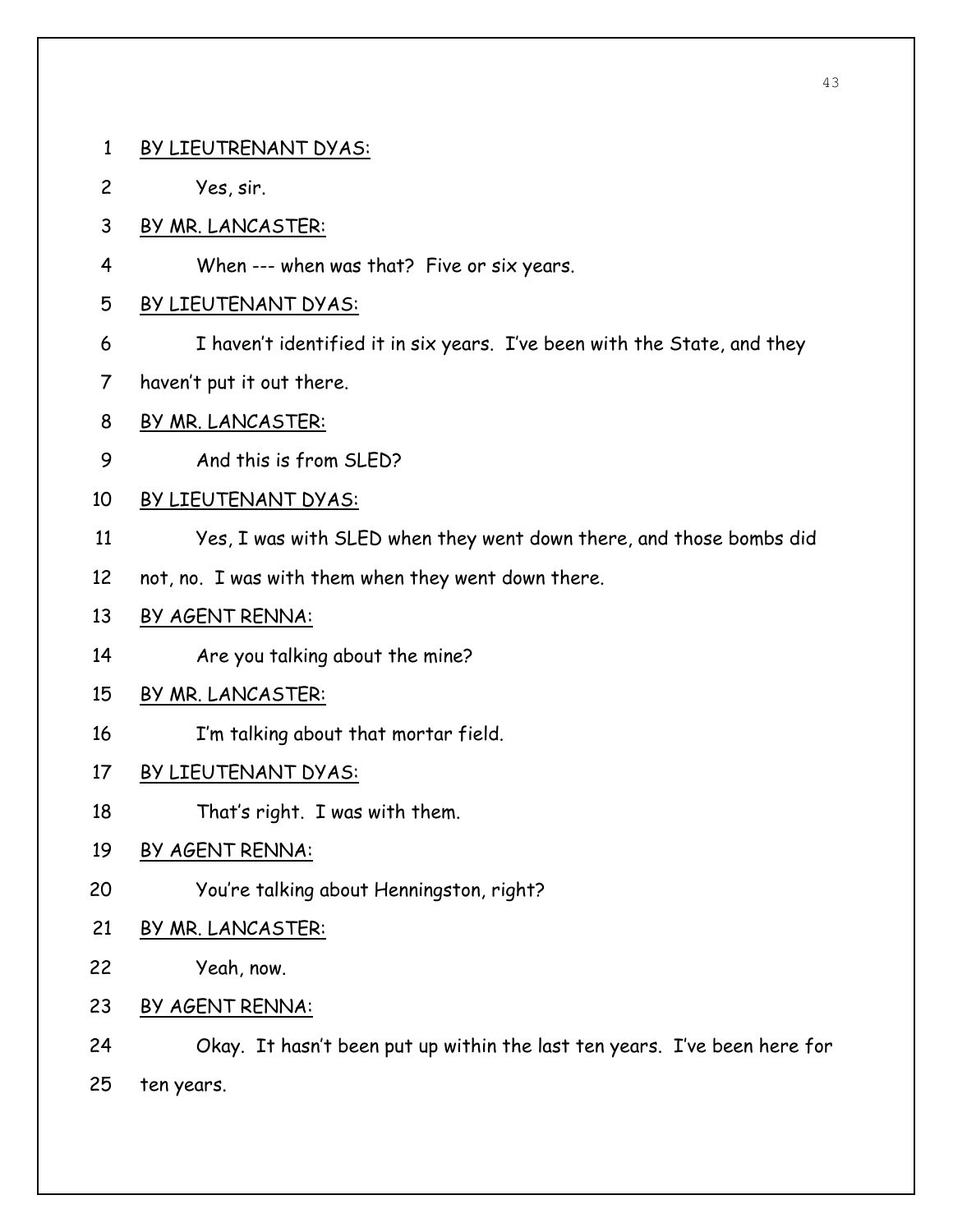- 1 BY MR. LANCASTER:
- 2 That fence had been put up down there.
- 3 BY AGENT RENNA:
- 4 Not by the State.
- 5 BY MR. ZIMMERMAN:
- 6 That's the Water Works fence.
- 7 BY MR. LANCASTER:
- 8 Well, who put it up then?
- 9 BY AGENT RENNA:
- 10 Not from the State.
- 11 BY MR. ZIMMERMAN:
- 12 That was the Water Works fence.
- 13 BY MR. LANCASTER:
- 14 Not from the State?
- 15 BY MR. ZIMMERMAN:
- 16 The Water Works put that up down there.
- 17 BY MR. LANCASTER:
- 18 No, that --- huh-huh (negative response).
- 19 BY MR. HAYES:
- 20 Well, I just remember that we had a board meeting and we said, "What's
- 21 --- we will fence it in?"
- 22 BY MR. LANCASTER:
- 23 They put --- they put the explosives found all the way around the fence,
- 24 and I think the Water Works ----
- 25 BY MR. SPIETH: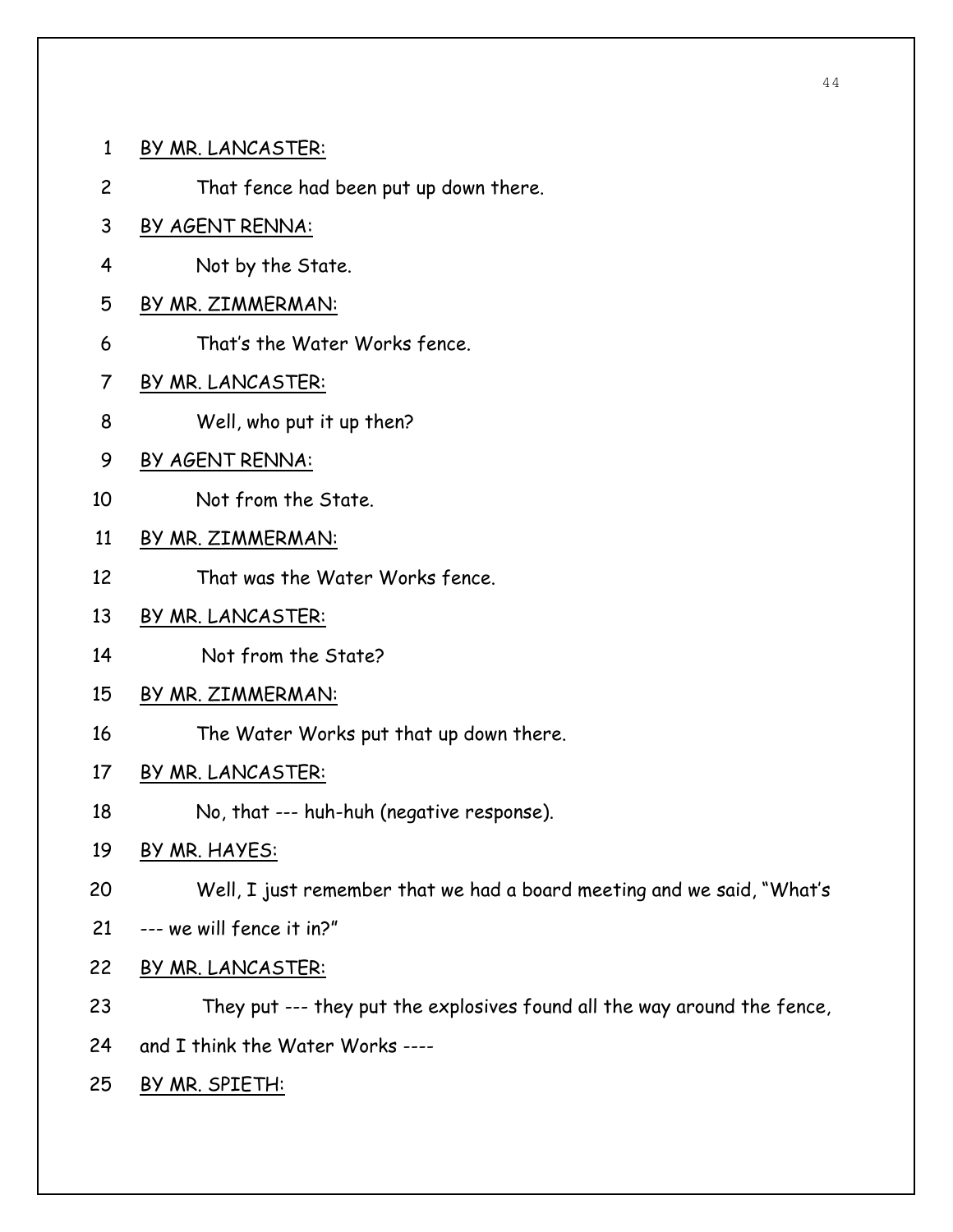- 1 Whose job is it to drive down here and see whose fence it is and see
- 2 that something gets done about it?
- 3 BY MR. LANCASTER:
- 4 The Corps couldn't find it, and it's been there.
- 5 BY MR. ZIMMERMAN:
- 6 The State Park.
- 7 BY MR. TOBIAS:
- 8 That's State Park property.
- 9 BY MR. SPIETH:
- 10 State Park property?
- 11 BY MR. TOBIAS:
- 12 Yes.
- 13 BY MR. SPIETH:
- 14 Is somebody here from the State Park where they can drive down there?
- 15 Can you call them?
- 16 BY MS. CANTOR-MCKINNEY:
- 17 Well, I mean anyone can probably call the superintendent of the park.
- 18 BY MR. SPIETH:
- 19 Yes.
- 20 BY MS. CANTOR-MCKINNEY:
- 21 And just say, you know, it's --- it's been brought to our attention the
- 22 disrepair of this fence, who is responsible?
- 23 (SEVERAL SPEAKING AT ONCE)
- 24 BY COURT REPORTER:
- 25 I can't hear anything that the board is saying.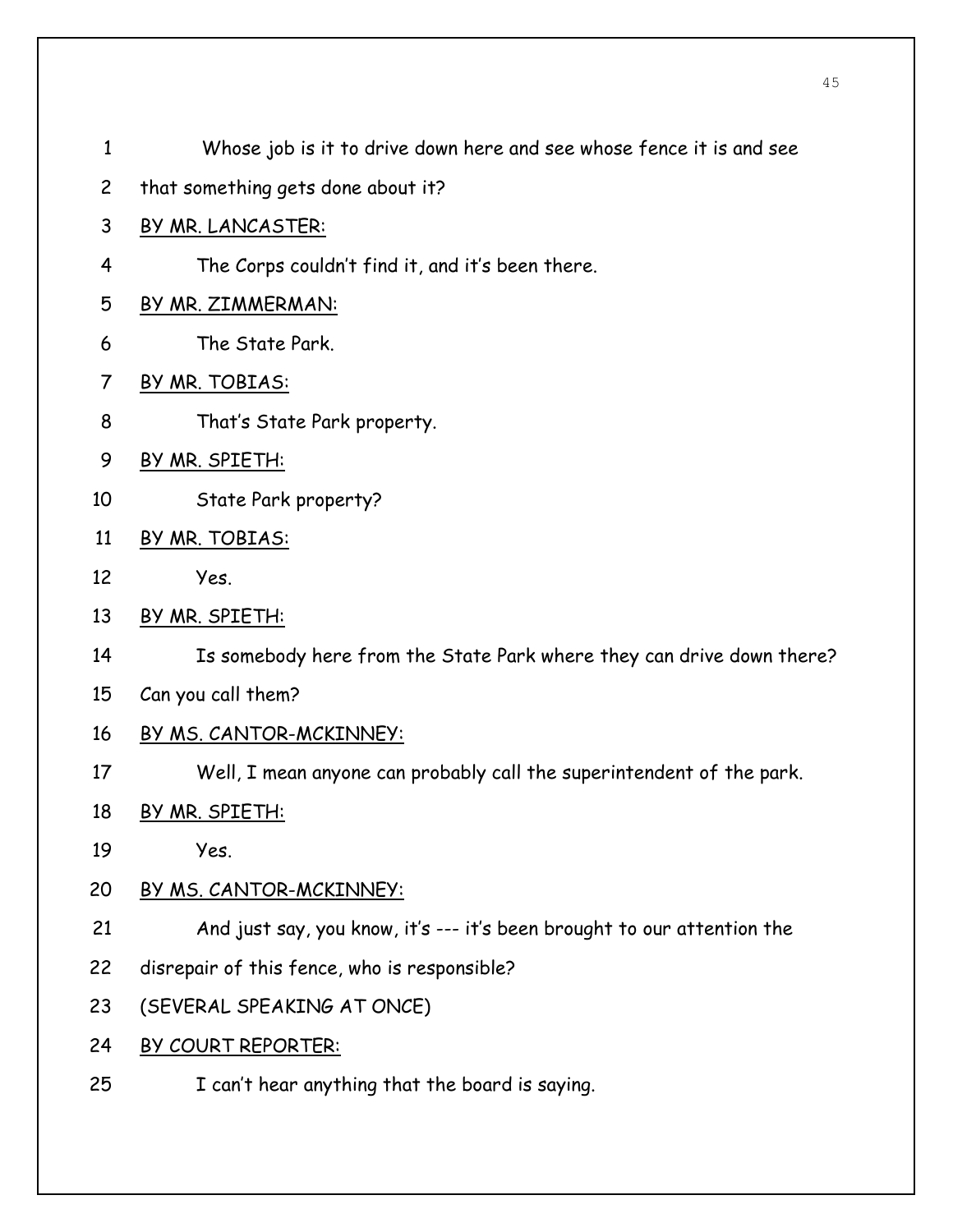#### 1 BY MS. CANTOR-MCKINNEY:

2 Only one person talk at a time, please.

3 Go ahead, Mr. Mullinax.

### 4 BY MR. MULLINAX:

5 It's on Henningston Road. We walked down there to the State Park, and 6 that's where we stopped. That's all I can remember. There's a fence there. 7 Now who put it up or who did it, I don't know.

#### 8 BY MS. CANTOR-MCKINNEY:

9 All right. Well, again, information that you have, and if anyone knows 10 someone at the State Park or would like to, you know, inquire or contact them 11 and let them know that there is a concern about the disrepair.

#### 12 BY MR. SPIETH:

13 We'll drive down there tomorrow and take some pictures.

#### 14 BY MS. CANTOR-MCKINNEY:

15 Okay.

16 So with that I believe that covers all of our topics we wanted to address 17 this evening. So we wanted to see if there were any topics or questions related 18 to the agenda and items for new business for the next meeting, feel free to --- 19 I've got some note cards. You can write them down for me. Let us know, call, 20 email. We try to get information for our next meetings from previous meetings, 21 and haven't been real successful in that, but feel free to contact us for new 22 agenda items.

23 Mr. Osborne.

24 BY MR. OSBORNE:

25 Can I ask the Corps something?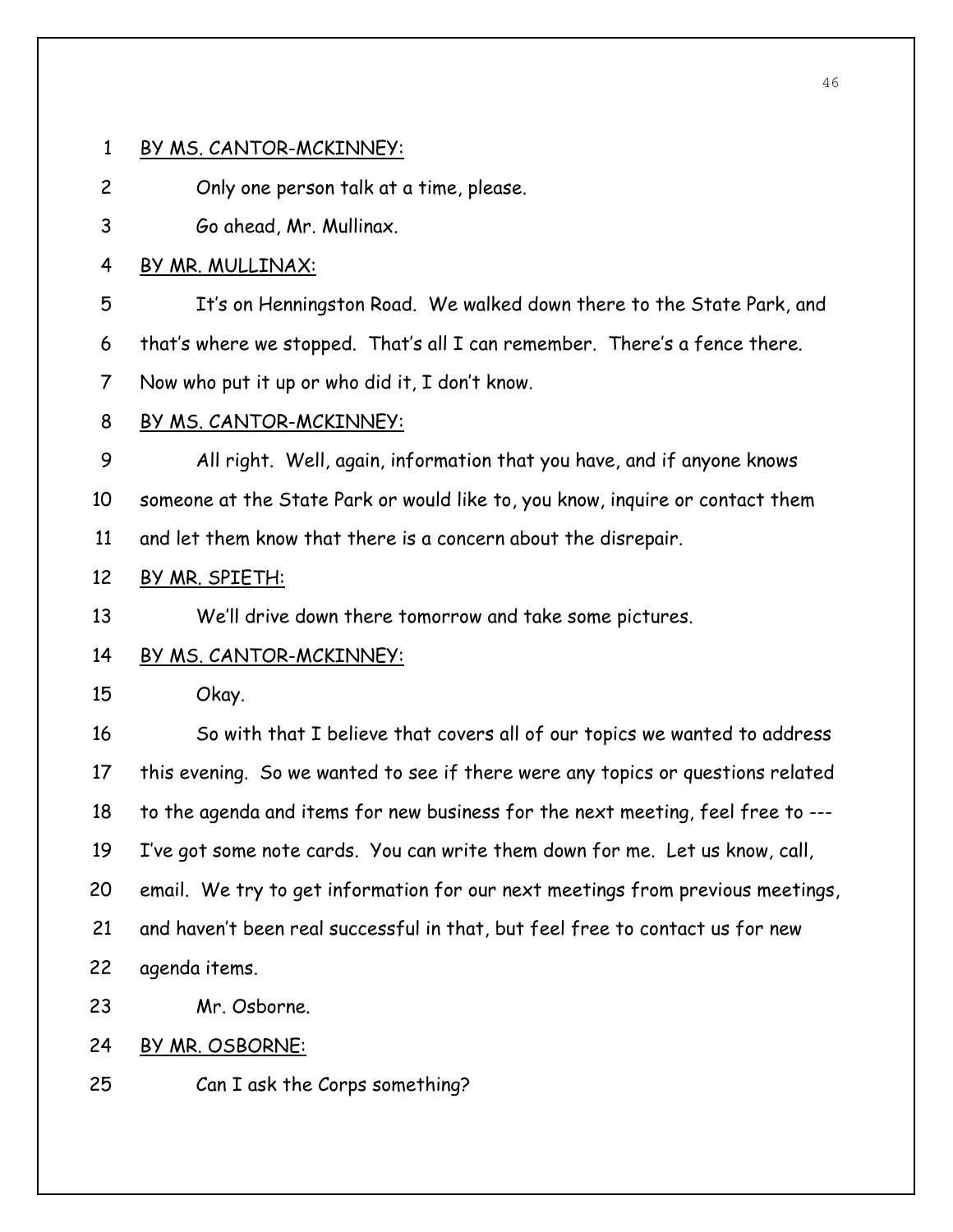| $\mathbf{1}$   | Can you find out for me at the National Archives in Atlanta where the          |
|----------------|--------------------------------------------------------------------------------|
| $\overline{c}$ | Camp Croft stuff that disappeared down there that went to Fort McPherson       |
| 3              | and was never returned? Why?                                                   |
| 4              | Thank you.                                                                     |
| 5              | BY MR. MCKINLEY:                                                               |
| 6              | Okay. I'll have an answer at the next --- next meeting. I'll look into it.     |
| 7              | The National Archives in Atlanta.                                              |
| 8              | BY MR. OSBORNE:                                                                |
| 9              | In Atlanta, because we went down there, and I've looked at some of the         |
| 10             | records, but Fort McPherson pulled out an awful lot that disappeared, and they |
| 11             | never took them back.                                                          |
| 12             | <u>BY MS. CANTOR-MCKINNEY:</u>                                                 |
| 13             | An awful lot of records.                                                       |
| 14             | BY MR. OSBORNE:                                                                |
| 15             | Records from the National Archives.                                            |
| 16             | BY MR. ZIMMERMAN:                                                              |
| 17             | I'm sorry. I think I can clarify that.                                         |
| 18             | BY MR. TOBIAS:                                                                 |
| 19             | Robin, do you want to say something?                                           |
| 20             | <u>BY MR. ZIMMERMAN:</u>                                                       |
| 21             | Yeah.                                                                          |
| 22             | BY MR. TOBIAS:                                                                 |
| 23             | Do you want to state your name? If everybody would state their name,           |
| 24             | state it loud.                                                                 |
| 25             | <u>BY MR. ZIMMERMAN:</u>                                                       |
|                |                                                                                |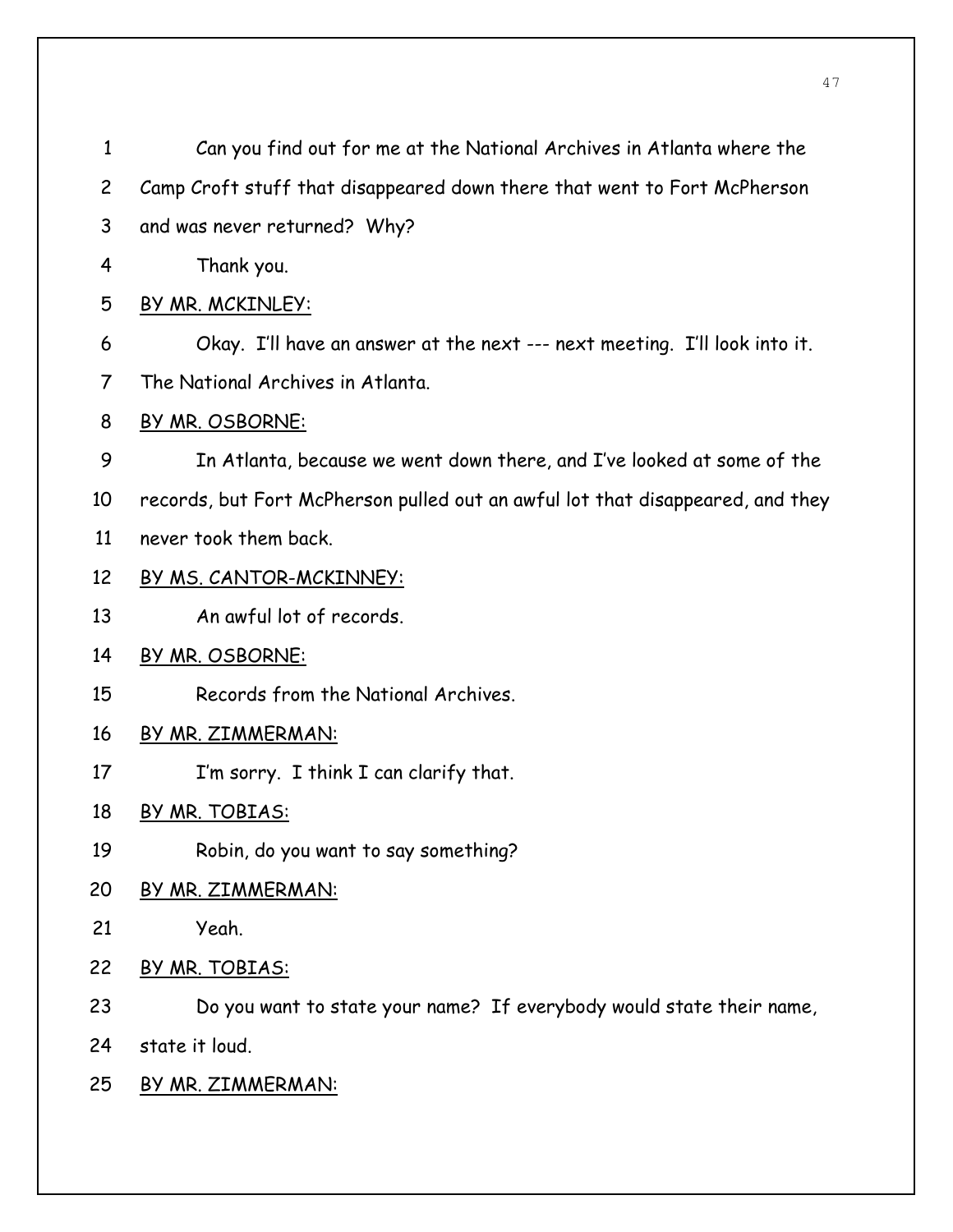1 My name is Robin Zimmerman.

| $\overline{c}$ | I'm not attempting to imbue any Machiavellian overtones into this                 |
|----------------|-----------------------------------------------------------------------------------|
| 3              | discussion tonight, but what Mr. Osborne is talking about, the records have       |
| 4              | disappeared were in 1999. They were from a Colonel Guyton to General Lucius       |
| 5              | Clay about the death of Mr. Jessie Johnson's father and Ms. Louvenia Porter's     |
| 6              | father. It was the Army's fault that those men should not have been out there.    |
| $\overline{7}$ | Now I saw those in 1996 with my own eyes. I know for a fact in 1999,              |
| 8              | the Commandant himself at Fort McPherson, which no longer exists of course,       |
| 9              | ordered two captains to go over there and take them out of there. The man         |
| 10             | who was in charge of that at the archives at that time, his name is Jerry Fulton, |
| 11             | and he mysteriously died in 2004. No, really. I mean he died, and those           |
| 12             | records about Mr. Johnson's father and the young man who was killed, again        |
| 13             | have never been returned. That is what ---                                        |
| 14             | BY MR. TOBIAS:                                                                    |
| 15             | That's what Mr. Osborne is talking about?                                         |
| 16             | <u>BY MR. ZIMMERMAN:</u>                                                          |
| 17             | That's what Mr. Osborne was talking about.                                        |
| 18             | BY MR. OSBORNE:                                                                   |
| 19             | No.                                                                               |
| 20             | <u>BY MR. ZIMMERMAN:</u>                                                          |
| 21             | There was a lot of other stuff that they got, too.                                |
| 22             | BY MR. OSBORNE:                                                                   |
| 23             | Yeah.                                                                             |
| 24             | <u>BY MR. ZIMMERMAN:</u>                                                          |
| 25             | And that ---                                                                      |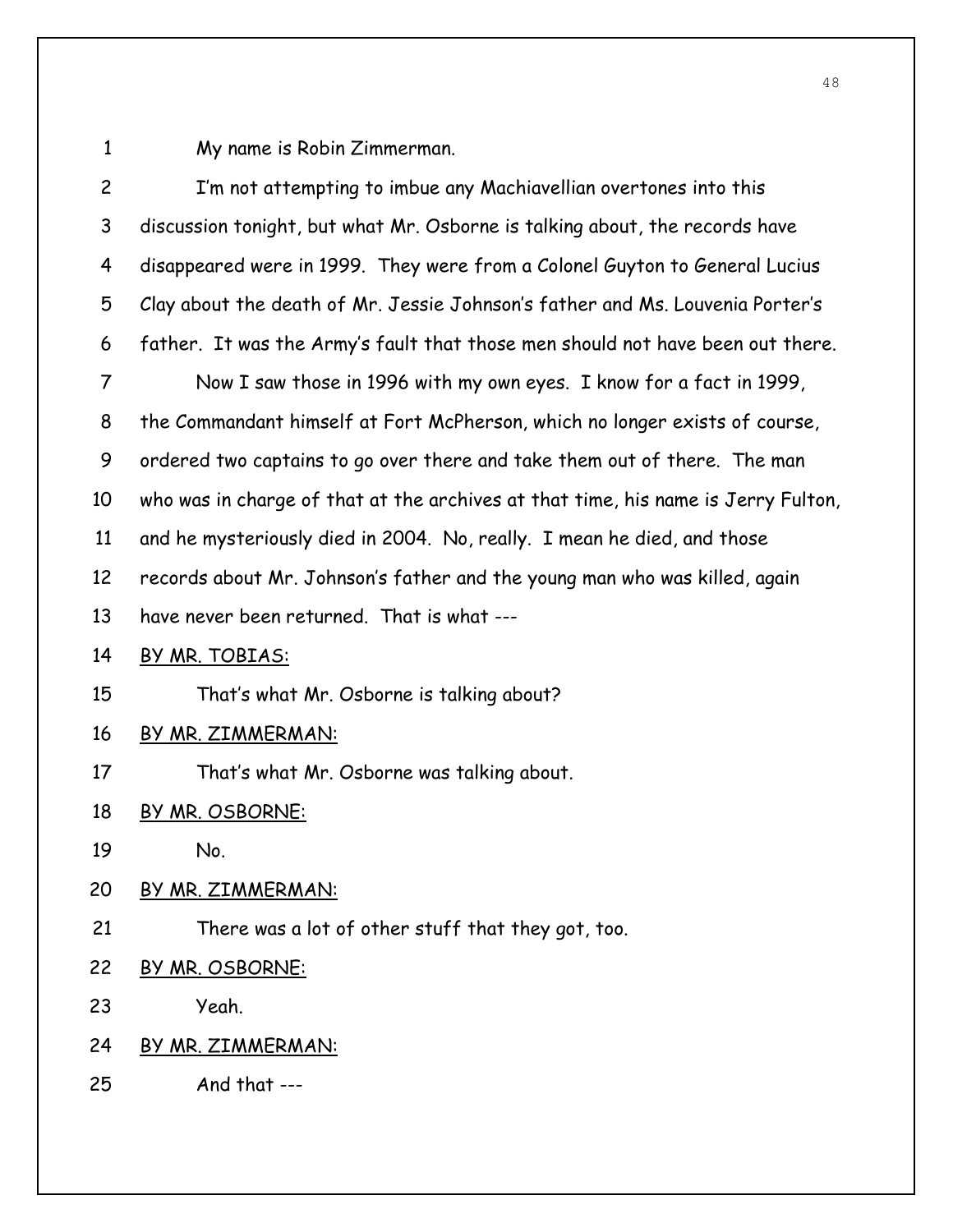- 1 BY MR. TOBIAS: 2 Well, I think --- 3 BY MR. ZIMMERMAN: 4 --- was included. 5 BY MR. TOBIAS:
	- 6 I think our representative with the Corps is going to look into it.
	- 7 BY MR. ZIMMERMAN:
	- 8 Okay.
	- 9 BY MR. TOBIAS:
- 10 And he'll have a statement to make at the next meeting, I mean.
- 11 BY MR. ZIMMERMAN:
- 12 All right, but that's what ---
- 13 BY MR. MCKINLEY:
- 14 It wasn't ---
- 15 BY MR. OSBORNE:

16 Because it's just the same thing of each, you, everybody else wanting to 17 know this, that and there, and if you had the records from Camp Croft, which 18 went to the National Archives, then you would find out something if they're

19 there.

20 BY MR. HAYES:

21 Is there only one copy of the records? Is there microfilm anywhere, 22 Robin?

23 BY MR. ZIMMERMAN:

24 There was only one copy, Gary. I have been into this thing over three 25 dozen times, and I've looked in every box. They've got rooms as big as half as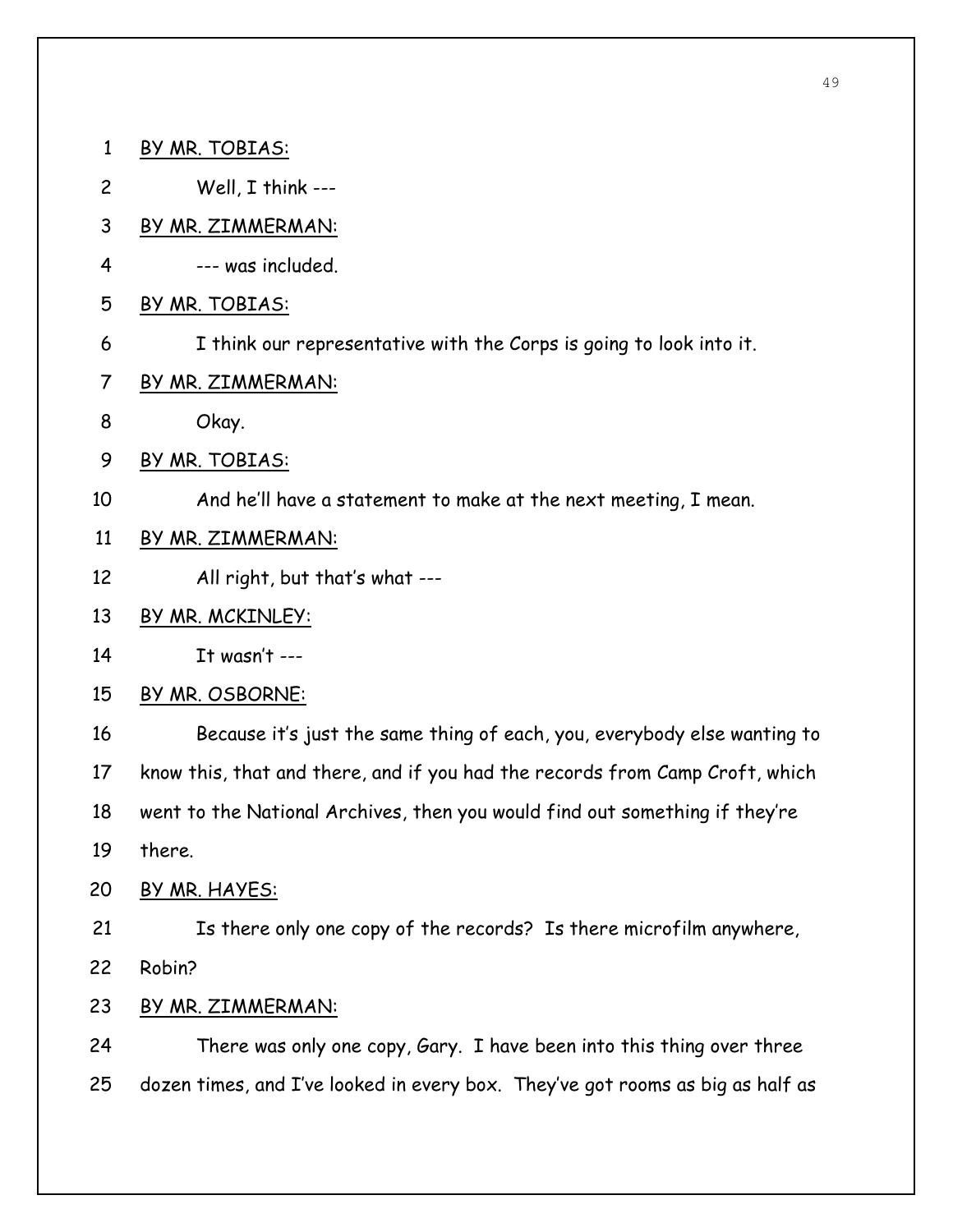1 this one right through here, a cardboard box with nothing but Camp Croft 2 stuff.

3 BY MR. OSBORNE:

4 That's right.

### 5 BY MR. ZIMMERMAN:

6 And I've been in it and I've gone over it tooth, nail and comb, stayed all 7 day down there looking for it, and I know I saw a letter or several letters 8 concerning Mr. Johnson's father death. In 1999, December of 1999, right 9 before the Y2K threat and all that came on, they were taken out of there by 10 officers at Fort McPherson, and I never found out what happened to them 11 after that. Now Mr. Fulton, the man told me about all of this '96 stuff.

### 12 BY MR. GIBSON:

13 During --- I've got a question. During all this record looking and so forth, 14 did you ever have any legal people involved in this and about the death and so 15 forth?

# 16 BY MR. ZIMMERMAN:

17 Yes. There's numerous letters down there of US Army attorneys.

- 18 BY MR. GIBSON:
- 19 No, I'm talking about local non --- non ---
- 20 BY MR. ZIMMERMAN:
- 21 Oh, local?
- 22 BY MR. GIBSON:
- 23 Non --- non-governmental people.

24 BY MR. ZIMMERMAN:

25 Non-governmental people?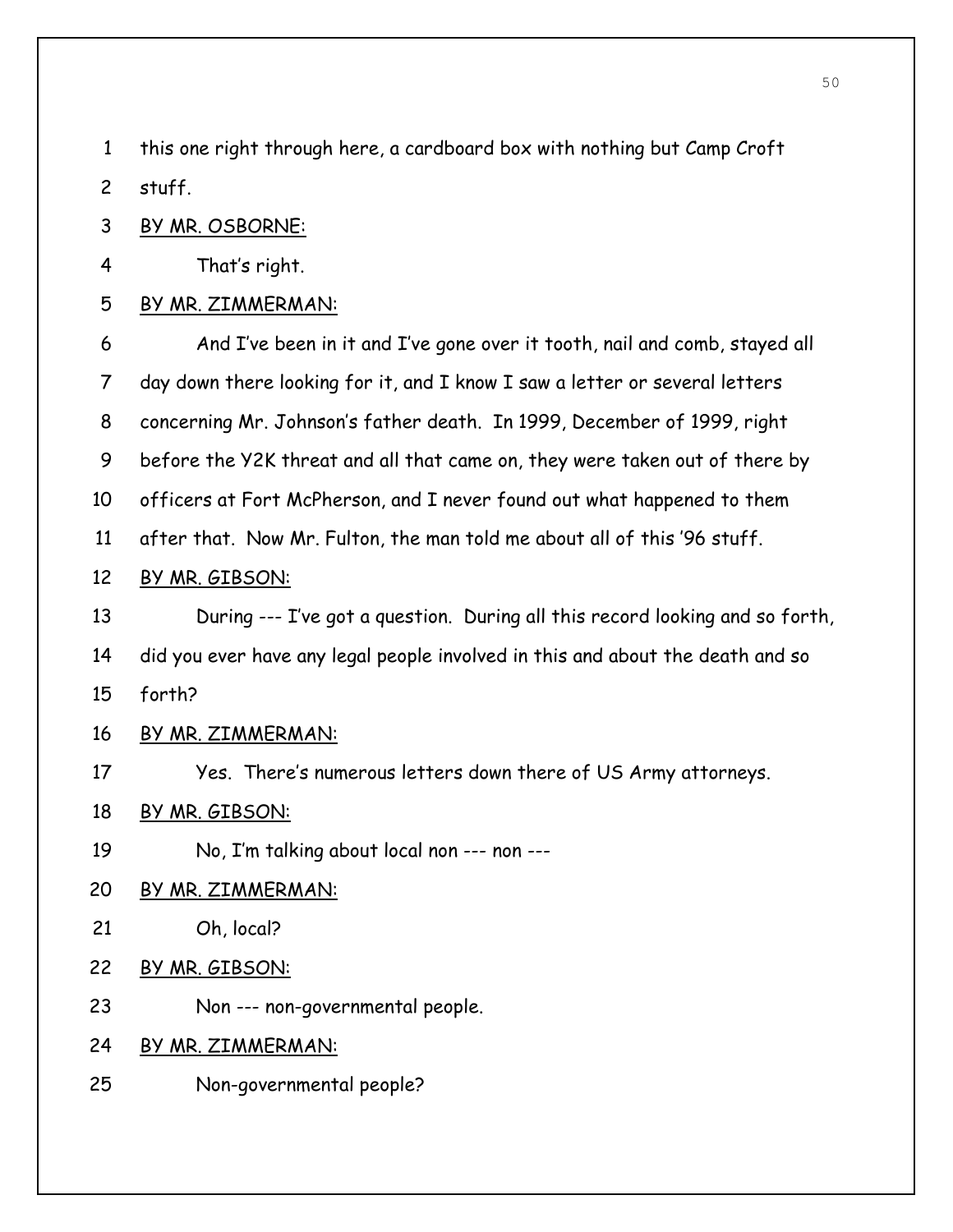- 1 BY MR. GIBSON:
- 2 Or lawyers.
- 3 BY MR. ZIMMERMAN:
- 4 Or private lawyers, no, sir.
- 5 BY MR. GIBSON:
- 6 Okay.
- 7 BY MS. PORTER:
- 8 Well, we couldn't get private lawyers because they told us that the
- 9 limitation had ran and there was nothing that could be done.
- 10 BY MR. GIBSON:
- 11 Okay.
- 12 BY MS. PORTER:
- 13 But the limitations don't run out on somebody's death, but that's what
- 14 they told us.
- 15 BY MR. ZIMMERMAN:
- 16 Now I can say that in all truthfulness. I know that for a fact, because
- 17 the head honcho down there told me himself at Fort McPherson.
- 18 BY MR. TOBIAS:
- 19 We're going to try to get something.
- 20 BY MR. ZIMMERMAN:
- 21 Okay.
- 22 BY MR. MCKINLEY:
- 23 One thing that may help me is if you can give me a paragraph at most with 24 some specific details.
- 25 BY MR. ZIMMERMAN: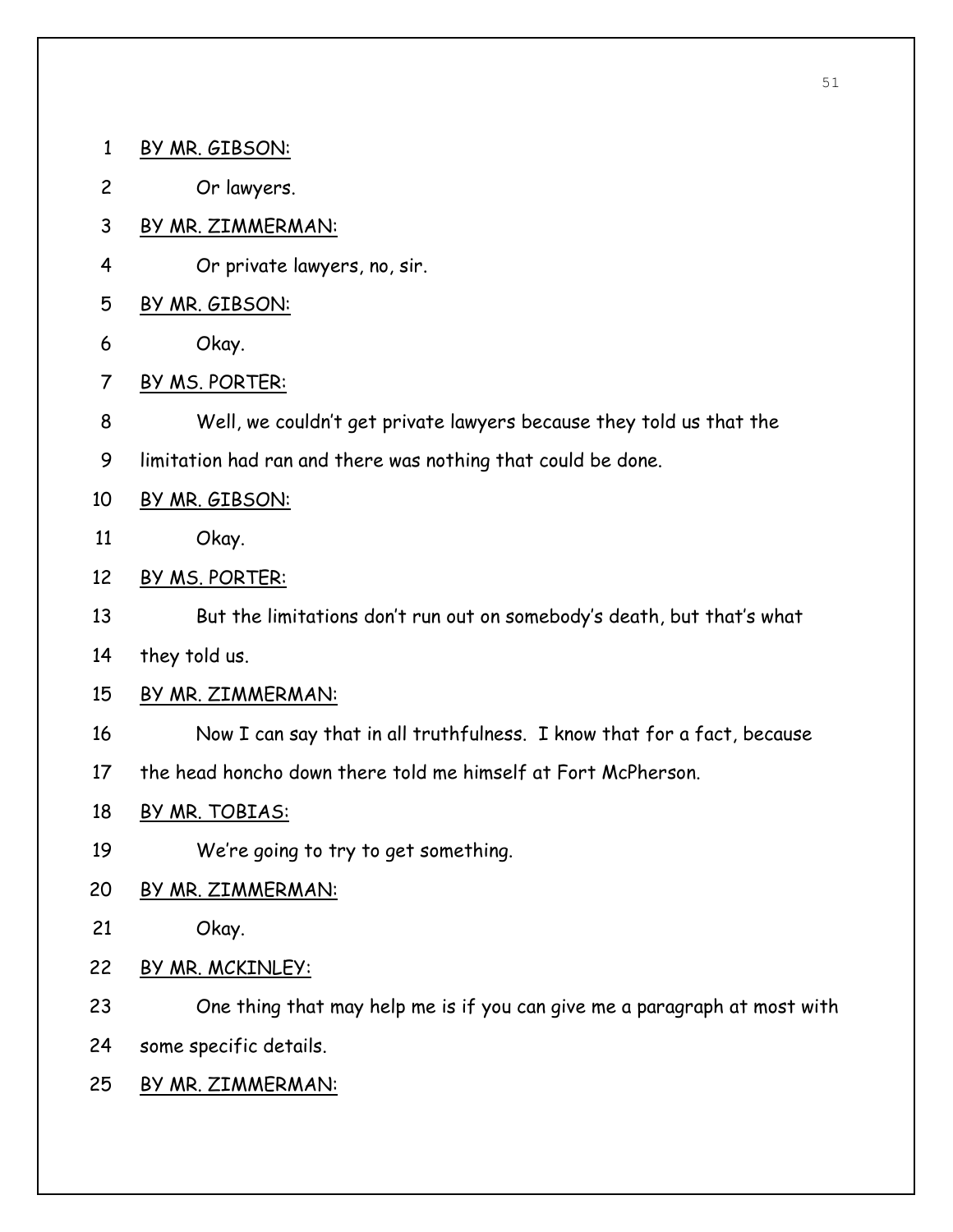- 
- 1 Sure. It starts out ---

### 2 BY MR. MCKINLEY:

3 I mean if you could just write it down, email it or send it to me, that way 4 I'll have something to go on.

#### 5 BY MR. ZIMMERMAN:

6 General Lucius Clay was a man who --- historically he was known as a man 7 who commandeered the Berlin airlifts. He's one of the closest generals in 8 charge of closing that camp down. In fact, if I'm not mistaken, I think he's the 9 one that turned it over to the Spartanburg County Foundation on January  $1^{st}$ , 10 1947, if I'm not mistaken; but there were civilians out there that should not

- 11 have been out there, and that's basically it in a nutshell of what this letter says.
- 12 BY MR. TOBIAS:
- 13 Anymore ---
- 14 BY MR. OSBORNE:
- 15 Take you a week and go down there.

### 16 BY MR. TOBIAS:

17 Anymore questions from anyone else in the community?

18 BY MR. HAYES:

19 Jimmy, I just want to make one statement about ---

### 20 BY MR. TOBIAS:

- 21 Okay.
- 22 BY MR. HAYES:

23 --- the By-laws. The time to have a committee to evaluate the By-laws 24 was to be before they were changed to have discussions about the By-laws 25 before they were changed, and the new board did not get a copy of the old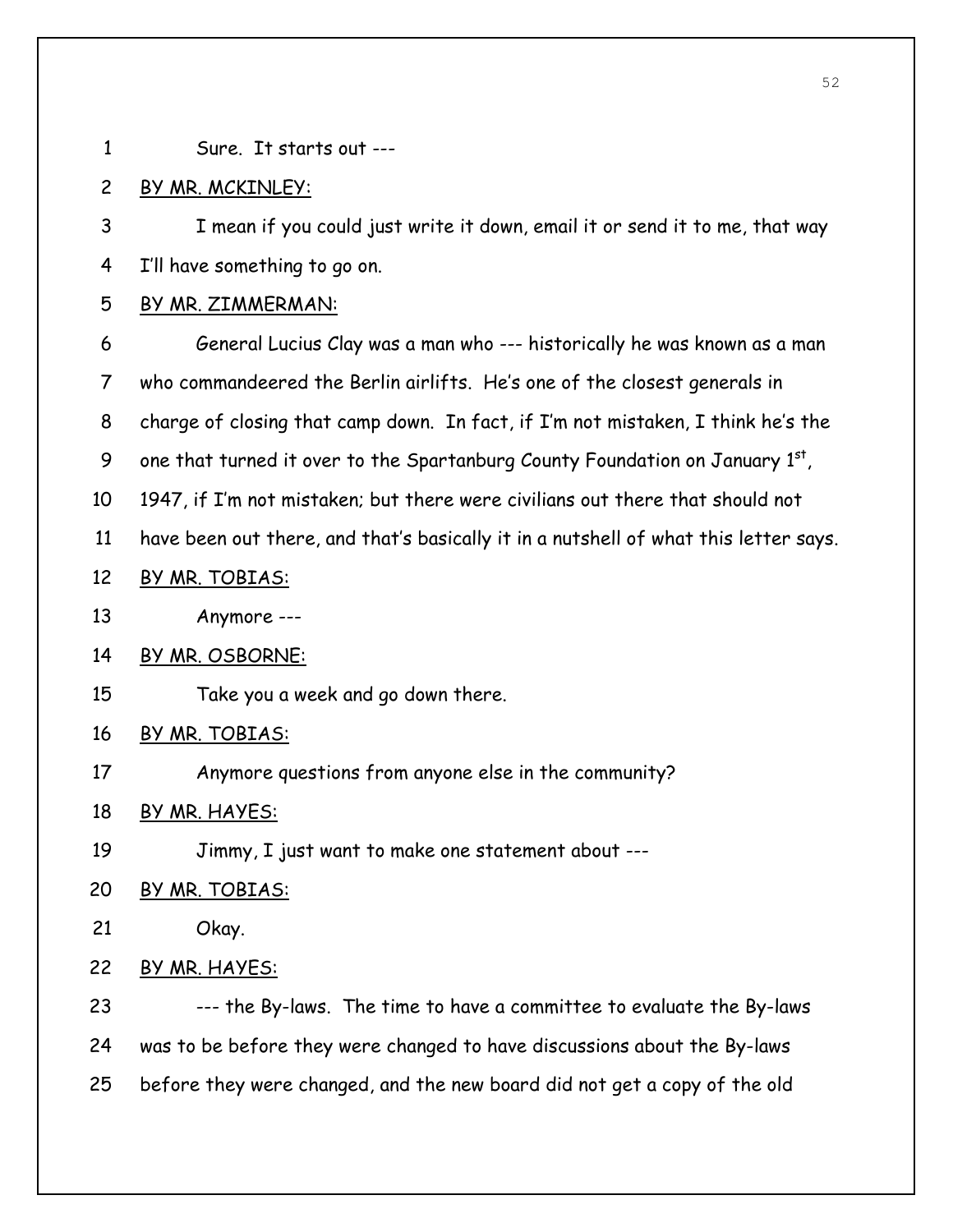| 1              | By-laws to review before they were given the new By-laws; and in both copies of |
|----------------|---------------------------------------------------------------------------------|
| $\overline{2}$ | the old By-laws and the new By-laws it stated how the By-laws were to be        |
| 3              | changed, and that's when you should have had the committee to evaluate the      |
| 4              | By-laws was before any By-laws were changed and passed out as new By-laws.      |
| 5              | BY MR. TOBIAS:                                                                  |
| 6              | Enough said.                                                                    |
| 7              | Are we --- anybody else in the community have anything else to say or           |
| 8              | we're going to adjourn this meeting?                                            |
| 9              | (NO RESPONSE)                                                                   |
| 10             | BY MR. TOBIAS:                                                                  |
| 11             | Okay. It's adjourned.                                                           |
| 12             | BY MR. GIBSON:                                                                  |
| 13             | I so move.                                                                      |
| 14             | BY MR. TOBIAS:                                                                  |
|                |                                                                                 |

- 15 All right.
- 16 (MEETING CONCLUDED AT 7:30 P.M.)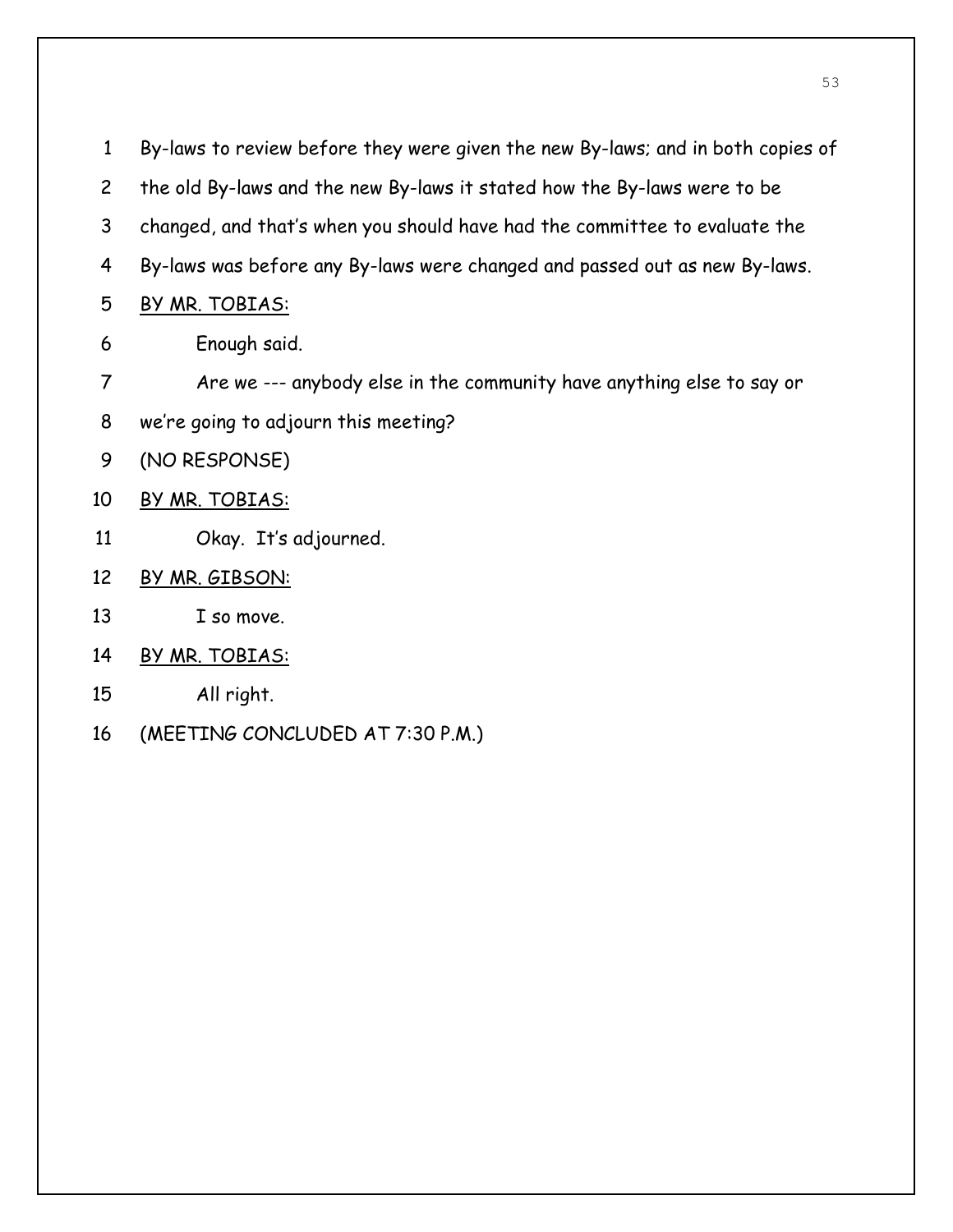This is to certify that the within RAB meeting was taken on the  $7<sup>th</sup>$  day of June, 2007;

That the foregoing is an accurate transcript of the meeting given;

 That copies of all exhibits, if any, entered herein are attached hereto and made a part of this record;

 That the undersigned court reporter, a Notary Public for the State of South Carolina, is not an employee or relative of any of the parties, counsel or witness and is in no manner interested in the outcome of this action.

 IN WITNESS WHEREOF, I have hereunto set my Hand and Seal at Spartanburg, South Carolina, this 15th day of July, 2007.

 $\overline{\phantom{a}}$  , and the contract of the contract of the contract of the contract of the contract of the contract of the contract of the contract of the contract of the contract of the contract of the contract of the contrac

 Sandra Satterwhite Notary Public for South Carolina My Commission Expires: 3/14/17

(SEAL)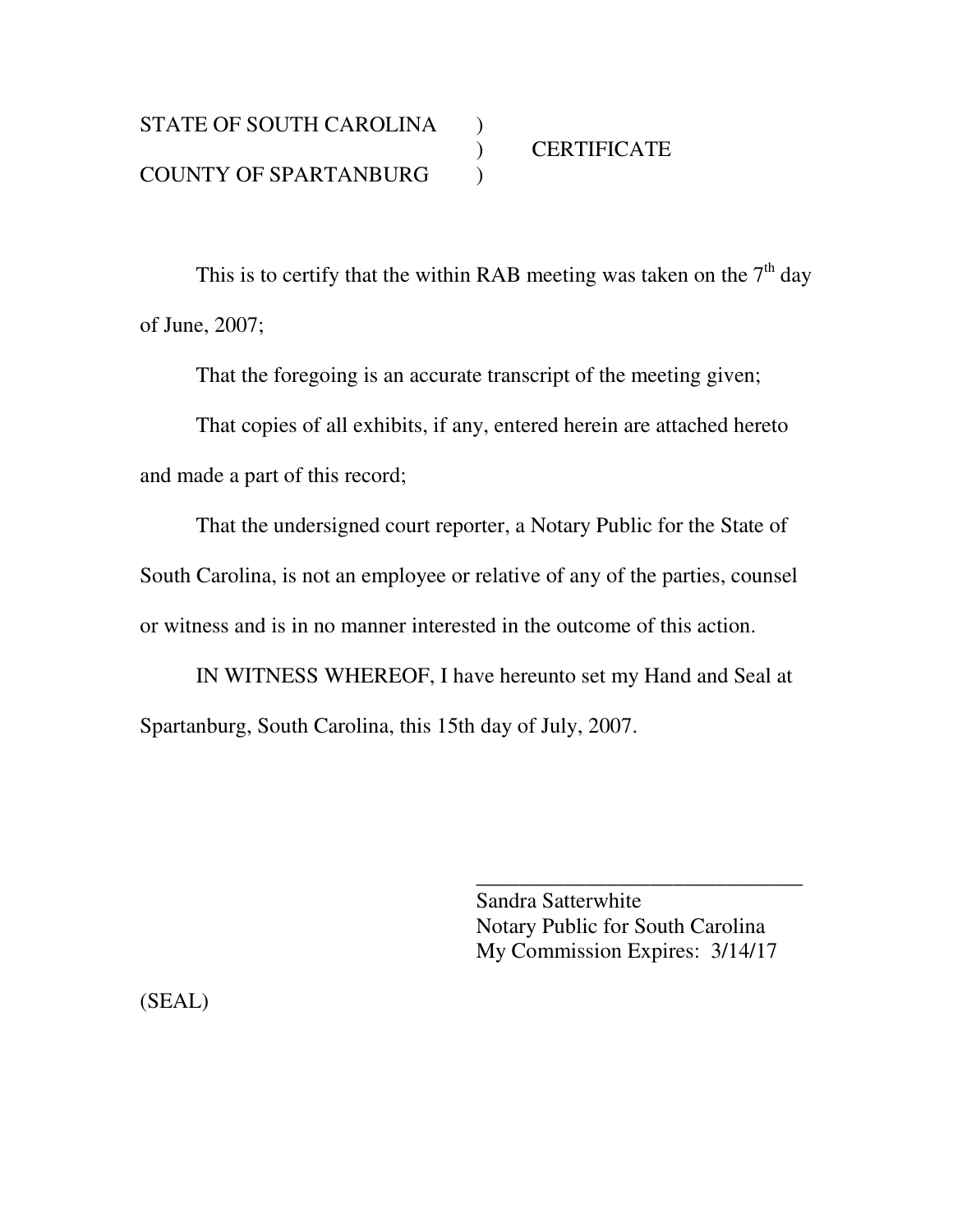



## **Restoration Advisory Board June 7, 2007 6:30 PM**

## **Spartanburg Marriott at Renaissance Park Spartanburg, South Carolina**

# **Meeting Agenda**

| RAB Chair Roles and Responsibilities Jimmy Tobias, Community Co-Chair                                                               |  |
|-------------------------------------------------------------------------------------------------------------------------------------|--|
|                                                                                                                                     |  |
| Special Committee to Evaluate By-laws  Jimmy Tobias, Community Co-Chair                                                             |  |
| <b>Groundwater Contamination Concerns</b><br>Petition Claiming Harm by Pollution at Camp Croft<br><b>FUDS Program Funding Level</b> |  |
| <b>New Business</b><br><b>Sheriff's Department Responses</b>                                                                        |  |

Adjourn

Your attendance and participation are encouraged for the success of this important project!

Reminder: Comments/questions shall be limited to two minutes on topic of discussion.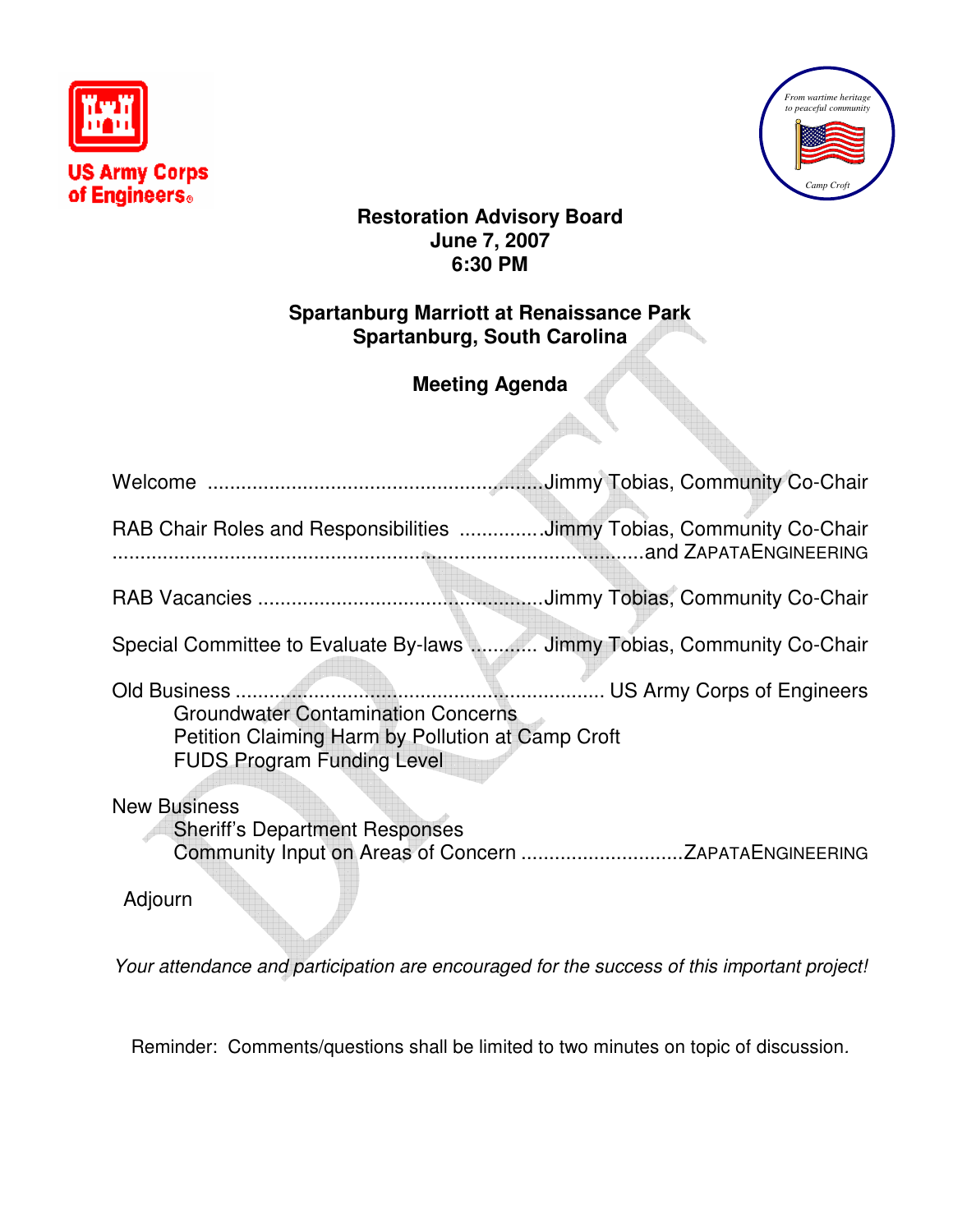

**US Army Corps** of Engineers.

June 7, 2007 **Restoration Advisory Board** 



**MEMBER SIGN-IN SHEET** 

12 deck of Me Harry  $NIC$   $LAYE$ Emil E Spieth Bubba Will Jany  $\sum_{\mu}$  $T$   $d$ Joseph L. (Cin) Crissinger DONALD GRESON Marles